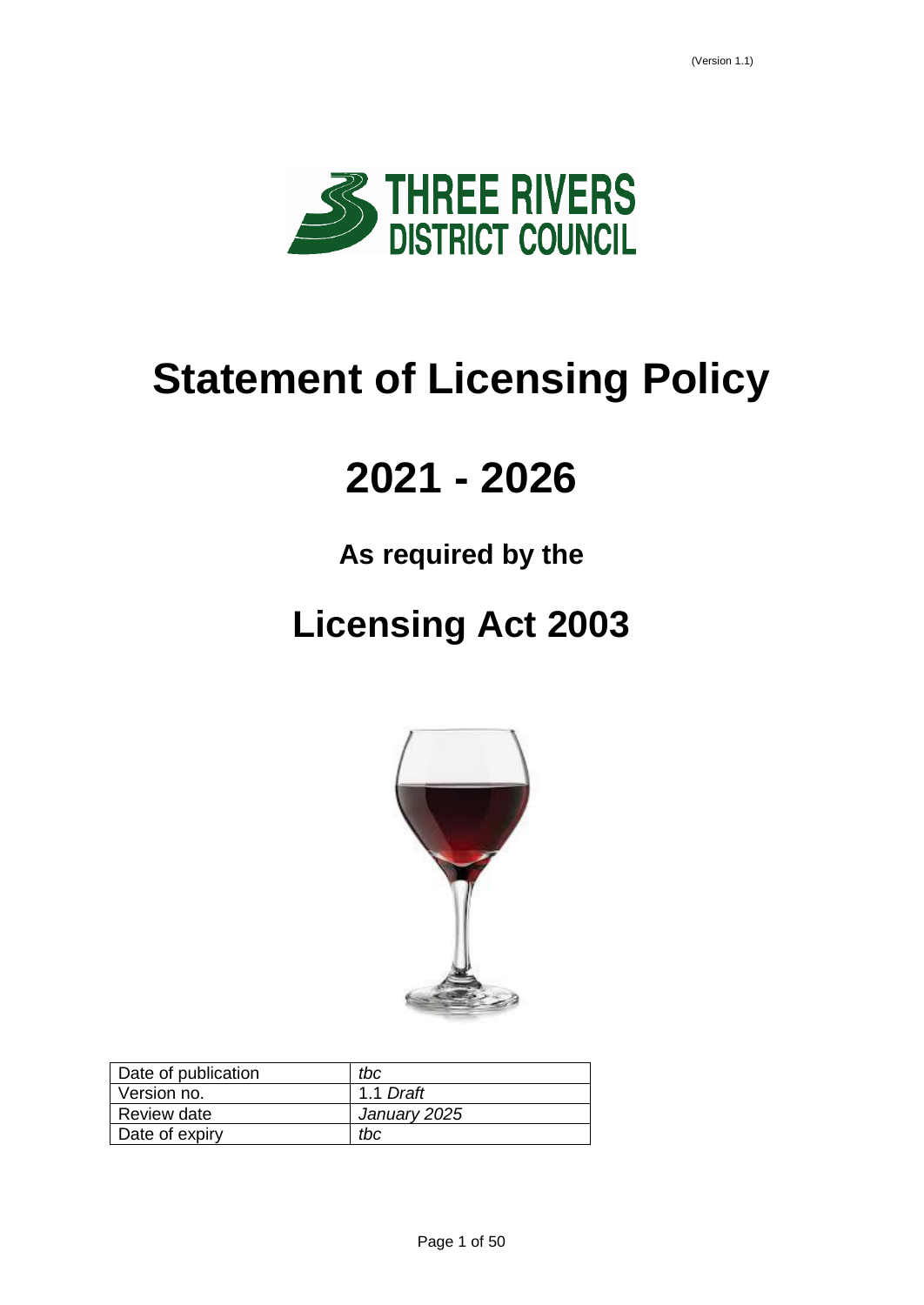| <b>Index</b>   | <b>Content</b>                                                                                                                   | Page No.        |
|----------------|----------------------------------------------------------------------------------------------------------------------------------|-----------------|
|                | <b>Executive Summary</b>                                                                                                         | 4               |
|                |                                                                                                                                  |                 |
|                |                                                                                                                                  |                 |
|                | The District of Three Rivers                                                                                                     | 8               |
|                | <b>Introduction</b>                                                                                                              | 9               |
| $\overline{1}$ | <b>Fundamental Principles</b><br>-The Licensing Objectives<br>-The Purpose of Licensing Policy<br>-Statement of Licensing Policy | 10              |
| $\overline{2}$ | <b>Statement of Licensing Policy</b>                                                                                             | 10              |
| 3              | <b>Links to Other Strategies</b>                                                                                                 | 11              |
| 4              | Consultation                                                                                                                     | 12              |
| 5              | <b>Applications</b>                                                                                                              | 12              |
| 6              | <b>Representations</b>                                                                                                           | 14              |
| 6.8            | <b>Mediation</b>                                                                                                                 | 15              |
| 6.9            | Making a representation                                                                                                          | 15              |
| $\overline{7}$ | Partnership working                                                                                                              | 16              |
| 8              | <b>Personal Licences</b>                                                                                                         | 16              |
| 9              | Pre Application                                                                                                                  | 17              |
| 10             | <b>Designated Premises Supervisor (DPS)</b>                                                                                      | $\overline{18}$ |
| 11             | Live music, dancing and theatre                                                                                                  | 19              |
| 12             | Deregulation of Entertainment                                                                                                    | 19              |
| 13             | The need for Licensed Premises                                                                                                   | 20              |
| 14             | <b>Cumulative Impact of a concentration of Licensed Premises</b>                                                                 | 20              |
| 15             | <b>Cumulative Impact Assessment</b>                                                                                              | 21              |
| 16             | <b>Advice and Guidance</b>                                                                                                       | 21              |
| 17             | <b>Reviews</b>                                                                                                                   | 22              |
| 18             | <b>Trading Hours</b>                                                                                                             | 22              |
| 19             | <b>Promoting the Licensing Objectives</b>                                                                                        | 23              |
| 20             | <b>Prevention of Crime and Disorder</b>                                                                                          | 24              |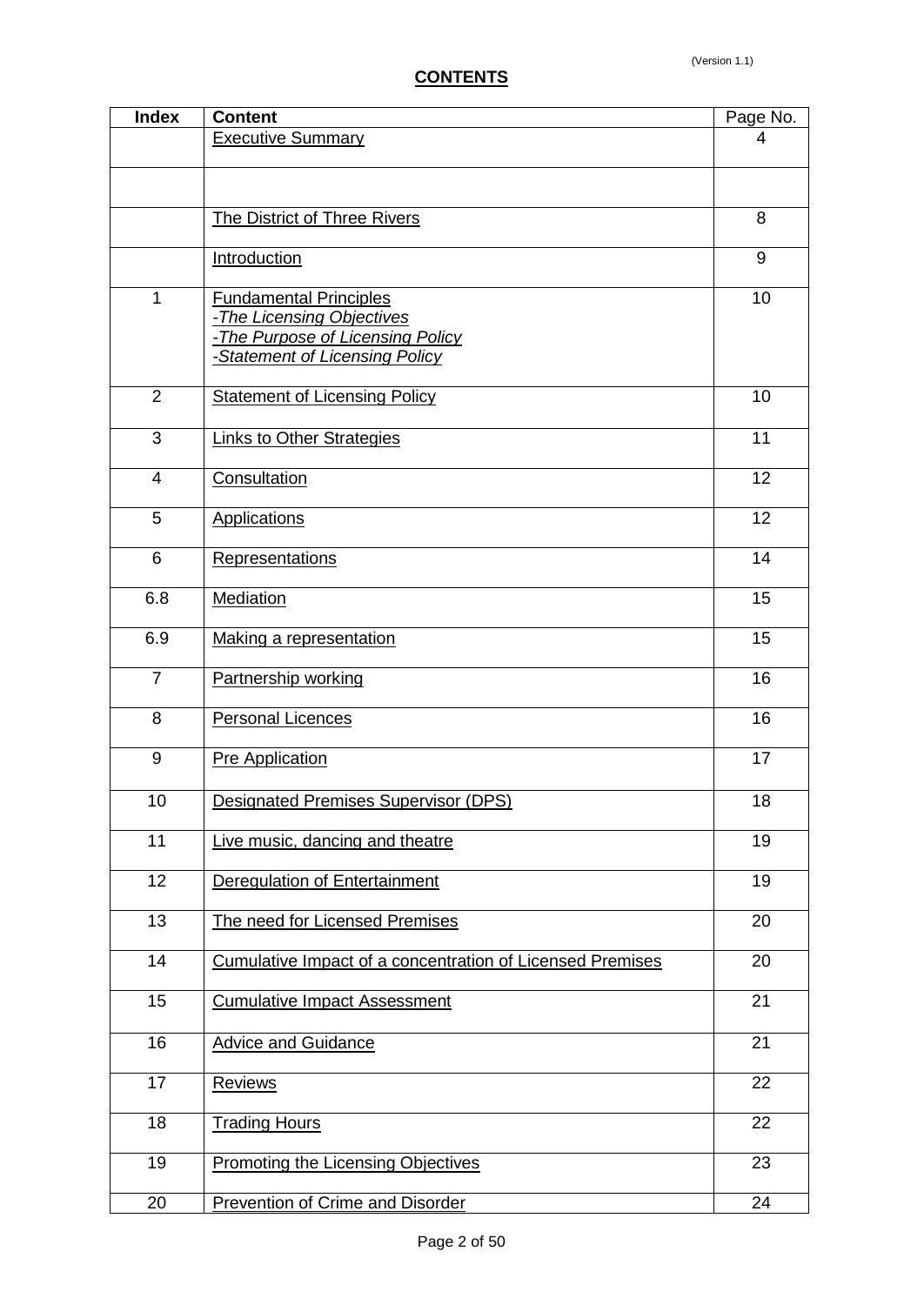| 21 | <b>Prevention of Public Nuisance</b>                                                                                                                                                  | 25 |
|----|---------------------------------------------------------------------------------------------------------------------------------------------------------------------------------------|----|
| 22 | <b>Public Safety</b>                                                                                                                                                                  | 27 |
| 23 | Protection of Children from Harm                                                                                                                                                      | 28 |
|    |                                                                                                                                                                                       |    |
| 24 | <b>Control measures</b>                                                                                                                                                               | 30 |
| 25 | <b>Licence Conditions</b>                                                                                                                                                             | 30 |
| 26 | <b>Temporary Events</b>                                                                                                                                                               | 32 |
| 27 | <b>Large Scale Events</b>                                                                                                                                                             | 32 |
| 28 | <b>Table &amp; Chairs Temporary Pavement Licence</b>                                                                                                                                  | 32 |
| 29 | <b>Mobile, Remote And Internet Sales</b>                                                                                                                                              | 33 |
| 30 | <b>Equality</b>                                                                                                                                                                       | 33 |
| 31 | <b>Enforcement and Inspection</b>                                                                                                                                                     | 33 |
| 32 | <b>Complaints against Licenced Premises</b>                                                                                                                                           | 34 |
| 33 | <b>Licence Reviews</b>                                                                                                                                                                | 34 |
| 34 | Delegation of Functions                                                                                                                                                               | 35 |
| 35 | Glossary of Terms as Defined by the Licensing Act 2003                                                                                                                                | 36 |
|    | <b>Appendices</b>                                                                                                                                                                     |    |
|    | Appendix A - Details of the Application Process to apply for a<br>licence/club premises<br>premises<br>certificate under the provisions of section 17/71 of the<br>Licensing Act 2003 | 39 |
|    | Appendix B - Details of the Various Organisations, Trade<br>Associations and Reference Literature                                                                                     | 44 |
|    | Appendix C - Details of the Temporary Event Notice Application<br>process                                                                                                             | 46 |
|    | Appendix D - Delegation of functions                                                                                                                                                  | 48 |
|    | Appendix $E$ – Hertfordshire Fire Service Guide to Organised<br>Events                                                                                                                | 49 |
|    | Appendix $E -$ Contact details                                                                                                                                                        | 51 |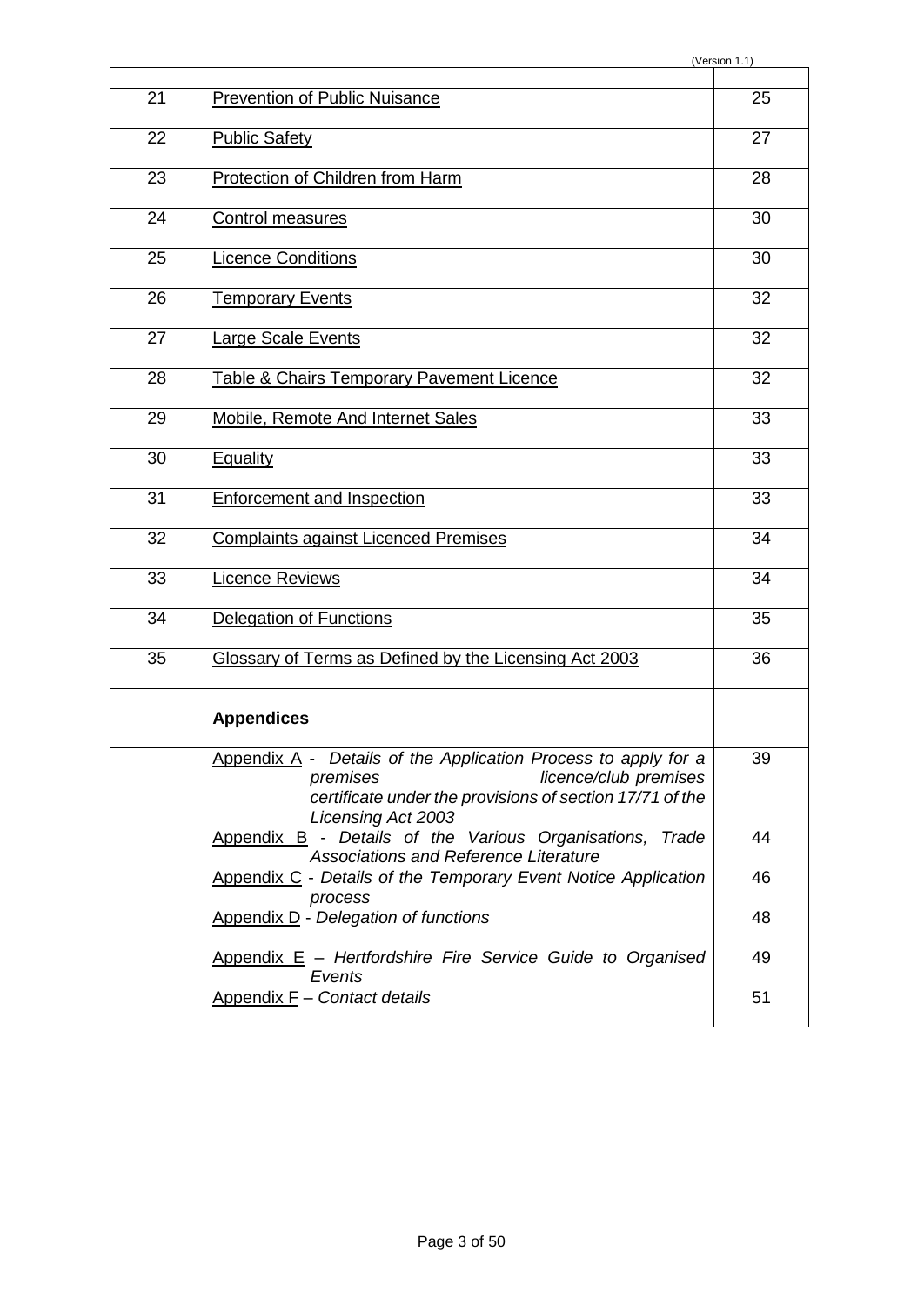# <span id="page-3-0"></span>**Statement of Licensing Policy**

This Statement of Licensing Policy ("the Policy") adopted by Three Rivers District Council ("the Council") has been produced in line with the requirements of Section 5 of the Licensing Act 2003 (as amended) ("the 2003 Act") having regard to guidance issued by the Secretary of State under Section 182 of the 2003 Act and supplementary legislation. It has been widely consulted upon and will remain in place for a period of not more than 5 years.

It sets out the policies and principles that we will follow when exercising our powers under that Act, particularly in respect of considering applications in respect of licences and other authorisations. It also gives details of our expectations of applicants and licence-holders. This statement must be published on at least one occasion in each five-year period. The statement must also be kept under review during its validity period, and revised if required, with any revisions published prior to taking effect.

This policy has been reviewed and updated to reflect the authority's experiences in exercising its power since the imposition of the last Policy.

The Licensing Authority may only have regard to matters in respect of the Licensing Objectives and must aim to protect and promote these objectives. These are:

- a) The Prevention of Crime and Disorder
- b) Public Safety
- c) The Prevention of Public Nuisance
- d) The Protection of Children from Harm.

Each objective has equal importance, and they are explained in greater detail later on within the Policy.

The purpose of this statement is to provide guidance to committees and officers determining matters under delegated authority, to provide consistency to our decision-making. However, where the circumstances justify doing so, we may depart from any provision of this statement, or of the Government's Guidance, to make an appropriate decision based upon the individual circumstances of a particular case. In any such case, we will give a clear explanation and reasons as to why we have done so.

#### **Licensing Applications**

Upon receipt of an application, the Licensing Authority will consult the other Responsible Authorities. In considering applications, the Licensing Authority will have regard to the 2003 Act as amended, the Licensing Objectives, Government guidance issued under Section 182 of the 2003 Act, supporting regulations and the amendments to the licensing regime resulting from ancillary and other relevant legislation and regulations. This legislation and regulations will not undermine the rights of any person to make an application under the 2003 Act. Every matter to be determined by the Council, in its role as Licensing Authority, will be considered on its own merits and in accordance with the statutory requirements of the 2003 Act.

#### **Representations**

Representations to an application may be made by the Responsible Authorities, local residents, businesses, their representatives or any other person. Representations will only be considered 'relevant' if they relate to the effect of the grant of the licence on the promotion of at least one of the Licensing Objectives. When relevant (and not frivolous or vexatious) representations are received, the Licensing Authority will hold a Licensing Sub-Committee hearing. Licensing Sub-Committee hearings may be held remotely in accordance with the relevant protocols in place by the Council.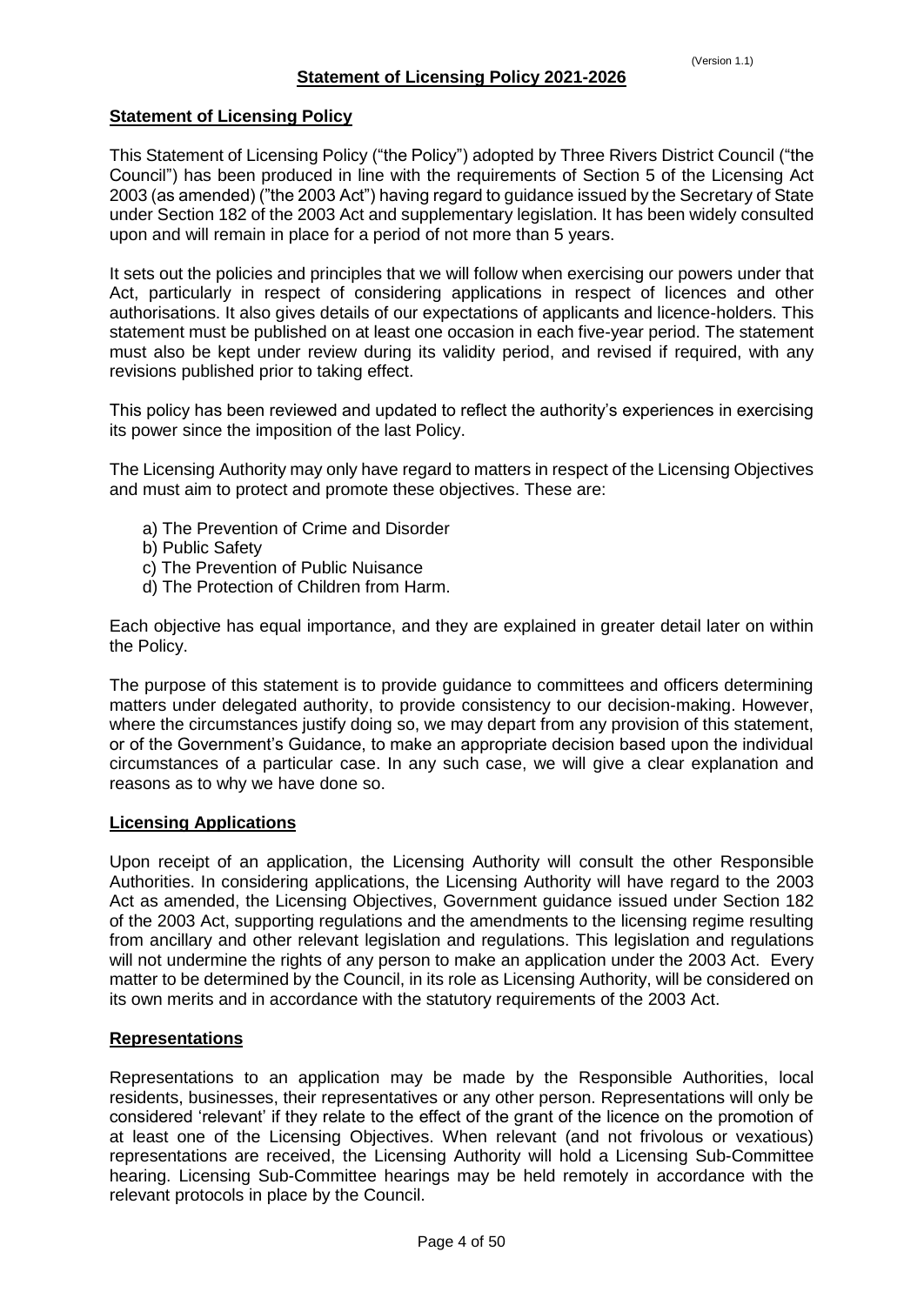The Licensing Authority will seek to encourage direct contact between parties to achieve agreement, through mediation and conciliation but this does not override the right for a responsible authority or person to ask the Licensing Sub-Committee to consider their representation.

Propensity is to grant a licence but failure to illustrate adequate promotion of the Licensing Objectives may lead to refusal. Both applicants and those making a representation have the right to appeal to the Magistrates' Court against decisions of the Licensing Authority.

### **Personal Licences**

Holders of personal licences are responsible for the sale of alcohol on their premises. The Authority recognises that the regulations do not require the holder to be physically present, however, they or the recognised deputy should be ready and easily contactable.

Applications for personal licences will be scrutinised and, should the applicant have unspent relevant convictions, the Authority reserves the right to refuse, suspend or revoke a licence on this basis. There is no longer a requirement to renew a personal licence.

### **Premises Licences**

Operating Schedules are to be prepared by an applicant to address the Licensing Objectives. These operating schedules usually translate into licence conditions. If Operating Schedules do not address the four Licensing Objectives they are likely to attract representations, which may result in additional conditions being imposed at a hearing or refusal of the application. Any premises from which alcohol is sold must have a Designated Premises Supervisor (DPS).

Consulting the Licensing Officer and Responsible Authorities at an early stage is encouraged prior to submitting an application. The Licensing Authority expects applicants to demonstrate regard for the promotion of the Licensing Objectives and demonstrate control measures for each within their Operating Schedule.

A Review of a Licence may be held should a Responsible Authority or other person (including residents) trigger a review on an evidentiary basis which is required to be presented to the Licensing Authority.

# **Live Music, Dancing, Theatre**

Only conditions necessary for promoting the Licensing Objectives will be attached to licences of this nature. Live and recorded music are deregulated on alcohol licensed premises between 0800 and 2300 hours provided that the premises is authorised to sell and is actually selling alcohol at the time of the musical entertainment.

There are also a number of deregulated forms of entertainment. These are deregulated between the hours of 0800 and 2300 hours and are dependent upon audience size. Full details are contained within the full statement of Licensing Policy.

#### **Licence Conditions**

Licence conditions may be added to a licence to promote the Licensing Objectives, however, the licensing function may not be used to control general nuisance or behaviour once this falls outside the direct control of the individual, club or business holding the licence or certificate. Conditions may not have regard to matters which are controlled by other non-licensing legislation.

# **Temporary Events**

Some events do not require a licence but a Temporary Event Notice must be submitted to the Licensing Authority and may only be opposed by the Police and/or an Environmental Health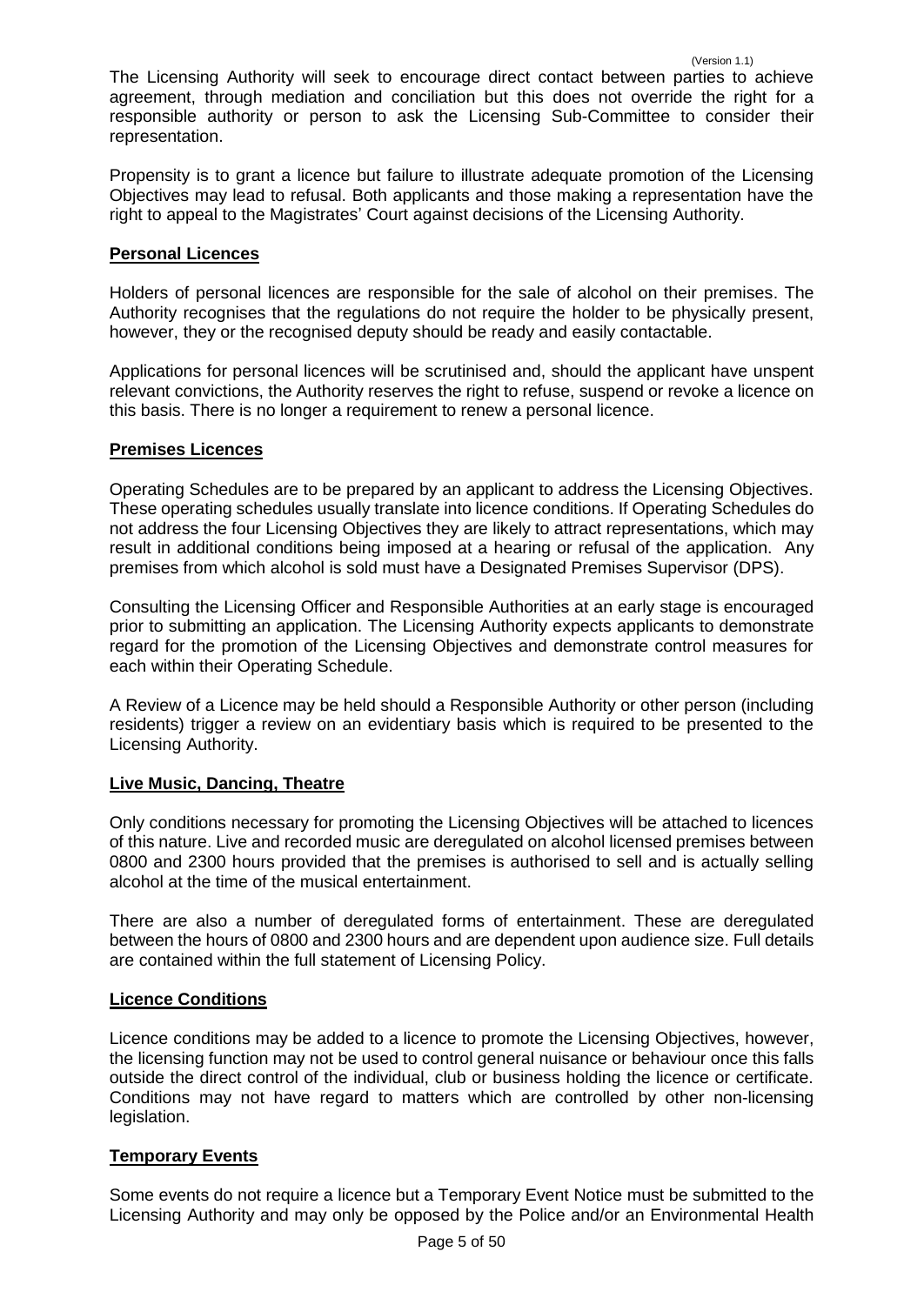Officer. A Temporary Event Notice is required should the event not be covered under a premises licence or club certificate and pertains to a licensable activity namely sale/supply of alcohol, regulated entertainment and late night refreshment.

#### **Enforcement and Inspection**

The Licensing Authority has joint enforcement protocols with other enforcement agencies and inspections of every licensed premises will be carried out over time in line with these protocols.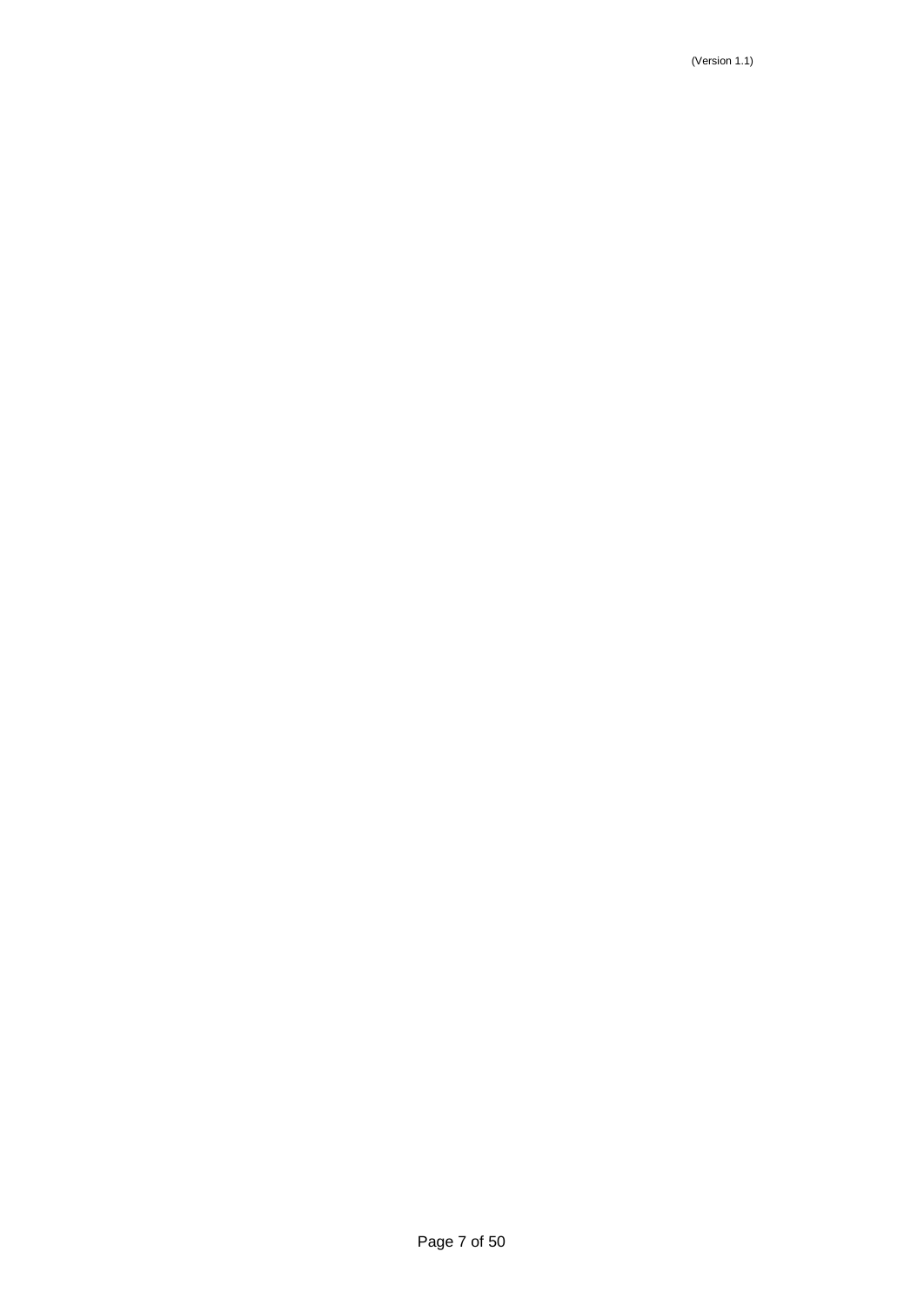<span id="page-7-0"></span>

Three Rivers District Council is situated in the county of Hertfordshire, which contains 13 district councils in total.

Three Rivers District covers an area spanning approximately 34 square miles, and has approximately 89,500 residents (based upon figures from 2013).

The main populated areas in the district are Rickmansworth, Mill End and Maple Cross, Moor Park and parts of Northwood, Chorleywood, Croxley Green, Abbots Langley and South Oxhey/Carpenders Park.

#### <span id="page-7-1"></span>**INTRODUCTION**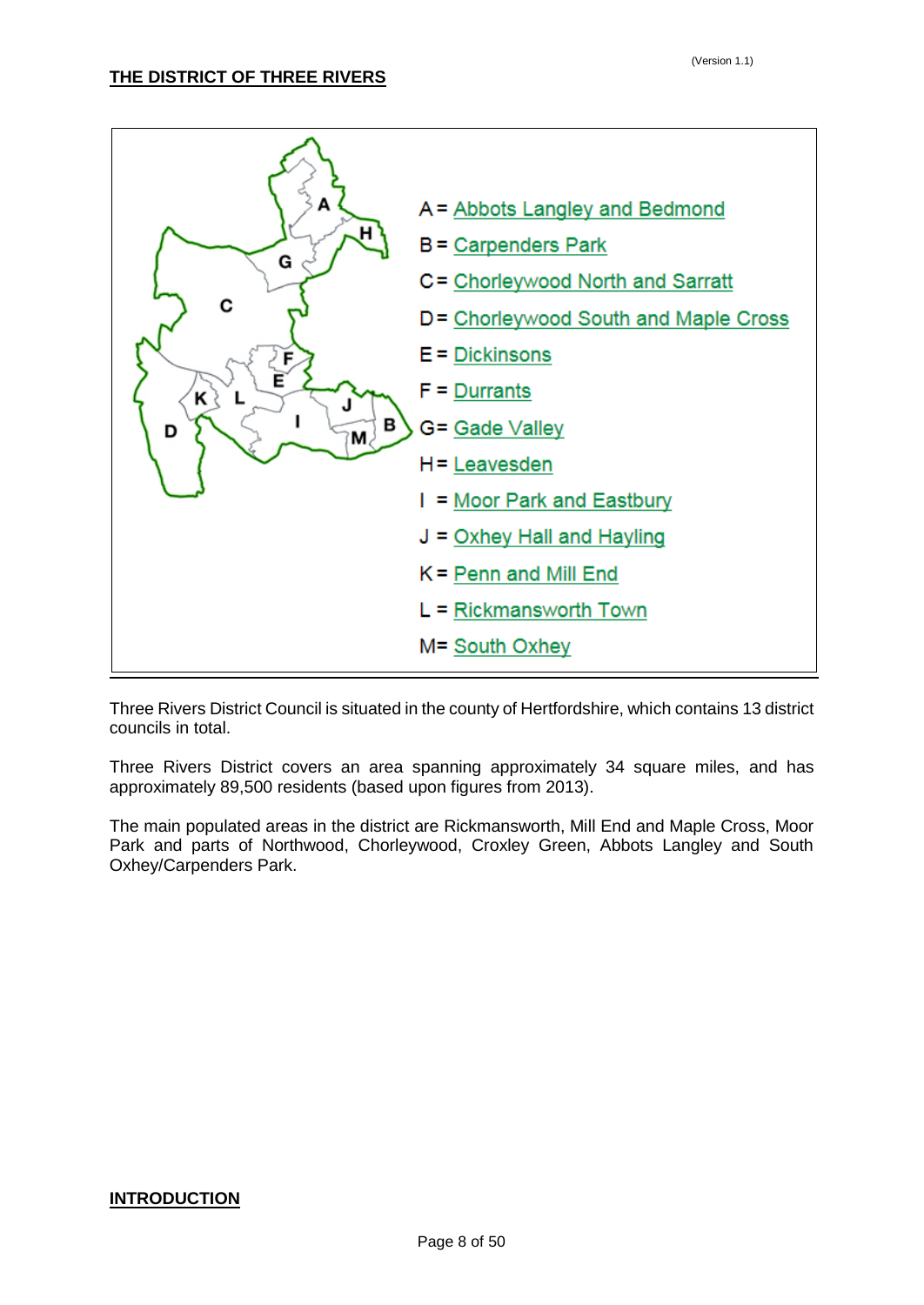Three Rivers District Council is the Licensing Authority under the 2003 Act (as amended) and is responsible for granting premises licences, club premises certificates, temporary events notices and personal licences within the District of Three Rivers in respect of the sale and/or supply of alcohol and the provision of regulated entertainment and late night refreshment. The Council currently has approximately 205 licensed premises holders and 30 club premises certificate holders within the District.

Since the 2003 Act came into effect, it has been subject to a number of amendments.

In this policy the Licensing Authority has outlined matters that it considers to be of particular importance for applicants to consider in preparing an application. Passages of text that are not in bold under the respective heading or sub-heading are provided to assist applicants to understand what the Licensing Authority is seeking to achieve, the factors that influence the achievement of Licensing Objectives and the control measures that could be implemented by the applicant to achieve that outcome.

It should be recognised that this policy covers a wide variety of premises and activities carried on in them including theatres, cinemas, restaurants, pubs, nightclubs, private members' clubs, village halls and community centres, as well as off-licences and late night food premises (including vehicles selling hot food or hot drink after 23:00 hours up until 05:00 hours). For this reason, this policy cannot detail all of the factors that influence the achievement of the Licensing Objectives nor can this policy detail all of the control measures that may be appropriate. This policy is meant as a guide to the various aspects of applications under the 2003 Act.

While this Licensing Policy sets out a general approach to the making of licensing decisions, it does not ignore nor is inconsistent with the provisions in the 2003 Act. For example, nothing in our Policy undermines the right of any individual to apply under the terms of the 2003 Act for a variety of permissions and to have any such application considered on its individual merits.

It must be noted that nothing in this Statement of Policy should be regarded or interpreted as an indication that any requirement of law may be over-ridden; each application will be considered and treated on its own merits.

#### **Consultation**

In drawing up the Policy the Licensing Authority have written to and consulted with the all responsible authorities, six parish councils, all premises licence holders and club premises certificate holders. The consultation was conducted between **[ADD DATE]** date and **[ADD** DATE].

We have placed details of the draft statement of policy and the consultation process on our website and detailed this in a public advertisement on **[ADD DATE]** in the Watford Observer.

#### Version control

| Version | Date          | <b>Effective Date</b>        | Reason               | Summary                      |
|---------|---------------|------------------------------|----------------------|------------------------------|
|         | January 2016  | 7 <sup>th</sup> January 2016 | Review               | <b>Full revised Policy</b>   |
|         | December 2020 | tbc                          | <b>Review Policy</b> | Adopted<br>revised<br>Policy |

This statement of licensing policy was adopted by the Council on the [ADD DATE], and was published via our website, at [www.threerivers.gov.uk/egcl-page/licensing-policies](http://www.threerivers.gov.uk/egcl-page/licensing-policies)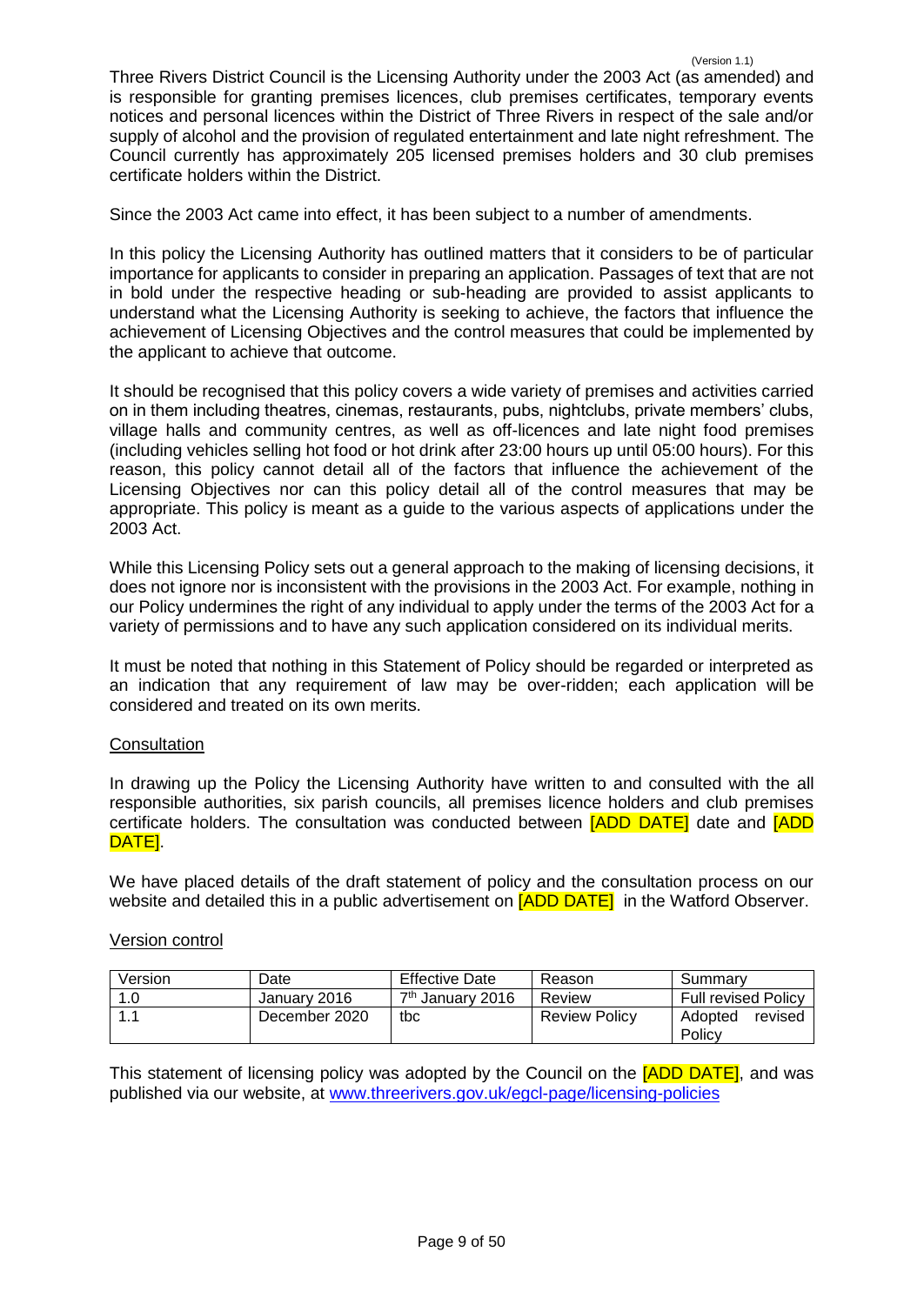# <span id="page-9-0"></span>**1. FUNDAMENTAL PRINCIPLES**

# **1.1 THE LICENSING OBJECTIVES**

In carrying out its licensing functions the Licensing Authority will promote the 2003 Act's four Licensing Objectives, which are:

- The Prevention of Crime and Disorder
- Public Safety
- The Prevention of Public Nuisance
- The Protection of Children from Harm.

Each of these objectives is to be considered equally. No one objective carries more importance or weight than another.

#### These are the only four matters to which the Authority can have regard.

In respect of each of the four Licensing Objectives, applicants will need to provide evidence to the Licensing Authority that suitable and sufficient measures, as detailed in their operating schedule, will be implemented and maintained, relevant to the individual style and characteristics of their premises and events. Reference will need to be made as to whether additional measures will be taken on an occasional or specific basis such as when a special event or promotion is planned, which is intended to, or likely to, attract larger audiences.

### **1.2 PURPOSE OF LICENSING POLICY**

The licensing policy has four main purposes. These are:-

- **To support and to provide guidance to elected Members on the Licensing** Committee and those who will be making decisions in the capacity as a Local Licensing Authority on the boundaries and power of the Committee;
- To inform licence applicants upon how the Licensing Authority will make licence decisions and therefore how a licensed premises is likely to be able to operate within the Three Rivers district (noting of course that each case must be examined on an individual basis and considered on its own merits);
- To inform residents and businesses upon how the authority will make licence decisions and therefore how their needs will be addressed; and
- <span id="page-9-1"></span>**To support decisions made by the Licensing Authority if these decisions are** challenged in the Magistrates' Court. (The Court must have regard to the local policy in deciding appeals).

#### **2. STATEMENT OF LICENSING POLICY**

**2.1** The 2003 Act requires that the Council publishes a 'Statement of Licensing Policy' that sets out the policies the Licensing Authority will generally apply to promote the Licensing Objectives when making decisions on applications made under the 2003 Act. This Statement of Policy fulfils this requirement.

**2.2** In determining the Council's 'Statement of Licensing Policy', it has been prepared and reviewed in accordance with and in regard to the provisions of the 2003 Act and to the Secretary of State's guidance (as amended) issued under Section 182 of the 2003 Act. Referring to the Guidance is important for consistency, particularly where Licensing Authority boundaries meet.

**2.3** This Policy Statement takes effect on [ADD DATE] and will remain in force for a period of not more than 5 years. It will be subject to regular review and further consultation.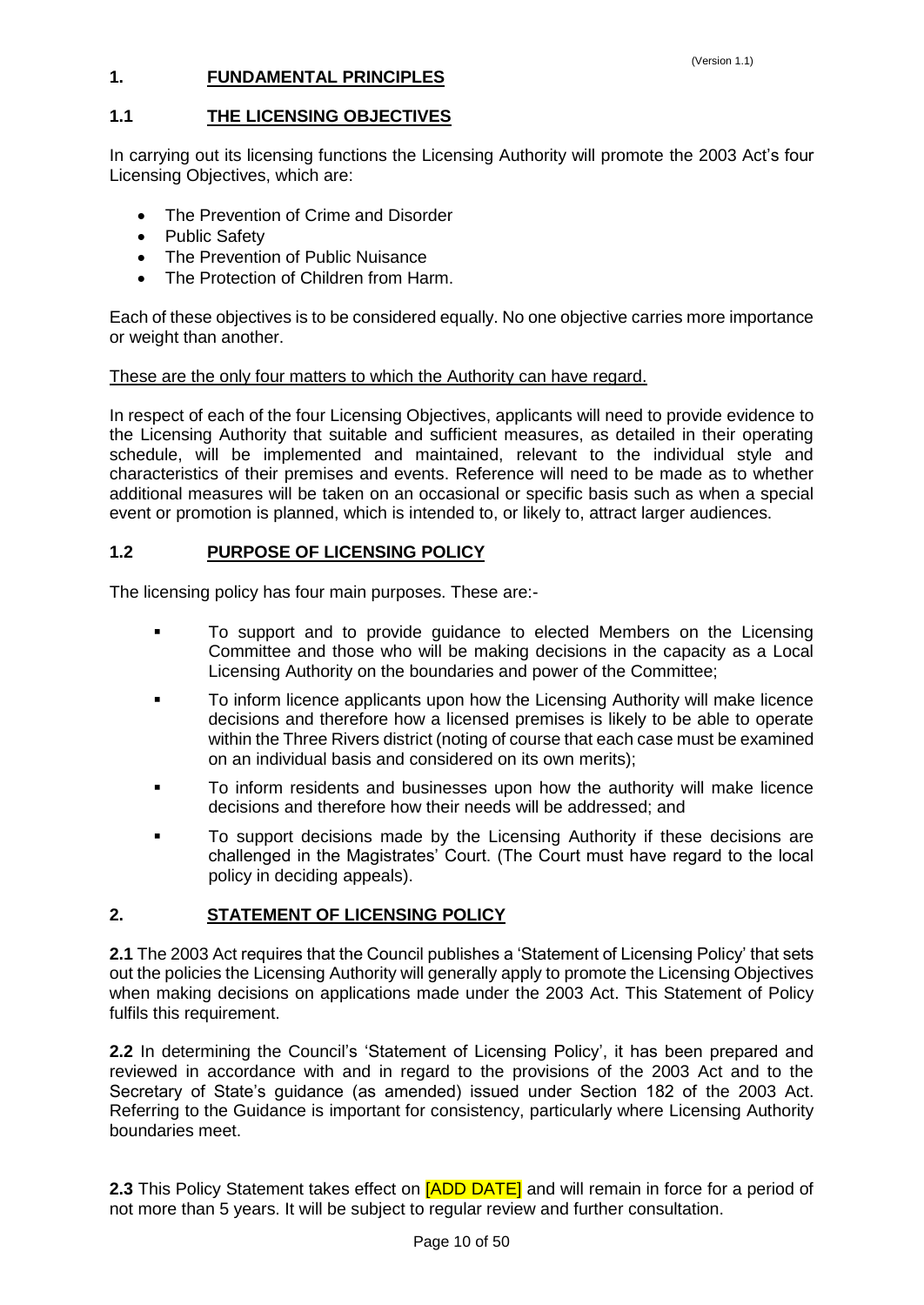**2.4** The Government reserves the right from time to time to update the Regulations and Guidance made under the 2003 Act. In having regard to these changes that may be made by the Government, it is possible that this Policy will need to undergo further interim reviews to take account of and implement any relevant changes.

**2.5** Additionally, at the time of the review the country has been going through unprecedented times due to the COVID-19 pandemic and Officers will also have regard to any new Regulations and Guidance brought in by the Government.

# <span id="page-10-0"></span>**3. LINKS TO OTHER POLICIES, STRATEGIES AND PLANNING**

**3.1** In preparing this Statement of Licensing Policy, the Licensing Authority has had regard to and consulted those involved in its local strategies on crime prevention, planning, transport, culture, equality and diversity, tourism and regeneration, to ensure the proper co-ordination and integration of the aims and actions of these strategies. Review and amendment of these strategies will be considered for their impact on this Statement of Licensing Policy.

**3.2** Further, arrangements will be made for the Licensing Committee to receive reports, when appropriate, on the needs of the local tourist economy to ensure that these are reflected in their considerations. The Licensing Committee will also be apprised of the local employment situation and the need for new investment and employment, where appropriate.

**3.3** To ensure proper integration with the Council's planning policies, the Licensing Committee will provide reports to the Planning Committee, where appropriate, on the situation regarding licensed premises in the area, including the general impact of alcohol-related crime and disorder, to enable the Development Control Committee to have regard to such matters when making its decisions.

**3.4** The Council recognises its responsibilities under the Race Relations Act, 1976, as amended by the Race Relations (Amendment) Act, 2000, the Equality Act 2010, and other related legislation. The impact of this policy on race relations, equality issues and disabled people will be monitored through the Council's equality and diversity policies and strategies and the Licensing Authority will take these responsibilities into account when dealing with applications.

**3.5** The Licensing Authority's Licensing Enforcement Policy, which embodies the principles of the "Regulators' Code" [\(https://www.gov.uk/government/publications/regulators-code\)](https://www.gov.uk/government/publications/regulators-code), adheres to Crown Prosecution Service (CPS) guidelines, most notably whether formal action is in the 'public interest'.

**3.6** One of the Licensing Objectives is 'the prevention of crime and disorder', so it follows that any conditions attached to licences will, so far as possible, reflect the key priorities arising from the consultation on the community safety strategy.

**3.7** It is the Licensing Authority's view that responsible licence holders can significantly contribute towards some community safety aims directly and indirectly, through the proper management of their premises and by supporting the Police in their efforts to detect crimes and their perpetrators.

**3.8** The responsible authorities are key in assisting the Licensing Authority to deliver its licensing service and the Licensing Objectives under the 2003 Ac and the policy will develop and foster these relationships. The Licensing Authority will take into account the advice of the Local Health Authority via consultation or as part of continuous review of this policy.

**3.9** The Licensing Authority will monitor the impact of licensing on the provision of regulated entertainment, live music and dancing. Particular care will be taken to ensure that only necessary, proportionate and reasonable licensing conditions impose restrictions on such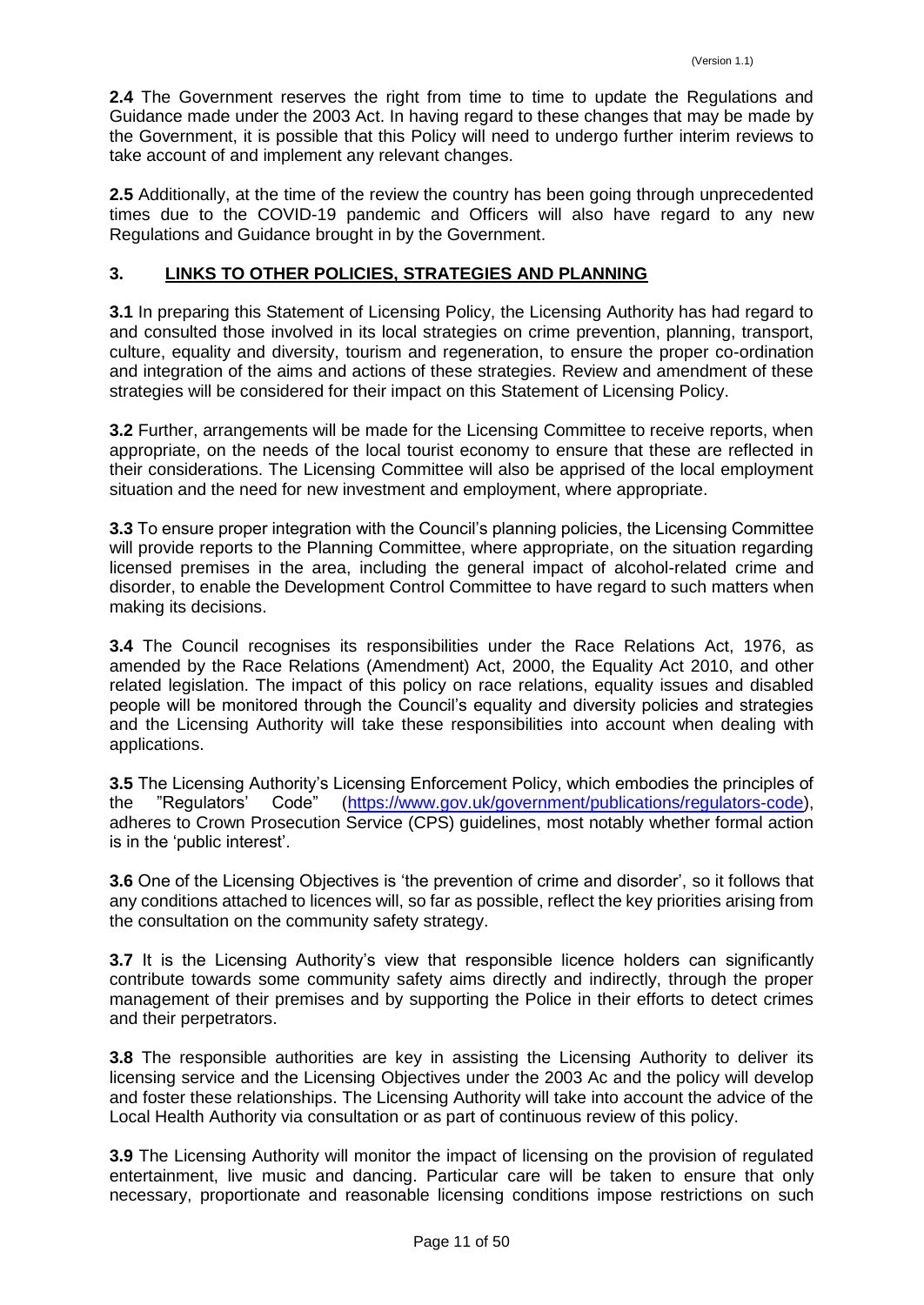(Version 1.1) events. Where there is any indication that licensing requirements are deterring such events, the policy will be re-visited with a view to investigating how the situation might be reversed.

**3.10** The Licensing Authority expects applicants to obtain all other required permissions and consents necessary (such as planning permission and building control approval). The obtaining of such permissions and consents will not be a pre-requirement for the granting of any licence under the 2003 Act. Applicants should be aware that planning permission may impose more rigorous or less permissive restriction than those granted by the Licensing Authority. Where this is the case, the licence holder cannot use as a defence in any proceedings brought by another agency that he/she was permitted to open, or carry on the activity, by virtue of a premises licence or club premises certificate. In terms of complying with the law, all provisions must be complied with at all times, to avoid risk of prosecution.

# <span id="page-11-0"></span>**4. CONSULTATION**

**4.1** There are a number of groups who have a stake in the leisure industry, including providers, customers, residents and enforcers, all of whom have views and concerns that require consideration as part of the licensing function and promotion of the Licensing Objectives.

**4.2** In developing this Policy Statement, the Licensing Authority consulted widely. Along with the statutory consultees (including the Chief Police Officer for the District, the Hertfordshire County Fire and Rescue Service and persons/bodies representative of existing licence holders) the views of Town and Parish Councils. Due consideration was given to the views of all those who responded to the consultation process.

# <span id="page-11-1"></span>**5. APPLICATIONS**

**5.1** Three Rivers District Council will consult upon receipt of a premises application, new, variation and minor variation with responsible authorities (Appendix A) namely:

- The Chief Officer of Police
- The Fire Authority
- The relevant enforcing authority under Health & Safety at Work etc Act 1974
- TRDC Local Planning Authority
- TRDC Environmental Health department for the prevention of public nuisance
- Responsible body for the safeguarding of Children Child Protection Authority
- Hertfordshire Trading Standards
- **Hertfordshire Public Health**
- The Licensing Authority
- Home Office Immigration Enforcement

**5.2** When considering applications, the Licensing Authority will have regard to:-

(a) The 2003 Act, as amended and the Licensing Objectives.

(b) Government guidance issued under Section 182 of the 2003 Act, as amended.

(c) Any supporting regulations.

- (d) This Statement of Licensing Policy.
- (e) Amendments to the licensing regime brought about by such legislation as:
	- The Police Reform and Social Responsibility Act 2011;
	- The Live Music Act 2012:
	- The Police and Crime Act 2009;
	- The Deregulation Act 2015;
	- The Policing and Crime Act 2017
	- The Coronavirus Act 2020 and related enactments;
	- Various regulations as published or as may be enacted from time to time.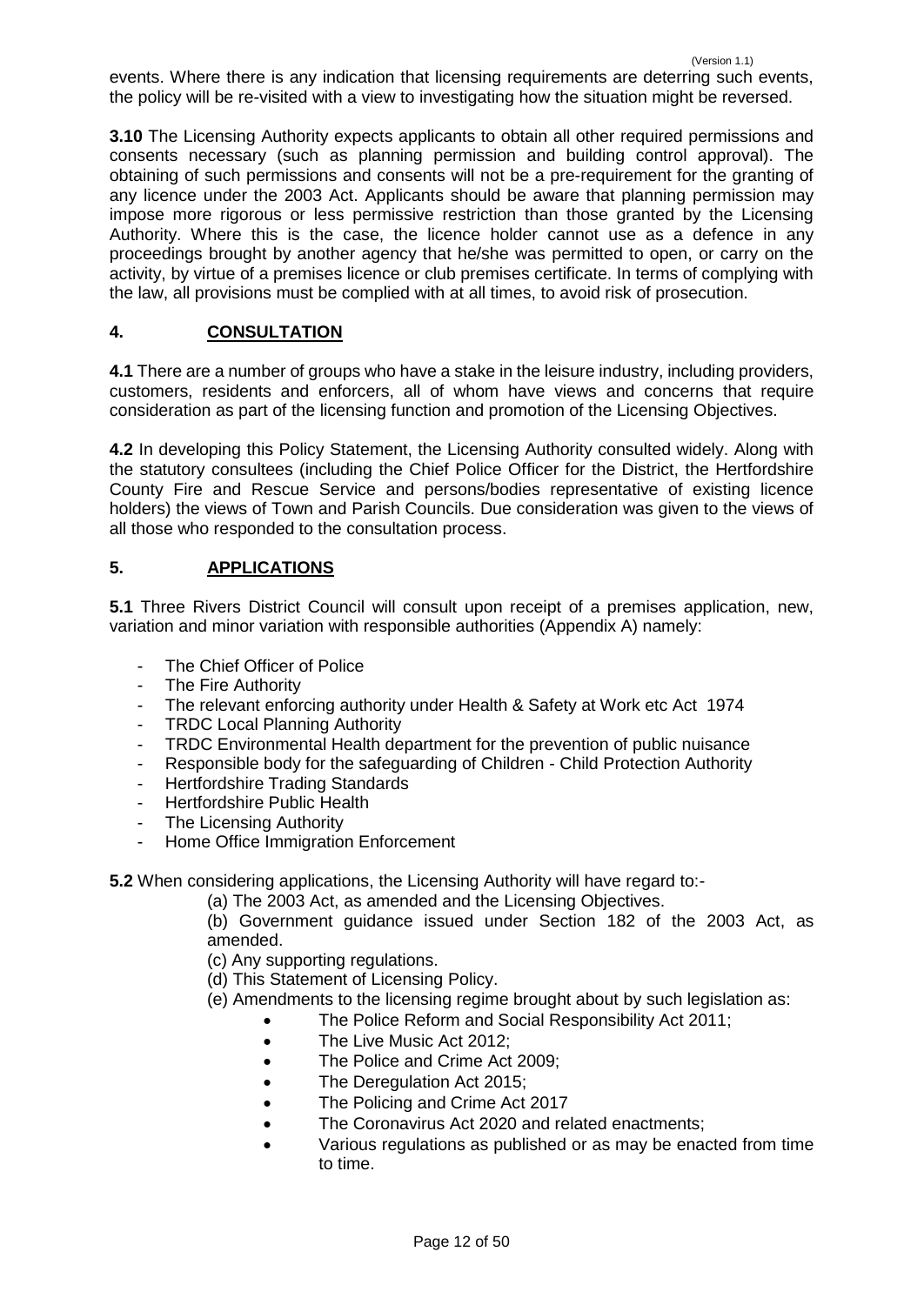(Version 1.1) This does not, however, undermine the rights of any person to apply under the 2003 Act for a variety of permissions and have the application considered on its individual merits, nor does it override the right of any person to make representations on any application or seek a review of a licence or certificate where they are permitted to do so under the 2003 Act.

**5.3** When the Licensing Authority is considering any application, it will avoid duplication with other regulatory regimes, so far as possible, and does not intend to use the licensing regime to achieve outcomes that can be achieved by other legislation. For example, legislation governing health and safety at work and fire safety places a range of general and specific duties on employers and operators of venues both in respect of employees and of the general public when on the premises in question. Similarly, many aspects of fire safety will be covered by existing and future legislation. In particular, its licensing functions will be discharged separately from the Authority's functions as the Local Planning Authority. However, applications for premises licences for permanent commercial premises should normally be from businesses with planning consent for the property concerned. (Other permissions may be applicable to licensed premises and applicants are expected to ensure that such permissions are obtained where necessary).

**5.4** When one part of the Council seeks a premises licence from the Licensing Authority, the Licensing Committee and its officers will consider the matter from an entirely neutral standpoint. If relevant representations are made, for example, by local residents or the Police, they will be considered fairly by the committee. Those making representations that are aggrieved by a positive decision in favour of a Local Authority application by the Licensing Authority will be entitled to appeal to the Magistrates' Court and thereby receive an independent review of any decision made.

**5.5** In all cases, applicants and those making representations in respect of applications to the Licensing Authority have a right of appeal to the Magistrates' Court against the decisions of the Licensing Authority.

**5.6** Appendix A provides applicants with the details of the application process, having regard to the 2003 Act, as amended, the regulations, statutory guidance and local practice and procedures. It should be noted that an incomplete or incorrect application will not be accepted but will be returned with an explanation of why it is incomplete or incorrect.

An application will only be deemed to be properly served if it has been given as follows:-

(a) Has been sent to the Licensing Authority by electronic means (to [licensing.team@threerivers.gov.uk;](mailto:licensing.team@threerivers.gov.uk) or

(b) Has been applied for electronically via Gov.uk website; or

(c) Paper application will only be accepted if there are no other means to submit the application electronically. The applicant MUST have exhausted all avenues and attempted to submit their application electronically. The Council reserves the right to refuse to accept paper applications in exceptional circumstances such as;

- A pandemic
- Closure of the Council offices

The Council on behalf of the applicant will send copies of the application to all the responsible authorities in the case of electronic submissions.

Should the applicant submit a hard copy of their application it will be their responsibility to send a copy to all the responsible authorities.

**5.7** It must be noted that, upon the grant of a successful application, an annual fee will be payable on the first anniversary of the grant of the premises licence or club certificate and every year subsequently thereafter until such time as the licence is surrendered or revoked.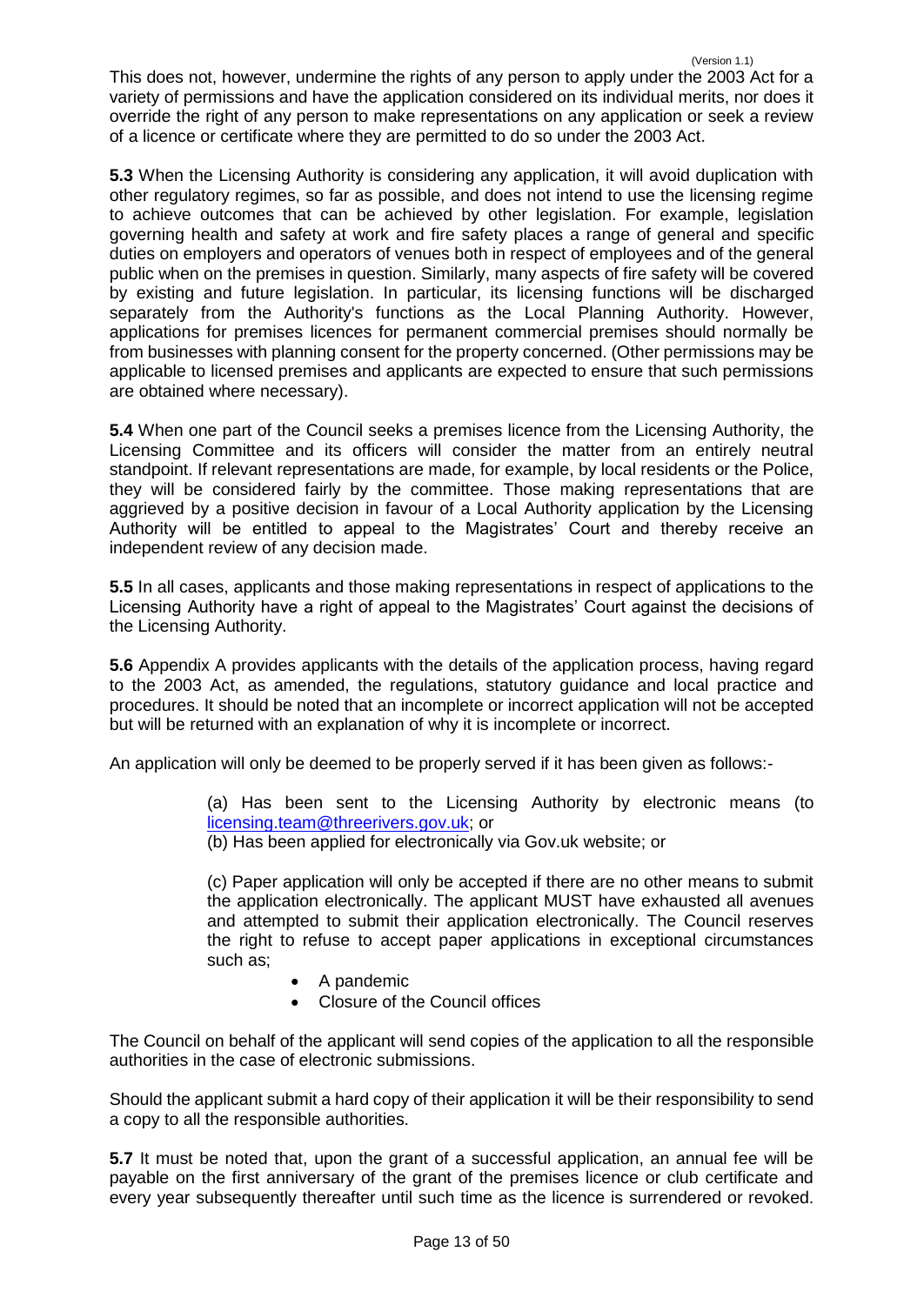Failure to pay within the respected timeframe may result in suspension of the licence or certificate under the 2003 Act.

# <span id="page-13-0"></span>**6. REPRESENTATIONS**

**6.1** The Chief Officer of Police, the Fire and Rescue Authority, the Enforcing Authority for health and safety purposes, the Local Planning Authority, the authority responsible for Environmental Health (Noise and Pollution), Trading Standards, Child Protection Authority, The Director of Public Health in England and the Licensing Authority are all known as 'Responsible Authorities'. These responsible authorities may make representations on applications, so far as they relate to the promotion of the four Licensing Objectives, and request reviews once licences have been granted.

**6.2** Local residents and businesses in the vicinity of the premises subject to the application, or their representatives, or any other person, are free to raise relevant representations. Members of the Licensing Authority may also make representations.

**6.3** A representation would only be 'relevant' if it relates to the effect of the grant of the licence on the promotion of at least one of the four Licensing Objectives. In addition, the representation must not be frivolous or vexatious, and in the case of reviews not repetitious.

It is only when relevant representations are received that the Licensing Authority may hold a hearing. Whilst there is a propensity to grant a licence, failure to illustrate that the Licensing Objectives will be adequately promoted may lead to refusal. If granting the application, the Licensing Authority will pay particular attention at any hearing on whether to impose extra conditions in addition to any that may already be included in the operating schedule with a view to promoting the Licensing Objectives.

Where no representations are received, the application must be granted on the terms sought by the applicant.

**6.4** Nothing in our Policy will override the right of any relevant person or body to make representations on an application or seek a review of a licence or certificate where provision has been made for them to do so in the 2003 Act. (A review means to make a complaint that a premises is not adhering to its licence conditions or is causing problems locally which contravene one or more of the four Licensing Objectives).

**6.5** Conditions attached to various licences will be focused on matters which are within the control of individual licence holders and others granted relevant authorisations. Accordingly, these matters will centre on the premises and places being used for licensable activities and the vicinity of those premises and places. Whether or not incidents can be regarded as being in the 'vicinity' of licensed premises or places is a question of fact and will depend on the particular circumstances of each case.

**6.6** In cases of dispute, both applicants and those making representation in respect of applications to the Licensing Authority have a right of appeal to the Magistrates' Court against the decisions of the Licensing Authority.

This does not however undermine the rights of any person to apply under the 2003Act for a variety of permissions and have the application considered on its individual merits, nor does it override the right of any person to make representations on any application or seek a review of a licence or certificate where they are permitted to do so under the 2003Act.

**6.7** The Licensing Authority will primarily focus on the direct impact of the activities taking place at licensed premises on members of the public living, working or engaged in normal activity in the area concerned. Licensing law is not a mechanism for the general control of anti-social behaviour by individuals once they are away from the premises and is, therefore, beyond the direct control of the individual, club or business holding the licence, certificate or authorisation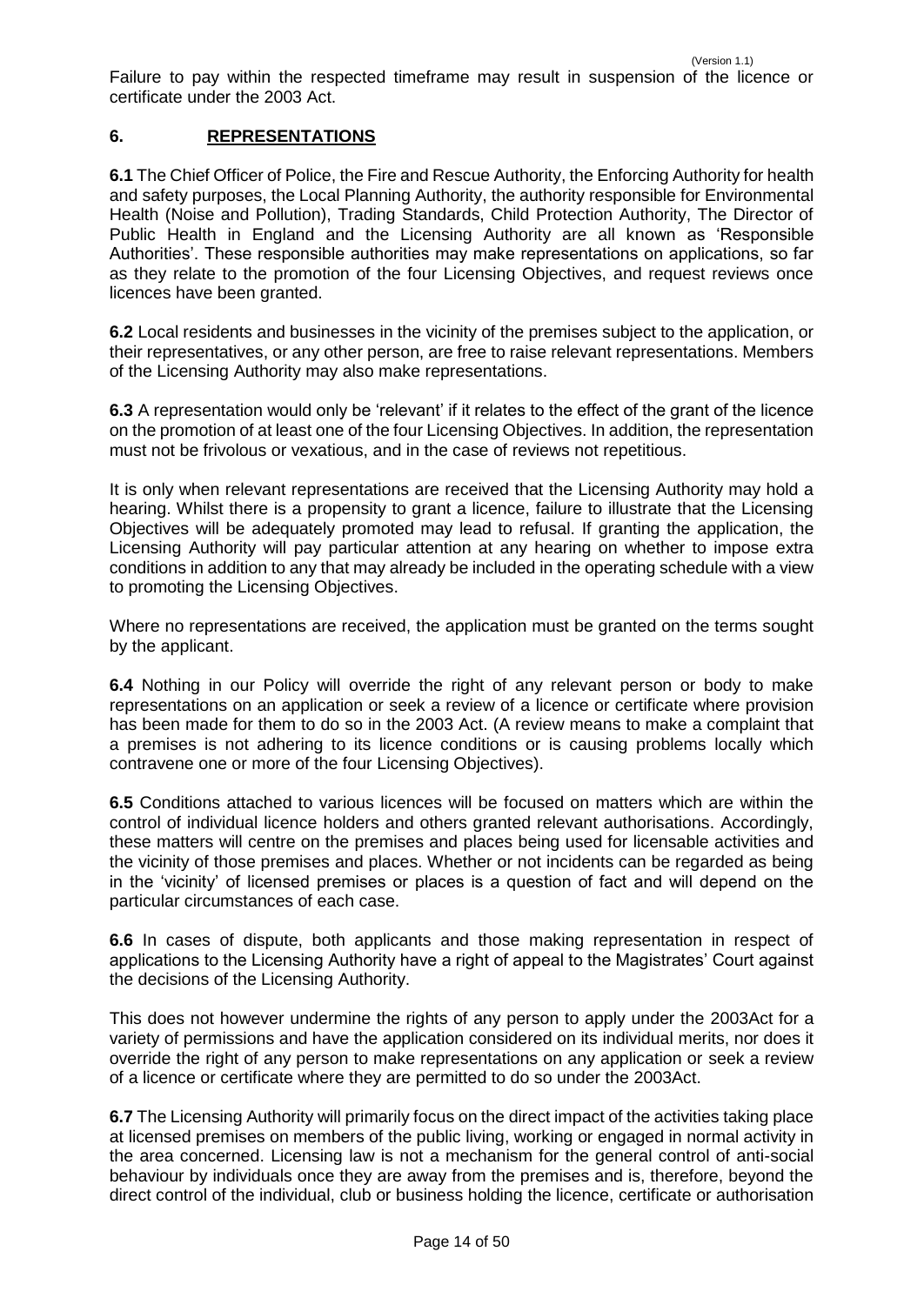concerned. Nonetheless licensing law is key to providing a holistic approach to the management of the evening and night-time economies of town centres.

The expectation is that licensed premises will take responsibility for managing the quiet dispersal of their customers to the best of their ability.

Conditions in respect of public safety will only be attached to premises licences and club premises certificates that are necessary for the promotion of that licensing objective. Conditions will not be considered necessary when they relate to issues covered by other legislation. Where no such legislation exists, licence conditions will be used as appropriate.

#### <span id="page-14-0"></span>**6.8 MEDIATION**

Where a responsible authority or another person (such as a member of the public, local resident or residents' association) has made a valid representation regarding an application or for a licence to be reviewed, the Licensing Authority will seek to encourage direct contact between the parties to try and achieve agreement. This process will not override the right of any responsible authority or other person to ask that the Licensing Sub-Committee consider a valid representation. Furthermore, this process will not undermine the rights of others under data protection law.

#### <span id="page-14-1"></span>**6.9 MAKING A REPRESENTATION**

Any person can make relevant representations about any application for a new licence or variations to a licence. Specifically, representations to an application may be made by the responsible authorities, experts and by local residents and businesses.

Representations that are deemed by the Council as being vexatious or frivolous will not be accepted.

Representations may only be made under the four Licensing Objectives in the 2003 Act and must be demonstrated based upon the individual premises concerned and in relation to the effect of the application on these objectives. The Council will expect examples to be given and will not consider applications that list the Licensing Objectives without demonstrating cause behind this. Irrelevant representations cannot be accepted.

A representation may only be accepted should the objector provide their name and address which will be made available to the applicant, although the Council may, in exceptional circumstances, allow objections with anonymity should there be significant concern for the person making said representation as a result of a genuine and well-founded fear of intimidation or threat of violence.

Representations must be made by midnight on the final day of the consultation period, usually 28 days in the case of a new premises licence or club premises certificate or variation of such licence or certificate. The consultation period in the case of minor variations is usually 10 working days.

The Council holds the right to extend this period or in some cases to entirely invalidate the application should the statutory process be jeopardised for example (but not exclusively) if an advertisement has not been displayed in the paper at all or within the specified time period or the required notice has not been displayed in the prescribed manner on or at the premises at all, or for the specified 28 consecutive days. However, extension to the consultation will be determined on a case by case basis in line with evidence and statutory requirements. The general rule will be an extension by the number of days that it is believed that the consultation period has been shortened by e.g. if the notice were only displayed on the premises for 25 days, the consultation period would be extended by 3 days. In serious cases, where it appears on the balance of probability that the consultation requirements have not been met at all, the 28-day period would be recommenced and full advertising of the application required. The spirit of the consultation process is that responsible authorities and 'other persons' are given the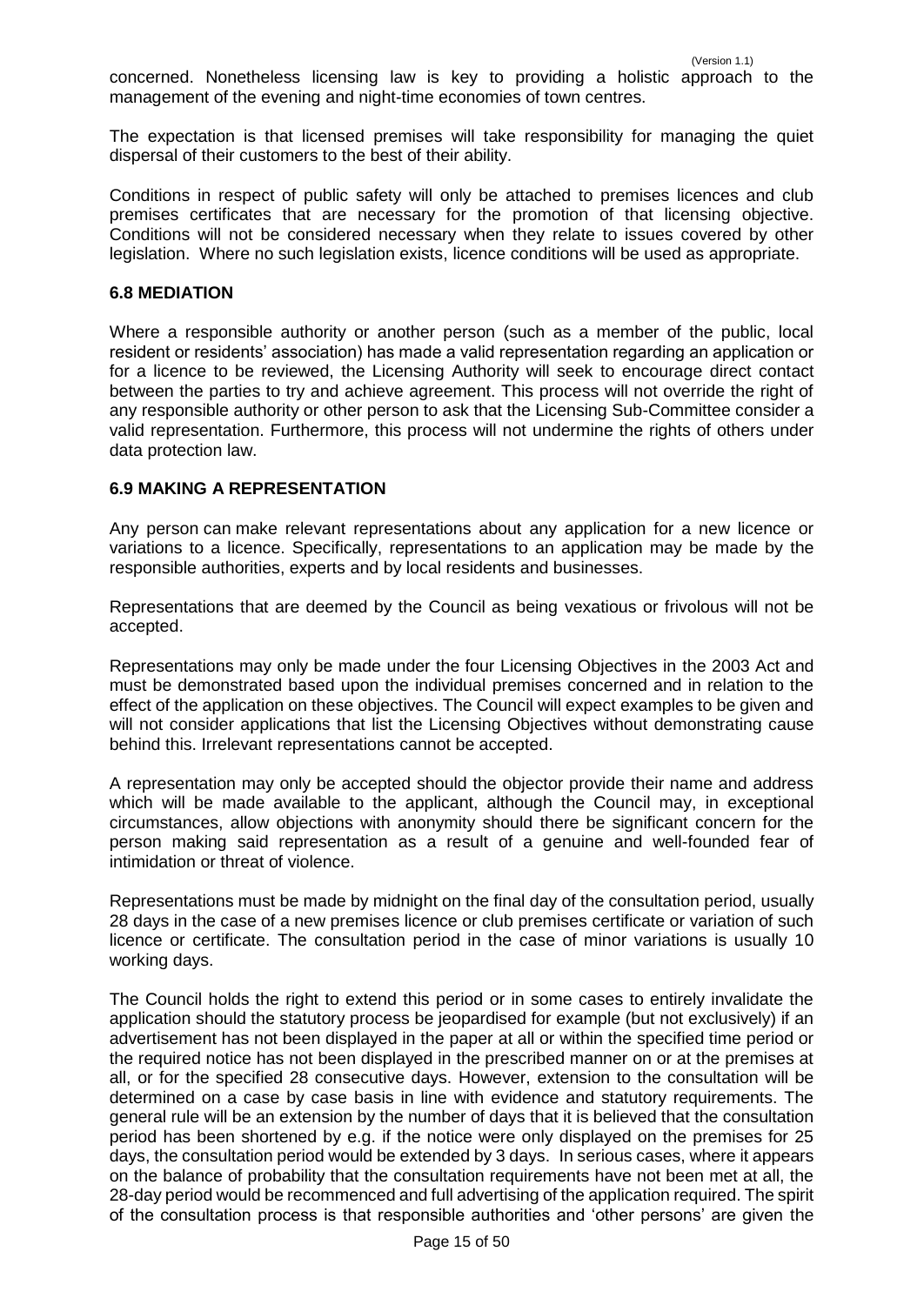right to make representation therefore, in matters where consultation is disputed, if it is evident that a number of people are aware by the volume of representations received, then benefit of the doubt may be given to the applicant.

# <span id="page-15-0"></span>**7. PARTNERSHIP WORKING**

The Licensing Authority will encourage local Pubwatch schemes in Three Rivers; Pubwatch is a voluntary body with the key aim of achieving a safe, secure, social drinking environment in all licensed premises that are committed to helping reduce drink-related crime.

The Licensing Authority is committed to empowering local community action, and meeting the needs of its communities through close partnership working with others. The Licensing Authority recognises that licensed entertainment can provide a valuable contribution towards the economy of the District, and seeks to balance the needs of the local business holders and licensees, whilst protecting those of local residents.

# <span id="page-15-1"></span>**8. PERSONAL LICENCES**

**8.1** The Licensing Authority will scrutinise very carefully applicants for personal licences who are found to have unspent convictions for relevant offences and will, in all cases, notify the Chief Officer of Police for the area, as prescribed by the 2003 Act. The Authority reserves the right to refuse a licence, suspend a licence or revoke a licence on this basis. Consideration will also be given to the Immigration Act 2016 and all applicants will be required to provide details of their right to work in the UK by means of;

- Valid UK passport
- Current Residents permit/right to work

**8.2** The Licensing Authority recognises that the holders of premises licences are responsible in law for supervising the sale of alcohol in their premises. The 2003 Act and the Licensing Regulations do not require the holder of the personal licence to be physically present on the premises during the hours that alcohol is sold but the holder, or recognised deputy, should be readily and easily contactable.

**8.3** Should it be necessary following any investigation into problem premises, an action plan or review of conditions may be imposed around personal licence holders' presence on premises.

**8.4** The Licensing Authority also recognises that there are a number of qualifications to help licence holders understand and meet the Licensing Objectives. The Licensing Authority will require all new applicants for personal licences to obtain such qualifications as are relevant to the premises they run. The Authority reserves the right to request further training or qualifications as deemed required following the outcome of an investigation into a problem premises.

The Licensing Authority will look favourably upon applications from persons who also hold additional relevant qualifications to the premises they intend to run. Whilst this will not affect the granting of a personal licence *per se*, it will have influence where such properly qualified persons are stated to be designated premises supervisor at large or complex venues. The purpose of this policy is to encourage personal licence holders to obtain additional relevant skills over and above the bare minimum.

**8.5** The Licensing Authority expects that, where retail sales of alcohol are to be allowed, licence holders observe and comply with the Code of Practice on the Naming, Packaging and Promotion of Alcoholic Drinks. Retailers should ensure that they are able to receive and comply with Retailer Alert Bulletins issued by the Portman Group, available from: [advice@portmangroup.org.uk](mailto:advice@portmangroup.org.uk)

**8.6** In view of the Deregulation Act 2015, the Licensing Authority no longer requires a holder of a Personal Licence to renew their licence but the Authority expects that the licence card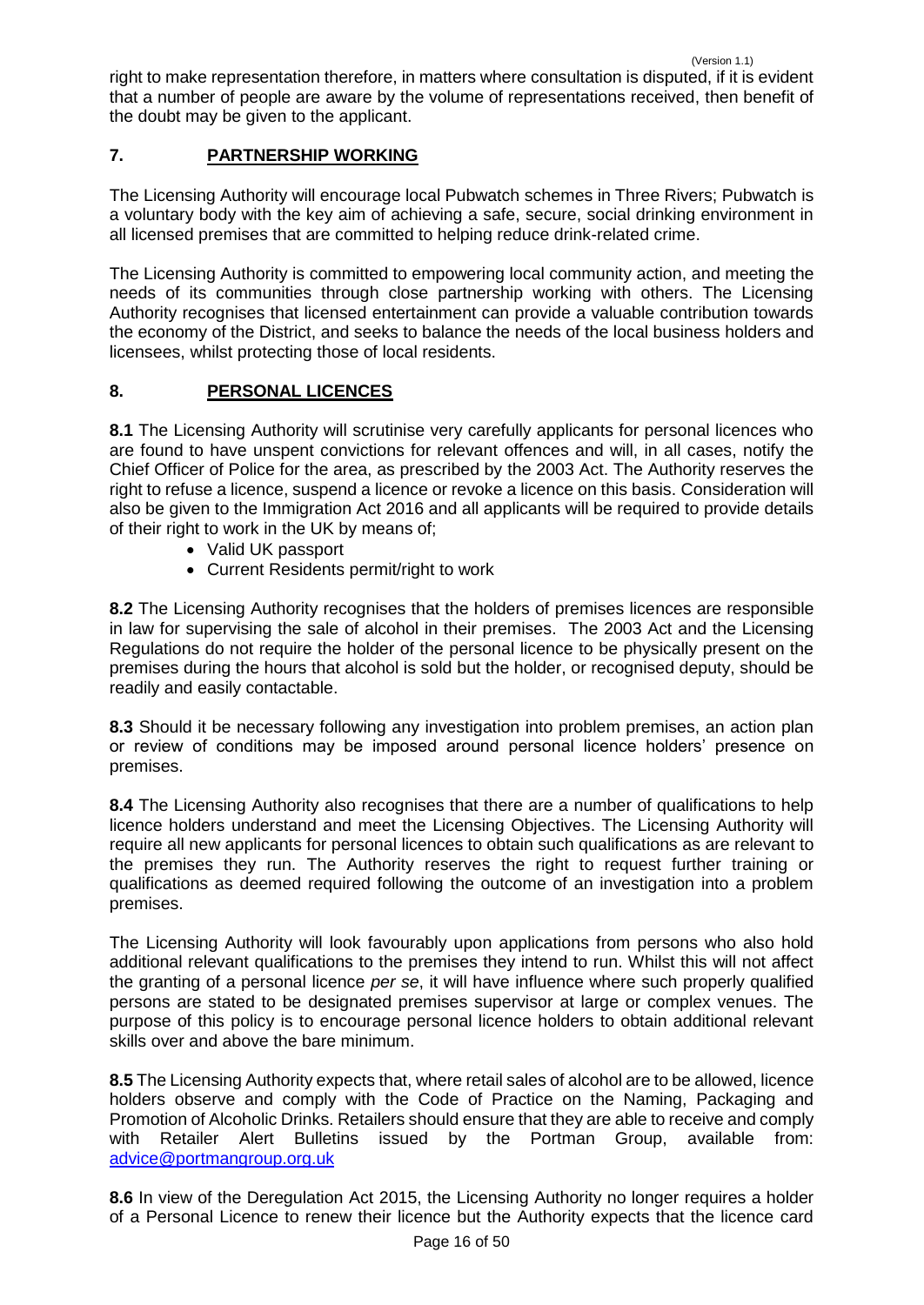must hold a true likeness to the licensed individual. Under the 2003 Act, licence holders are expected to keep the details on their licence including record of convictions updated whilst the licence remains in force.

**8.7** The Policing & Crime Act 2017 gave Licensing Authorities the power to revoke or suspend licences with effect from 6 April 2017 as a discretionary power. The Licensing Authority may therefore, when made aware that a holder of a Personal Licence has been convicted of a relevant or foreign offence or immigration penalty, determine to revoke the licence.

# <span id="page-16-0"></span>**9. PRE APPLICATION**

**9.1** Pre application, Applicants may wish to consider the following examples as they relate to the licensing objectives having regard to their particular type of premises or activities:

- a) the steps to prevent noise and vibration escaping from the premises, including music; noise from ventilation equipment, and human voices. Such measures may include the installation of soundproofing, air conditioning, acoustic lobbies and sound limitation devices. Please note that where relevant representations have been made, a condition may be imposed requiring the assessment by the applicant, of potential noise sources which could cause disturbance to those in the vicinity and the identification and installation of appropriate control measures;
- b) the steps to prevent disturbance by customers arriving at or leaving the premises. This will be of greater importance between 11 p.m. and 7 am than at other times of the day;
- c) the steps to prevent queuing (either by pedestrian or vehicular traffic). If some queuing is inevitable then queues could be diverted away from neighbouring premises or be otherwise managed to prevent disturbance or obstruction;
- d) the steps to ensure staff and patrons leave the premises quietly;
- e) whether licensed taxis or private hire vehicles are likely to disturb local residents;
- f) the installation of any special measures where licensed premises are or are proposed to be located near sensitive premises such as nursing homes, hospitals, hospices, places of worship, residential dwellings;
- g) the use of gardens and other open-air areas;
- h) delivery and collection areas and times at the premises;
- i) the siting of external lighting, including security lighting that is installed inappropriately;
- j) steps to minimise the impact of increased refuse storage or disposal problems, or additional litter (including fly posters and illegal placards) in the vicinity of the premises;
- k) any previous nuisance complaints or representations against the premises;
- l) steps taken to reduce litter (e.g. bottles, cans) in the immediate vicinity of the premises.

**9.2** Applicants only need to consider those measures they feel are appropriate to their premises and locality. Conditions will only be attached to a licence which are consistent with their operating schedule unless representations are received and additional conditions are considered appropriate.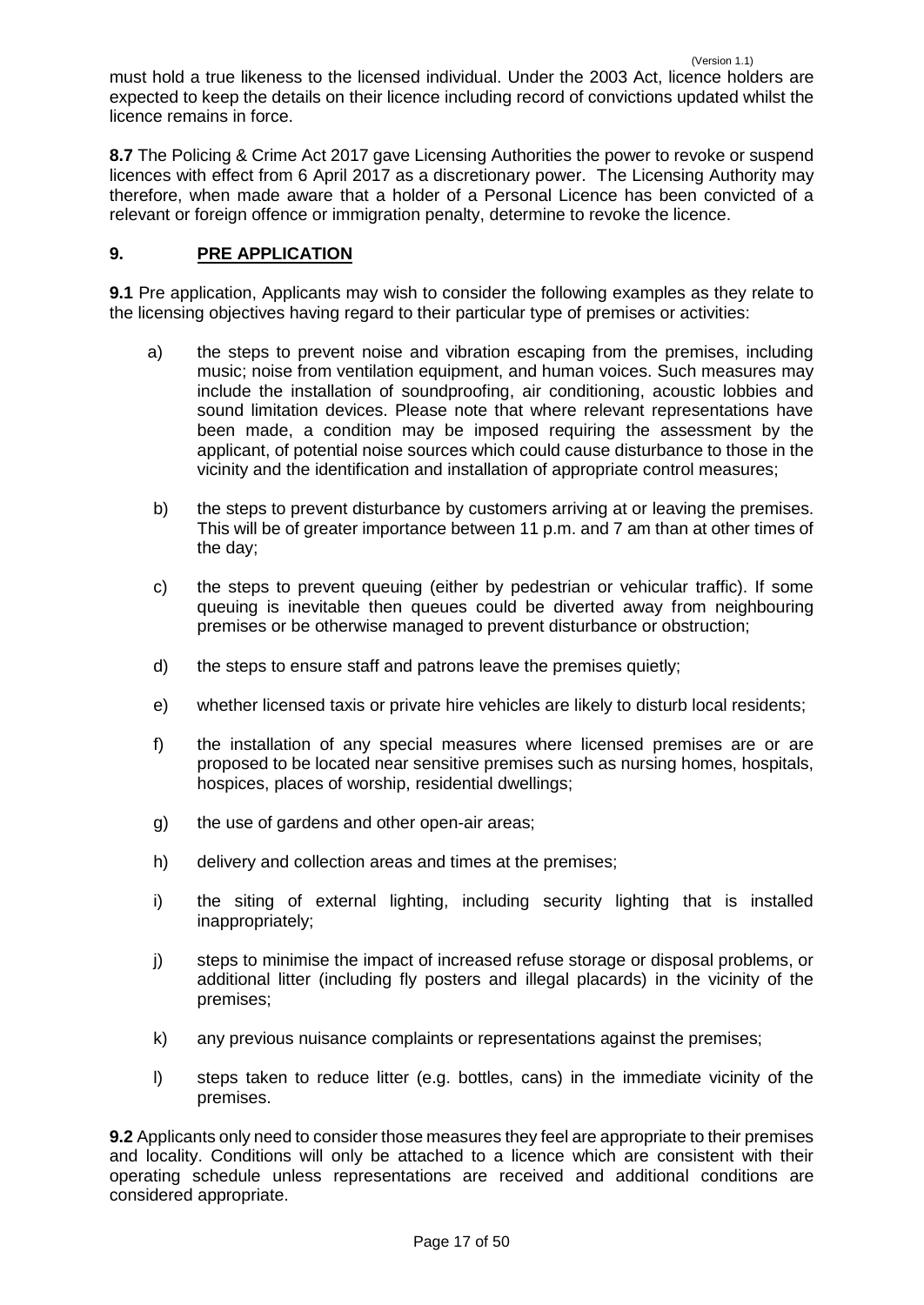**9.3** We do not offer a pre-application service and therefore applicants are advised to seek advice from an expert legal advisor. Applicants should also consult the Home Office Section 182 Guidance of the 2003 Act:

[https://assets.publishing.service.gov.uk/government/uploads/system/uploads/attachment\\_dat](https://assets.publishing.service.gov.uk/government/uploads/system/uploads/attachment_data/file/705588/Revised_guidance_issued_under_section_182_of_the_Licensing_Act_2003__April_2018_.pdf) a/file/705588/Revised\_quidance\_issued\_under\_section\_182\_of\_the\_Licensing\_Act\_2003 [April\\_2018\\_.pdf](https://assets.publishing.service.gov.uk/government/uploads/system/uploads/attachment_data/file/705588/Revised_guidance_issued_under_section_182_of_the_Licensing_Act_2003__April_2018_.pdf)

**9.4** The Licensing Officer(s) will have authority to reject as "not duly made" applications that contain no details on addressing the four Licensing Objectives in the draft operating schedules.

**9.5** In all cases, the terms of the Operating Schedule will normally translate into licence conditions that set out how the business will be run. The Licensing Authority will endeavour to work in full co-operation with licence holders and applicants to minimise the number of disputes that may otherwise arise in this area.

**9.6** Applicants for new premises licences and those seeking variations to existing premises licences will be strongly advised to consult at the earliest opportunity with the Licensing Authority's licensing officers and the various other appropriate responsible authorities (e.g. Police, Fire & Rescue, and Environmental Health). This will provide an opportunity for the responsible authorities to comment on aspects of the Operating Schedule that they may feel are likely to give rise to objections, either from themselves as a statutory consultee to applications or, alternatively, from the public. Given this opportunity, the authorities may then be able to prevent such objections being raised, which is likely to be to the mutual advantage of both the applicant and the Licensing Authority.

# <span id="page-17-0"></span>**10. DESIGNATED PREMISES SUPERVISOR (DPS)**

**10.1** Within the operating schedule for premises from which alcohol will be sold, with the exception of qualifying community premises, a Premises Supervisor must be designated ('Designated Premises Supervisor') and such person must be in possession of a current Personal Licence. The Licensing Authority will normally expect the Designated Premises Supervisor to have been given the day to day responsibility for running the premises by the premises licence holder and, as such, would normally be present on the licensed premises on a regular basis.

**10.2** In addition to the DPS holding a personal licence, the Licensing Authority would strongly encourage the DPS to undergo additional training and to have experience within the nature and style of entertainment provided and the capacity of the premises.

**10.3** The 2003 Act does not require a DPS or any other Personal Licence Holder to be present on the premises at all times when alcohol is sold. However, the DPS and the Premises Licence Holder remain responsible for the premises at all times and have a duty to comply with the terms of the Licensing Act and any conditions, including the matters set out in the premises' Operating Schedule, in order to promote the Licensing Objectives. To that end, the Licensing Authority will be mindful of the Guidance issued by the Secretary of State, which recommends that a Personal Licence Holder/DPS gives specific written authorisations to those individuals they are authorising to retail alcohol.

**10.4** Although written authorisation is not a requirement of the 2003 Act and the Designated Premises Supervisor/Personal Licence Holder remain ultimately responsible for ensuring compliance with the 2003 Act and licensing conditions, this action could assist in demonstrating due diligence should any issues arise with regard to enforcement. The Licensing Authority will therefore expect that, where the Personal Licence Holder/DPS does not have the premises under their immediate day to day control, written authorisations will be issued to staff acting on their behalf, such authorisations being made available for inspection by a responsible officer of the Licensing Authority or the Police upon request.

# <span id="page-17-1"></span>**11. LIVE MUSIC, DANCING AND THEATRE**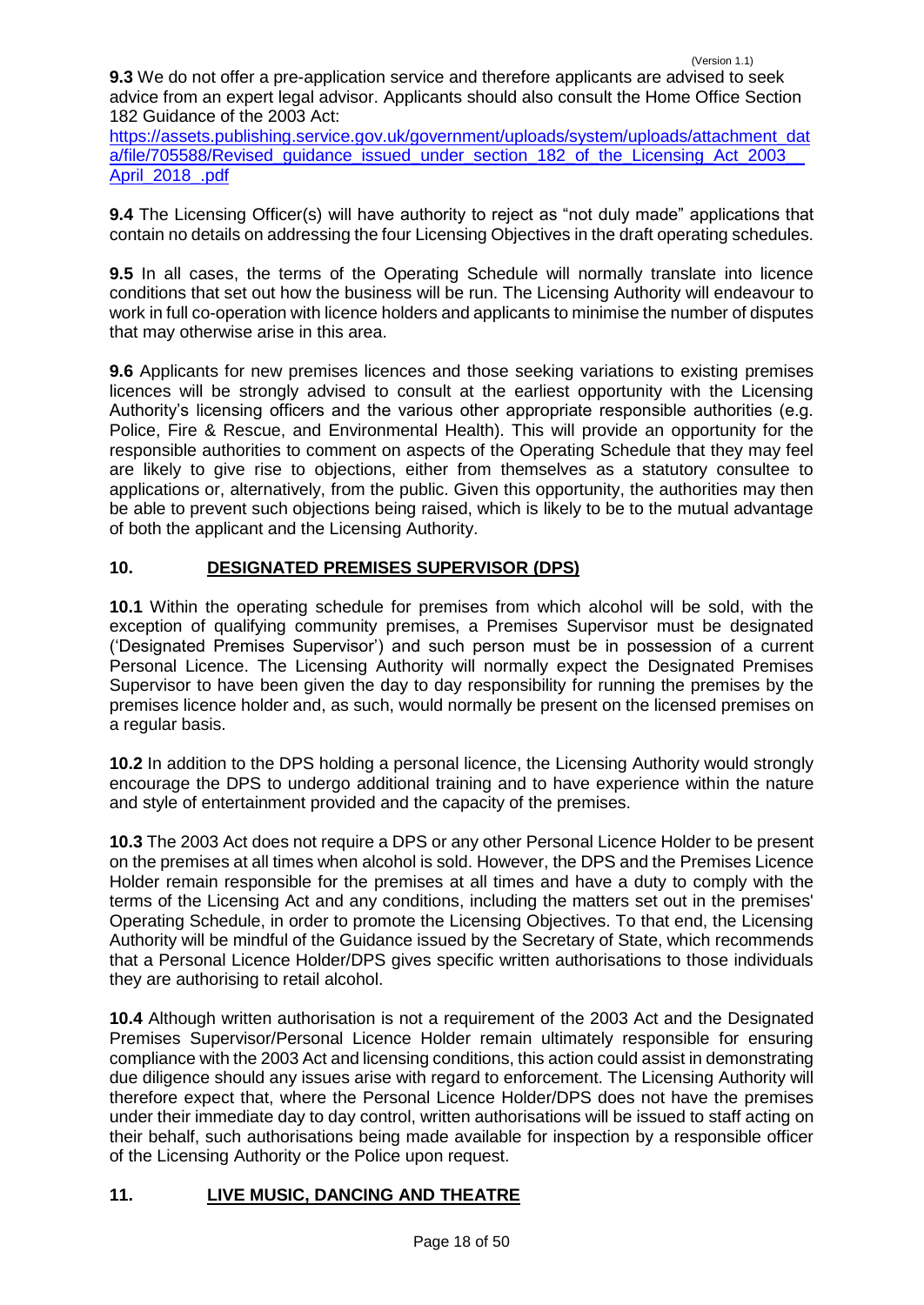The Licensing Authority proposes that only conditions necessary for the promotion of the Licensing Objectives will be attached to licences for activities of this nature. The Licensing Authority is aware of the need to avoid measures imposing indirect costs of a substantial nature that deter live music, dancing and theatre. Many events which consist solely of these activities will now fall outside of licensing requirements, following deregulation on 1 October 2012.

# **11.1 LIVE MUSIC ACT 2012**

Under the 2003 Act, both Live and Recorded Music are deregulated on alcohol licensed premises between the start and end of the premises' alcohol licensed hours or between the hours of 08:00 and 23:00 whichever is the lesser. In effect this means that, should a premises have an alcohol licence until 23:30, live music unless duly applied for must cease at 23:00 in line with the terms of the deregulation.

The Authority reserves the right to work with its partners and act on evidence as appropriate in cases of noise nuisance and those in which other aspects of the Licensing Objectives are in jeopardy in order to secure exemption orders from the privileges secured under the Deregulation Act.

# <span id="page-18-0"></span>**12. DEREGULATION OF ENTERTAINMENT**

**12.1** In 2012 the Government introduced further changes to the 2003 Act. One such change is the deregulation of Schedule 1. In 2012, the Government launched a consultation on the deregulation of most entertainment activities that require a licence under the 2003 Act. As a result of this, the following activities are no longer licensable between the hours of 8am and 11pm;

- Performances of plays up to an audience of 500 people;
- Exhibitions of dance up to an audience of 500 people;
- Indoor sport up to an audience of 1000 people;
- Boxing and Wrestling (with the exceptions of Greco-Roman and freestyle forms of wrestling).

**12.2** Note that Combined Fighting Sports and Adult Entertainment remains a licensable activity irrespective of audience numbers and the time of the event.

There are also certain exemptions in relation to community venues such as council-run halls, schools, hospitals and nurseries.

# <span id="page-18-1"></span>**13. THE NEED FOR LICENSED PREMISES**

There can be confusion about the difference between "need" and the "cumulative impact" of premises on the Licensing Objectives. "Need" concerns the commercial demand for another pub or restaurant or hotel. This is not a matter for a Licensing Authority in discharging its licensing functions or for its Statement of Licensing Policy.

# <span id="page-18-2"></span>**14 CUMULATIVE IMPACT OF A CONCENTRATION OF LICENSED PREMISES**

**14.1** Cumulative impact is the term used to describe the impact, potential or actual, of a large number of licensed premises concentrated in a single locality. In terms of the licensing objectives, this may be evidenced by an increase in incidents of crime, disorder or public nuisance, over and above the impact of the individual premises themselves.

**14.2** The cumulative impact of licensed premises on the promotion of any of the licensing objectives is a matter that the Licensing Authority can take into account in determining its licensing policy. This should not, however, be confused with any question of 'need' which relates to the commercial demand for a particular type of premises (for example, a pub, restaurant or hotel). The issue of 'need' is a matter for market forces to influence and for the planning authority to regulate, and so does not form part of this policy statement.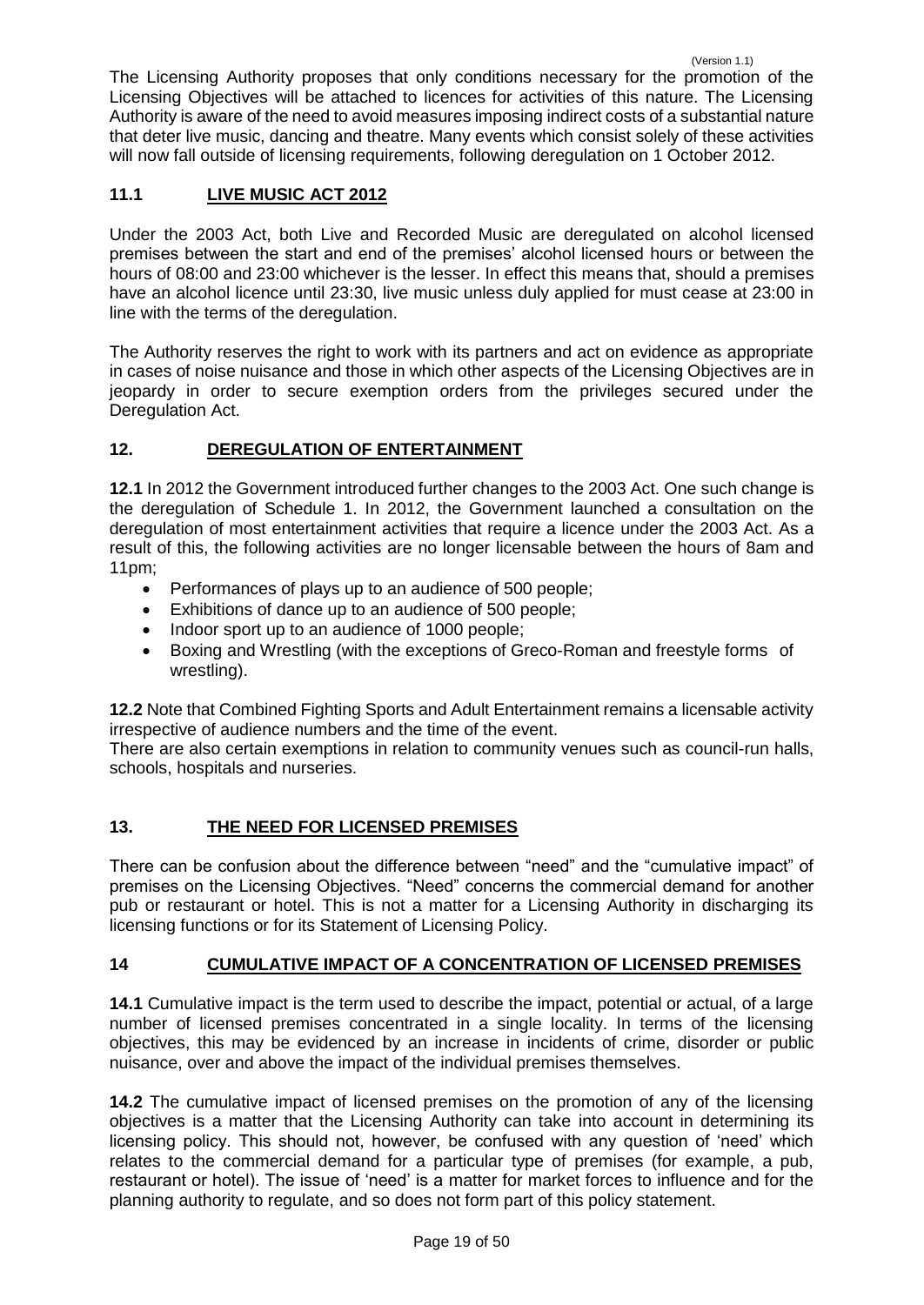(Version 1.1) **14.3** The Licensing Authority will not seek to introduce quotas of licensed premises, nor will it seek to impose general limitations on trading hours in particular areas. Instead, consideration will be given to the individual characteristics of the premises concerned within a given area. It is recognised that a wide variety of venues sell alcohol, serve food and provide entertainment, but with contrasting styles and characteristics. Proper regard will be had to those differences and the impact they are likely to have on the local community.

**14.4** The Licensing Authority notes that, in accordance with the Guidance, it may adopt a special policy in response to a cumulative impact issue in a defined area. Consideration of such a policy may be prompted by submissions from responsible authorities or other persons, evidenced appropriately and linked to one or more of the licensing objectives. Where such a policy has been adopted, the issue of cumulative impact can be taken into account when considering the individual merits of any application within the area defined within that policy. Further details regarding this power are given in the special licensing policies section of this Statement.

**14.5** When dealing with cumulative impact issues, the Licensing Authority recognises that, as well as licensing functions, there are a number of other mechanisms for addressing issues of nuisance, disorder and anti-social behaviour occurring away from licensed premises. These may include:-

- planning controls;
- measures to provide a safer and cleaner environment in partnership with local businesses, transport operators and other departments of the Council;
- the provision of CCTV surveillance in town centres, taxi ranks, street cleaning and litter patrols;
- powers for a local authority to protect public spaces from the effects of anti-social consumption of alcohol, enabling police and accredited persons to confiscate alcohol;
- enforcement of the law relating to disorder and anti-social behaviour, including the issue of fixed penalty notices or other sanctions under the Anti-Social Behaviour, Crime and Policing Act 2014;
- the prosecution of any personal licence holder or member of staff at licensed premises who is selling alcohol to children or people who are drunk;
- powers to close down instantly any premises or temporary event on grounds of disorder, the likelihood of disorder or noise emanating from premises causing a nuisance;
- the power for responsible authorities or other persons to apply for a review of a premises licence or club premises certificate; or
- other local initiatives that similarly address these problems.

# <span id="page-19-0"></span>**15. CUMULATIVE IMPACT ASSESSMENT**

**15.1** The authority may adopt a special policy, known as a cumulative impact policy, if it is satisfied that there is an adverse impact on one or more of the licensing objectives as a result of a significant number of licensed premises being concentrated in a defined locality. The effect of this impact will be, for example, a spike in incidents of crime, disorder or nuisance over and above what can be attributed to the operation of the individual premises.

**15.2** By adopting a cumulative impact policy, a Licensing Authority creates a rebuttable presumption that future licence applications for premises within the area defined in the policy will be refused, unless applicants can demonstrate conclusively that their proposals will not adversely affect the issues being experienced. Policies may relate to any licensable activity, although the supply of alcohol is the most common subject of policies adopted nationwide.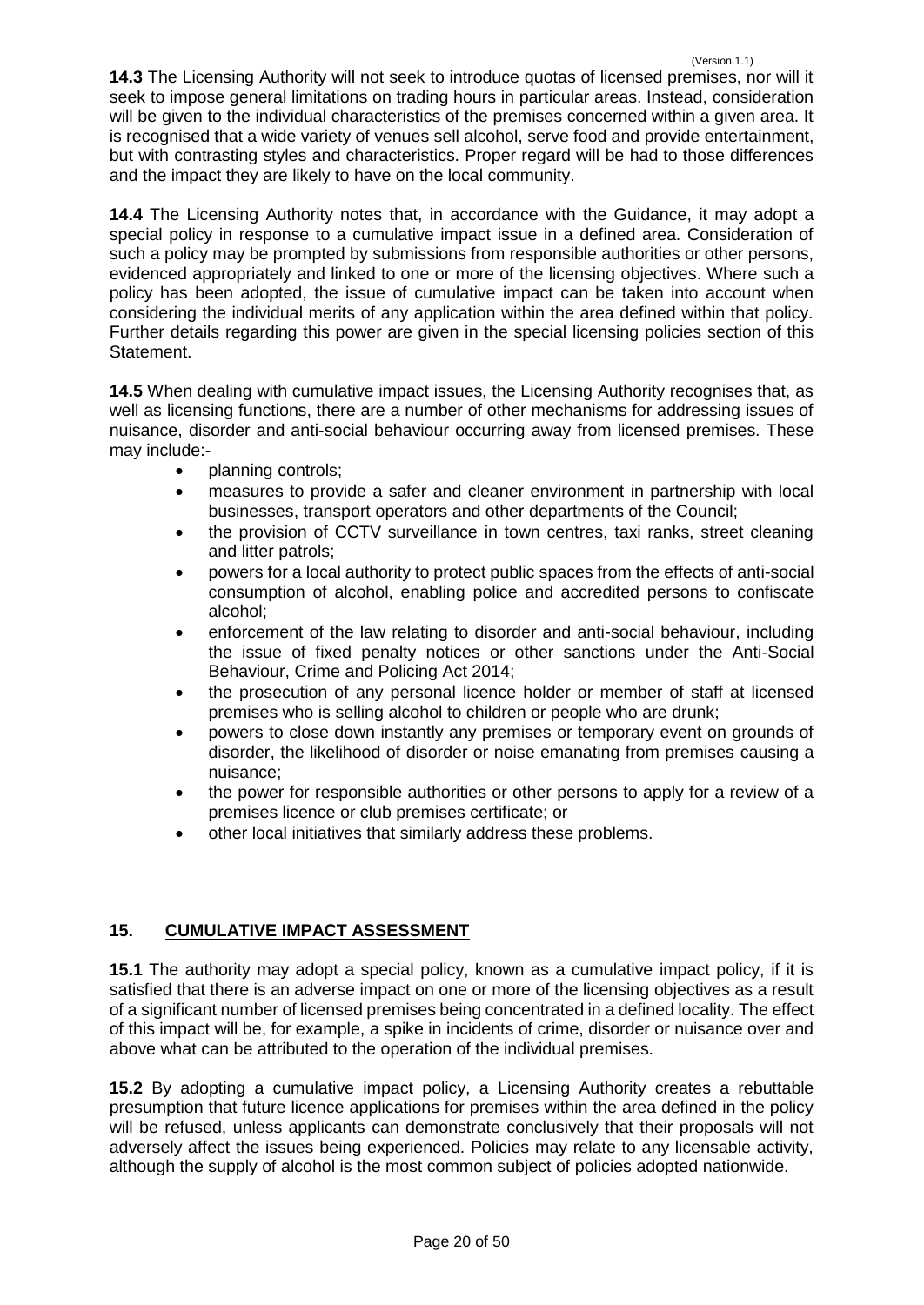**15.3** Where a cumulative impact policy is adopted, the Licensing Authority's discretion to consider the rejection of an application is only engaged upon the receipt of relevant representations. In the absence of such representations, the duty to grant a licence in the terms applied for remains unchanged.

**15.4** In determining whether to adopt a special policy for a particular area the Licensing Authority will:

- identify evidence of concerns about relating to a licensing objective;
- consider whether the evidence demonstrates that a cumulative impact caused by the customers of multiple licensed premises is adversely affecting a licensing objective;
- identify the precise area(s) where issues are occurring;
- undertake a public consultation on the proposed policy; and
- include and publish details of any special policy within this policy statement.

**15.5** Having considered the available evidence, the Licensing Authority considers that there is no particular part of Three Rivers district experiencing cumulative impact on the promotion of any of the licensing objectives, at the present time, which would warrant the introduction of a cumulative impact policy.

**15.6** The Licensing Authority will continue to monitor the entirety of the Borough for issues relating to cumulative impact, in conjunction with the responsible authorities and other members of the Three Rivers Community Safety Partnership. Should evidence of a cumulative impact issue emerge during the validity of this policy, the Licensing Authority may look to adopt a cumulative impact policy by way of an interim revision.

# <span id="page-20-0"></span>**16. ADVICE AND GUIDANCE**

**16.1** The Licensing Authority recognises the valuable cultural, social and business importance that premises and events requiring a licence under the 2003 Act, as amended, provide and welcomes the diversity of activities that are provided by licence holders. In respect of new businesses and developments involving licensable activities, the Licensing Authority welcomes an early opportunity to offer advice and guidance whether before or after planning permission has been sought. At this stage, it is often easier and more cost effective to integrate issues such as crime and disorder, transport and public safety into the early design stages. With regard to existing businesses, discussions prior to submitting an application under the 2003 Act will be encouraged to assist applicants to develop their operating schedule. The Licensing Authority, Hertfordshire Police and/or Hertfordshire County Fire and Rescue Service will offer as much advice and guidance to applicants as resources permit.

The Licensing Authority does not currently offer pre-application advice service therefore applicants are encouraged to seek advice from a licensing specialist prior to the submission of their licence application.

**16.2** The Licensing Authority will also seek to liaise with applicants, and/or mediate between applicants and others who may make representations, to achieve a satisfactory outcome for all involved, wherever possible and where resources permit. Where an applicant considers that mediation and liaison may be likely or probable, it is recommended that the applicant discuss his or her proposal with the Licensing Authority and those from whom they think representations are likely prior to submitting their application. Once an application has been lodged, there are statutory timescales imposed upon the application and determination process, which restrict the opportunity for such discussions, liaison and mediation.

Appendix B provides details of various organisations, trade associations and reference literature that an applicant may find useful in preparing an operating schedule and running a safe premises/event.

# <span id="page-20-1"></span>**17. REVIEWS**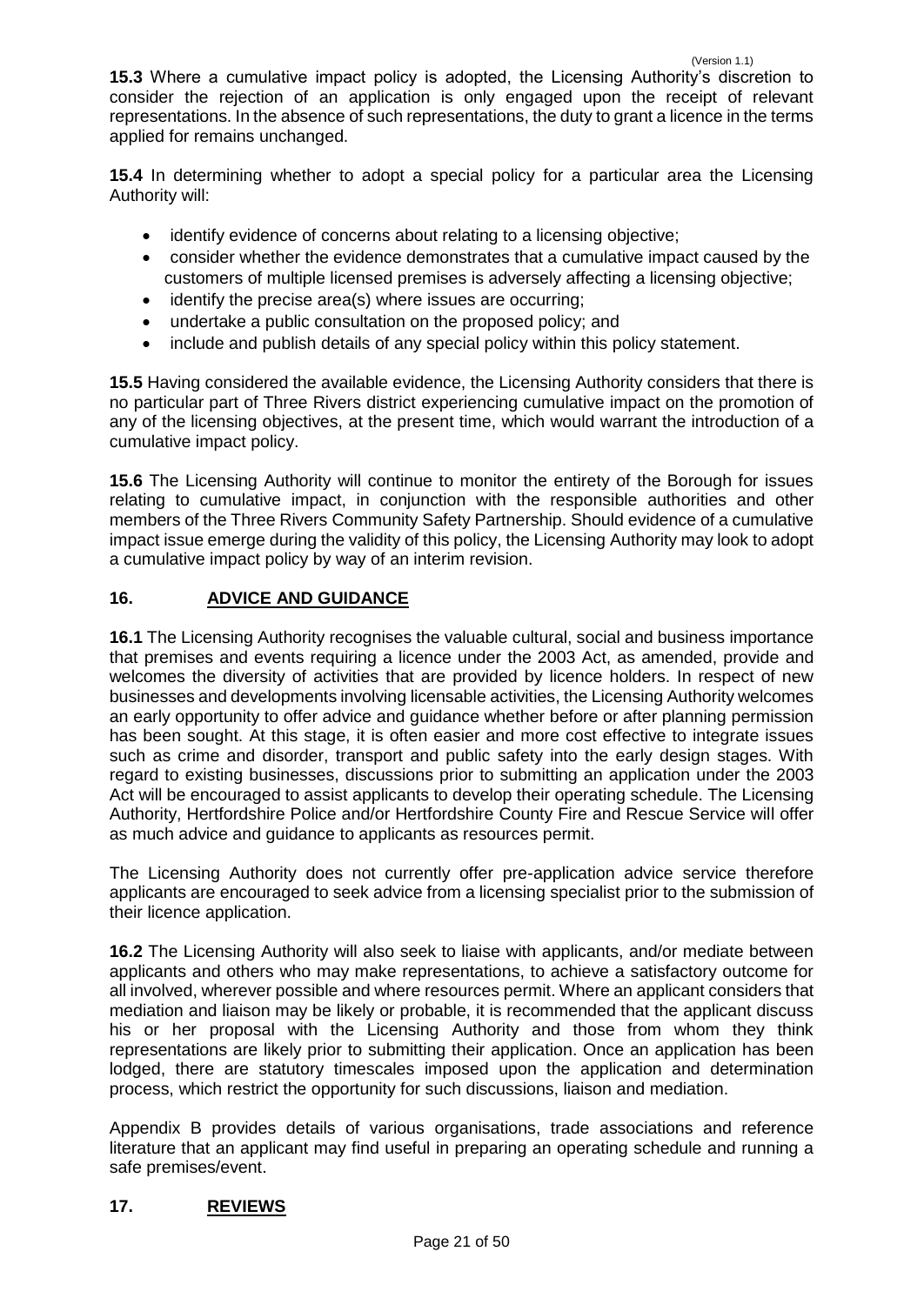**17.1** Where possible and appropriate, the Licensing Authority, Hertfordshire Police and/or Hertfordshire County Fire and Rescue Service will give early warning to licence holders of any concerns about problems identified at premises and of the need for improvement.

Responsible authorities and/or interested parties living in the vicinity can trigger a review of a premises licence but an evidentiary basis would be required to be presented to the Licensing Authority.

**17.2** No more than one review from interested parties will normally be permitted within any 12 month period on similar grounds except in exceptional and compelling circumstances.

# <span id="page-21-0"></span>**18. TRADING HOURS**

**18.1** With regard to trading hours, the Licensing Authority proposes that proper consideration will always be given to the individual merits of an application. The Government strongly recommends that statements of licensing policy should recognise that longer licensing hours with regard to the sale of alcohol are important to ensure that concentrations of customers leaving premises simultaneously are avoided, and the Licensing Authority supports this view in principle.

**18.2** The Licensing Authority recognises the potential for additional crime and disorder and/or public nuisance arising from extended licensing hours. Consequently the Licensing Authority will scrutinise very carefully applications for extended licensing hours and, if determined appropriate, will seek to attach any necessary licence conditions for the promotion of the Licensing Objectives. For example, stricter conditions with regard to noise control will be expected in areas where the venue is in the vicinity of people's homes, but this should not unduly limit opening hours without regard to the individual merits of any application.

**18.3** With regard to shops, stores and supermarkets, the authority will normally approve a licence for such premises to provide sales of alcohol for consumption off the premises at any time when the retail outlet is open for shopping, unless there is good reason for restricting those hours.

**18.4** In the interests of reducing crime, disorder and anti-social behaviour, the Licensing Authority will prefer applications from public houses, night-clubs, off-licenses and clubs that show in their operating schedules a responsible approach to alcohol sales by:

- ending alcohol sales at a designated time before they close, i.e. a closing time later than "a last orders" time for alcohol sales;
- **specifying a time by which the premises will be emptied of patrons and closed;** and (particularly);
- not taking part in discounted drinking promotions.
- how the premise intend to use their outside space (beer garden) and what measures will be put in place to minimise noise nuisance to the local residents. This may be by way of regular patrols of the perimeter of the premises and all checks documented in incident log book.

# <span id="page-21-1"></span>**19. PROMOTING THE LICENSING OBJECTIVES**

**19.1** The following sections set out the Licensing Authority's Policy relating specifically to the four Licensing Objectives:

- (a) The Prevention of Crime and Disorder
- (b) Public Safety
- (c) The Prevention of Public Nuisance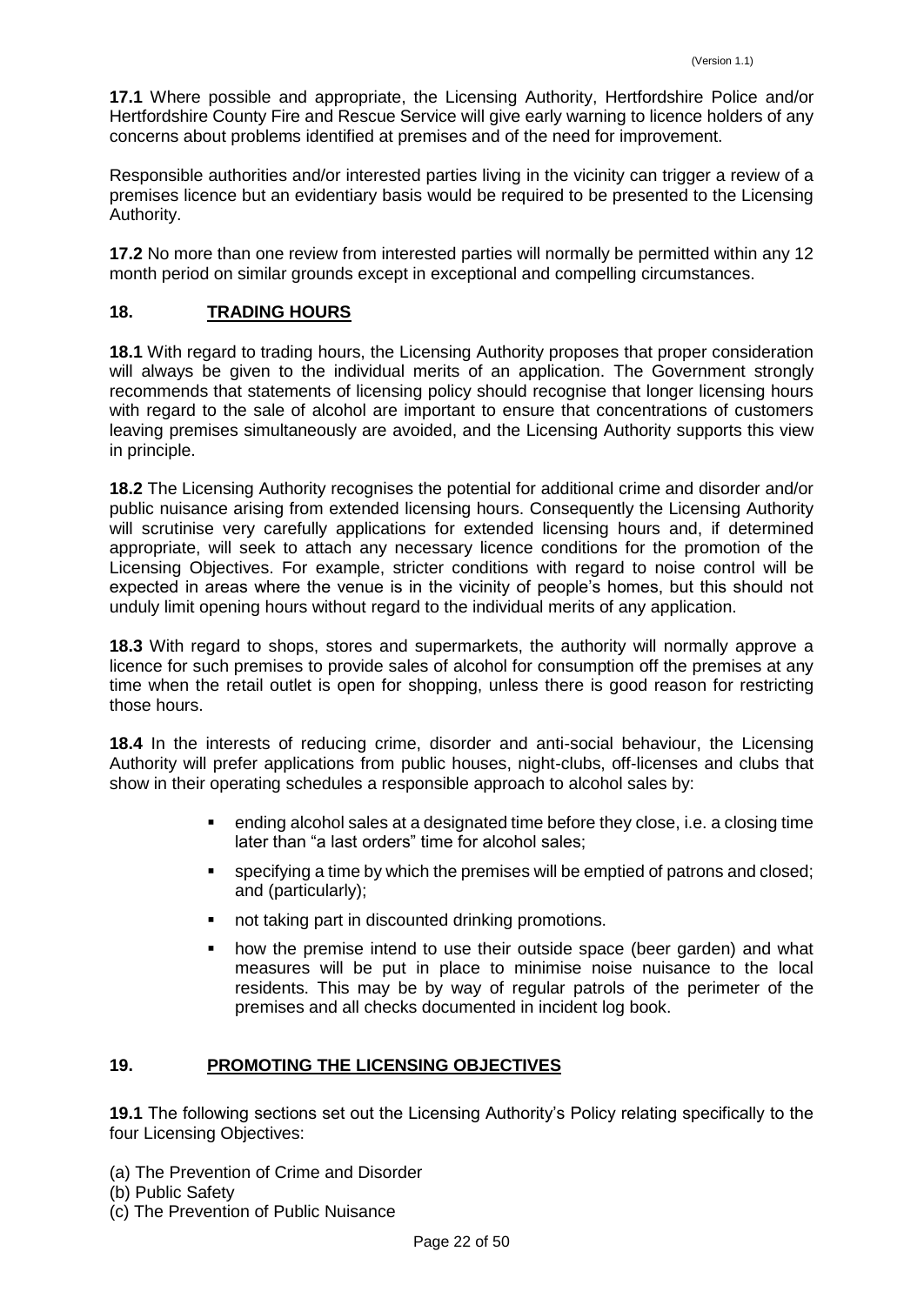(d) The Protection of Children from Harm.

**19.2** In each section relating to the objectives, the Licensing Authority has defined its intended outcome (in bold type). Each section then lists the influencing factors on the achievement of that objective but, because of the wide variety of premises and activities to which this policy applies, the lists provided are not exhaustive. Applicants should know their premises best and will be expected to address all aspects relevant to the individual style and characteristics of their premises and events.

Further, in each section, a list of possible control measures is provided to be of assistance to applicants, but again is not intended to be an exhaustive list. Many control measures achieve more than one objective but have not necessarily been listed under each objective. Similarly, applicants will not be required to mention a control measure more than once in their operating schedule.

**19.3** The selection of control measures, referred to in the above, should be based upon a risk assessment of the premises, events, activities and the customers expected to attend (e.g. their age, number, etc.). Whilst the Licensing Authority cannot require such risk assessments to be documented, (other than where required by other legislation), it considers such documentation to be good practice and a useful tool in the instruction and training of staff, as well as a sound basis for review by the licence holder, in the event of him/her wishing to make application for variation or in response to changing circumstances/conditions at the premises.

Additional measures may be necessary on an occasional or specific basis such as when a special event (e.g. popular live band) or promotion (e.g. during major sporting occasions) is planned, which is intended to, or likely to, attract larger audiences and/or audiences of a different nature, and which can have a significant impact on the achievement of the Licensing Objectives. Reference must be made in an applicant's operating schedule, where applicable, to such occasions and the additional measures that are planned in order to achieve the Licensing Objectives.

**19.4** The Licensing Authority considers the effective and responsible management of the premises, instruction, training and supervision of staff and the adoption of best practice to be amongst the most essential control measures for the achievement of all the Licensing Objectives. For this reason, these elements should be specifically considered and addressed within an applicant's operating schedule.

**19.5** In addition, the occupancy capacity for premises, and events as appropriate, is also considered to be an essential factor in the achievement of the four Licensing Objectives, (except in respect of premises licensed exclusively for the consumption of food and/or alcohol off the premises). The Licensing Authority will expect the issue of occupancy capacity to be considered and addressed, where necessary, within an applicant's operating schedule and, in most instances, will agree a maximum occupancy capacity, based on the applicant's assessment within their operating schedule.

**19.6** The design and layout of premises are important in determining capacity, as is the availability and size of exits within recommended travel distances. Other factors should also be considered when assessing the appropriate capacity for premises or events. These include:-

- (a) The nature of the premises or event;
- (b) The nature of the licensable activities being provided;

(c) The provision or removal of such items as temporary structures, such as a stage, or furniture;

(d) The number of staff available to supervise customers both ordinarily and in the event of an emergency;

(e) The age of the customers;

(f) The attendance by customers with disabilities, or whose first language is not English;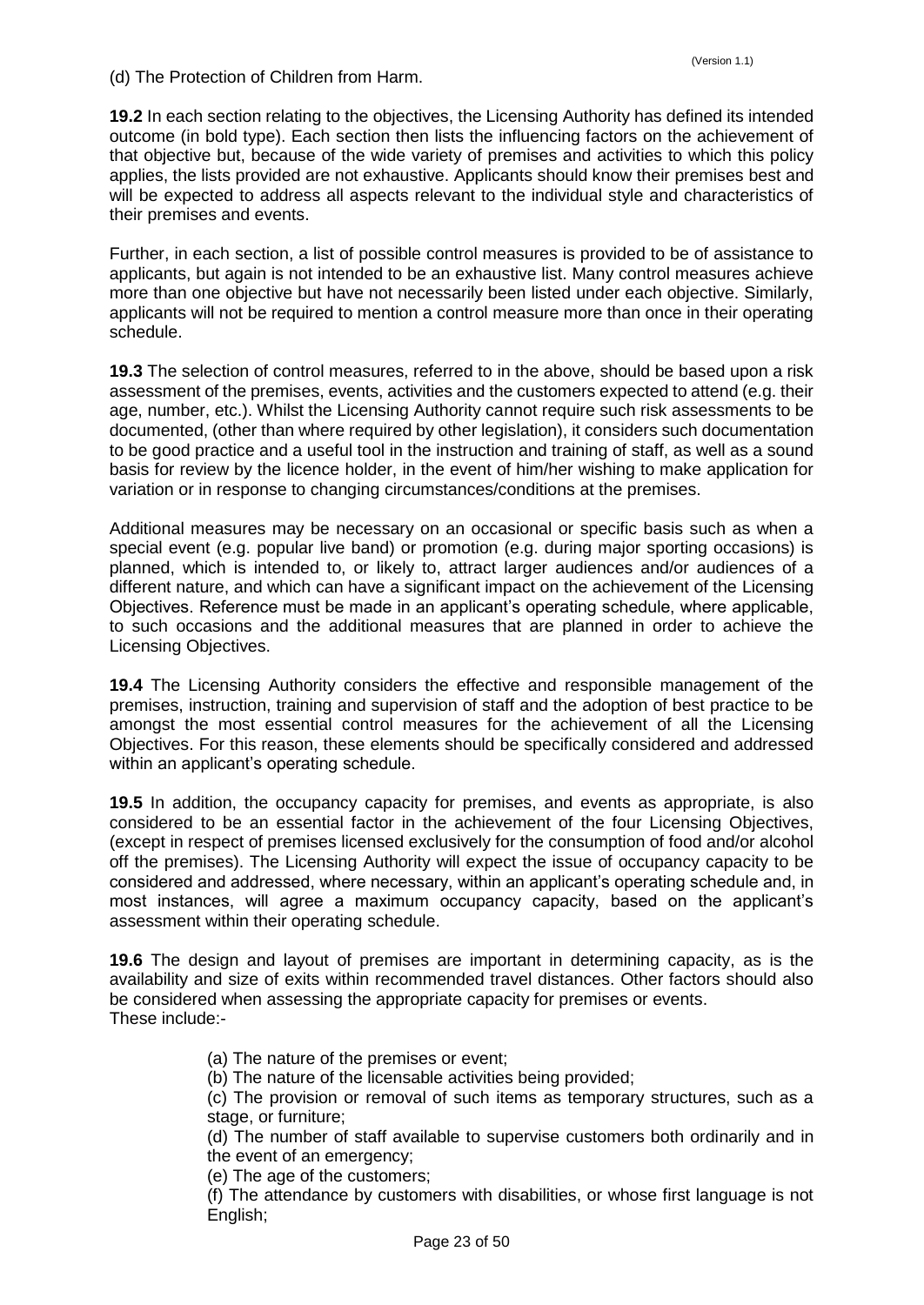- (g) The availability of suitable and sufficient sanitary accommodation;
- (h) The nature and provision of facilities for ventilation.

**19.7** The Licensing Authority will consider applications for minor variations to premises licences, provided that the Authority is satisfied that the variation will not adversely impact on the Licensing Objectives and the Licensing Authority will consult with Responsible Authorities whom they deem necessary to make such assessment.

**19.8** The agreement to a capacity for premises or events should not be interpreted as a requirement to also provide permanent monitoring arrangements such as door staff, attendance clickers or maintenance of attendance records. The Licensing Authority recognises that the person in charge of the premises can often readily assess the occupancy level of the premises without resort to such measures. However, where the capacity is likely to be reached (such as on known busy evenings) and particularly where a special event or promotion is planned, the applicant will be expected to detail the additional arrangements that will be put in place to ensure that the capacity of the premises is not exceeded.

# <span id="page-23-0"></span>**20. PREVENTION OF CRIME AND DISORDER**

**20.1** It is recommended that applicants for new premises licences and variations should discuss the crime prevention procedures in their premises with the responsible authorities and the licensing officer(s) before making a formal application**.**

**20.2** Three Rivers District Council is committed to improving the quality of life for the people of the District by continuing to reduce crime and the fear of crime.

**20.3** Section 17 of the Crime and Disorder Act 1998 introduced a wide range of measures for preventing crime and disorder and imposed a duty on the Licensing Authority, Police and County Councils amongst others to consider crime and disorder reduction in the exercise of all their duties. The 2003 Act, as amended, reinforces this duty for local authorities.

**20.4** The promotion of the licensing objective, to prevent crime and disorder, places a responsibility on licence holders to become key partners in achieving this objective. Applicants will be expected to demonstrate in their operating schedule that suitable and sufficient measures have been identified and will be implemented and maintained to reduce or prevent crime and disorder on and in the vicinity of their premises, relevant to the individual style and characteristics of their premises and events.

**20.5** When addressing the issue of crime and disorder, the applicant should demonstrate that those factors that impact on crime and disorder have been considered. These may include:-

- (a) Underage drinking;
- (b) Drunkenness on premises;
- (c) Public drunkenness;
- (d) Drugs;
- (e) Violent behaviour;
- (f) Anti-social behaviour.
- (h) Additional risk assessments (where required)

19.6 Applicants will be required to adhere to all legislation that is made whilst their licence is in force. Such as during the Covid-19 pandemic in 2020 (where specific legislation was enacted on a temporary basis only) and any future extreme circumstances.

# <span id="page-23-1"></span>**21. PREVENTION OF PUBLIC NUISANCE**

**21.1** With regard to the prevention of public nuisance, the Licensing Authority will determine all new or variations of licence applications considering all relevant factors, including:

• The nature of the activities at the premises;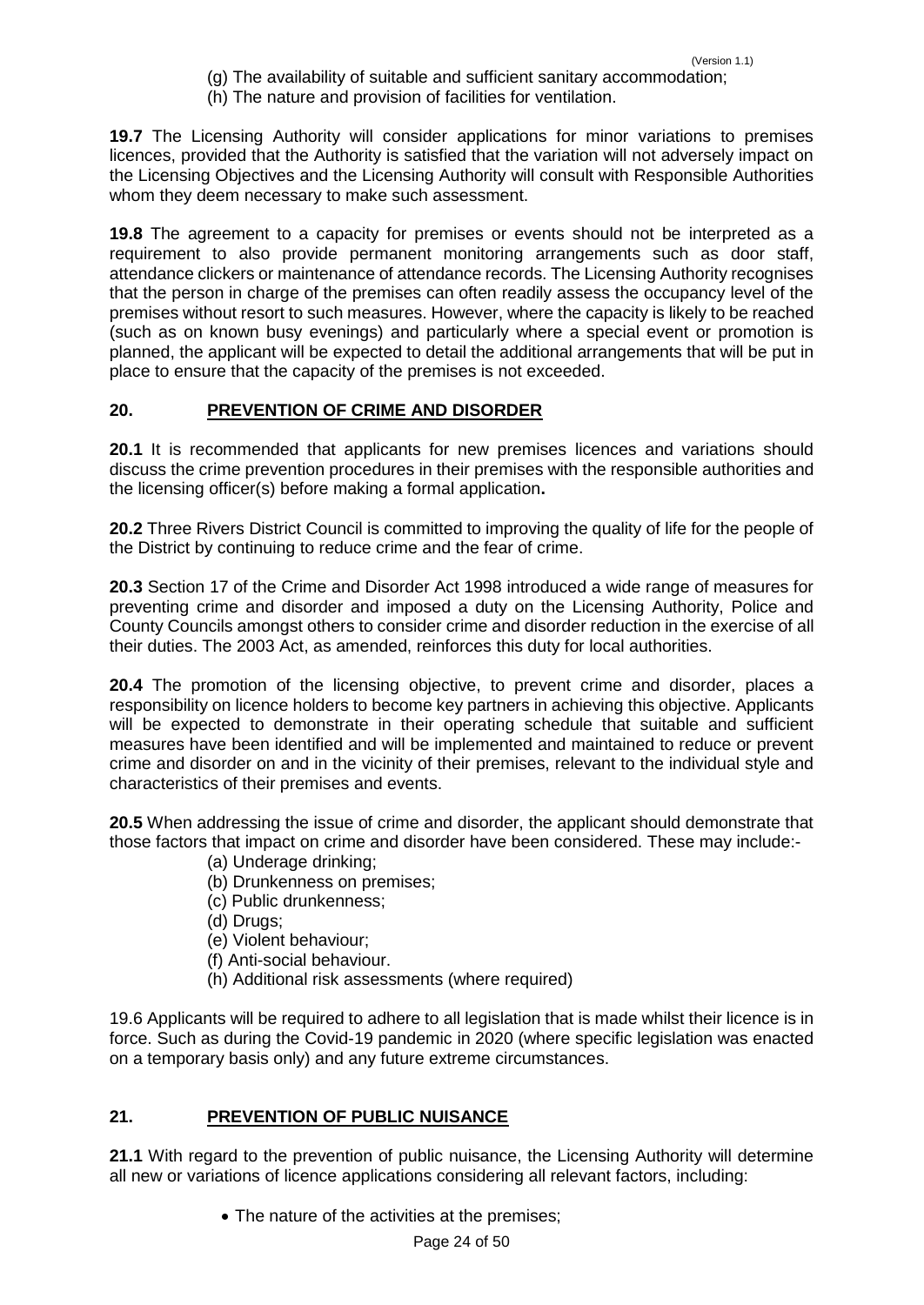- The hours of opening;
- Proximity to residential premises:
- Management of the premises:
- The history of the premises' effect on neighbours and others in the vicinity;

**21.2** The Licensing Authority will consider all proposed control measures, including:

a) Effective and responsible management;

b) Staff training;

c) Adoption of best practice on noise control;

d) Installation of suitable acoustic control measures;

e) Where relevant, door supervision and management of customers as they enter and leave the premises.

**21.3** Three Rivers District has many licensed premises that are close to or even enclosed by residential areas. Most of these are traditional community public houses and currently tolerated as the terminal hour is well established and neighbours know when they might expect any disturbances causing public nuisance to end.

**21.4** Regular patrols of the outside space (e.g. beer garden or smoking area) may be required at regular intervals during busy periods and noted in the incident log book at the premises. Measures must be put in place to ensure the prevention of public nuisance, failure to adhere to conditions may result in the further action being taken against the premises licence.

21.5 Applicants may wish to consult a 'best practice guide' such as **Effective Management of** [Noise from Licensed Premises \(British Beer and Pub Association\)](https://beerandpub.com/licensee-guidance/noise-control/)

**21.6** It follows that operators of licensed premises that are in the vicinity of domestic premises (and in the vicinity of business/commercial premises, places of learning and places of worship) may find that applications for variations seeking:

- Extended hours of opening or trading;
- The provision of regulated entertainment;
- The provision of late night refreshment;
- The supply of alcohol;

may be subject to representations from such neighbours, their representative(s) and/or the Environmental Health Officer on the grounds that public nuisance might be caused by the intended activity. In most cases such representations will result in a hearing, conducted by the Licensing Sub-Committee.

**21.7** The Licensing Authority strongly encourages applicants to seek early discussions with the Environmental Health Officer at the Council (or the responsible officer for pollution) with the aim of resolving how potential public nuisances might be effectively controlled, so that agreed measures might be built into the operating schedule as mutually acceptable conditions. In this way representations from the Environmental Health Officer may be avoided. The Council also encourages local mediation in certain situations that might be amenable to such a solution.

**21.8** Many, but not all, public nuisance issues can be resolved through reasonably practical and effective control measures. If such measures are not detailed in the operating schedule accompanying the application, and if then a local hearing takes place, the application may well be viewed unfavourably by the Licensing Committee.

**21.9** Licensed premises have a significant potential to impact adversely on communities through public nuisances that arise from their operation. The Licensing Authority wishes to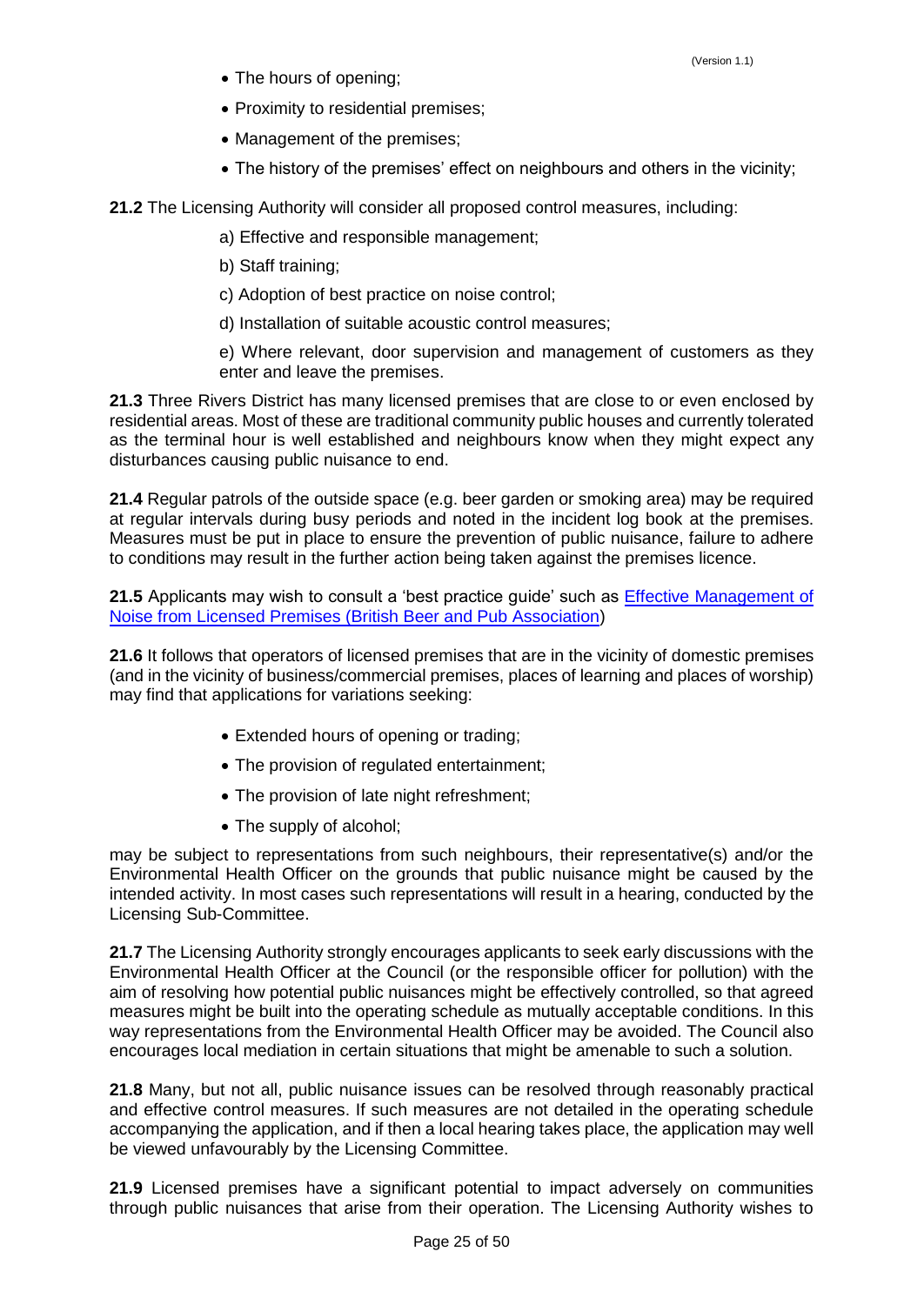maintain and protect the amenity of residents and other businesses from the consequence of the operation of licensed premises whilst recognising the valuable cultural, social and business importance that such premises provide.

**21.10** The Licensing Authority intends to interpret "public nuisance" in its widest sense, and takes it to include such issues as noise, light, odour, litter and anti-social behaviour, where these matters impact on those living, working or otherwise engaged in normal activity in an area. Applicants need to be clear that the Licensing Authority will normally apply stricter conditions, including controls on licensing hours, where licensed premises are in residential areas and where relevant representations have been received. Conversely, premises for which it can be demonstrated they have effective measures planned to prevent public nuisance, may be suitable for 24-hour opening.

**21.11** In the case of shops, stores and supermarkets selling alcohol, the Licensing Authority will normally permit the hours during which alcohol is sold to match the normal trading hours during which other sales take place, unless there are exceptional reasons relating to disturbance or disorder.

**21.12** Applicants will be expected to demonstrate in their operating schedule that suitable and sufficient measures have been identified and will be implemented and maintained to prevent public nuisance, relevant to the individual style and characteristics of their premises and events.

When addressing the issue of prevention of public nuisance, the applicant must demonstrate that those factors that impact on the likelihood of public nuisance have been considered. These may include:-

(a) The location of premises and proximity to residential and other noise sensitive premises, such as hospitals, hospices and places of worship;

(b) The hours of opening, particularly between 23:00 and 07:00;

(c) The nature of activities to be provided, including whether those activities are of a temporary or permanent nature and whether they are to be held inside or outside premises; (d) The design and layout of premises and in particular the presence of noise-limiting features;

(e) The occupancy capacity of the premises;

(f) The availability of public transport;

(g) A 'wind-down period' between the end of the licensable activities and closure of the premises;

(h) A last admission time.

# <span id="page-25-0"></span>**22. PUBLIC SAFETY**

**22.1** The Licensing Authority is committed to ensuring that the safety of any person visiting or working in licensed premises is not compromised. To this end, applicants will be expected to demonstrate in their operating schedule that suitable and sufficient measures have been identified and will be implemented and maintained to ensure public safety, relevant to the individual style and characteristics of their premises and events.

**22.2** When addressing the issue of public safety, an applicant must demonstrate that those factors that impact on the standards of public safety have been considered. These may include:-

(a) The occupancy capacity of the premises

(b) The age, design and layout of the premises, including means of escape in the event of fire

(c) The nature of the licensable activities to be provided, in particular the sale or supply of alcohol, and/or the provision of music and dancing and including whether those activities are of a temporary or permanent nature

(d) The hours of operation (differentiating between the hours of opening from the hours when licensable activities are provided, if these are different)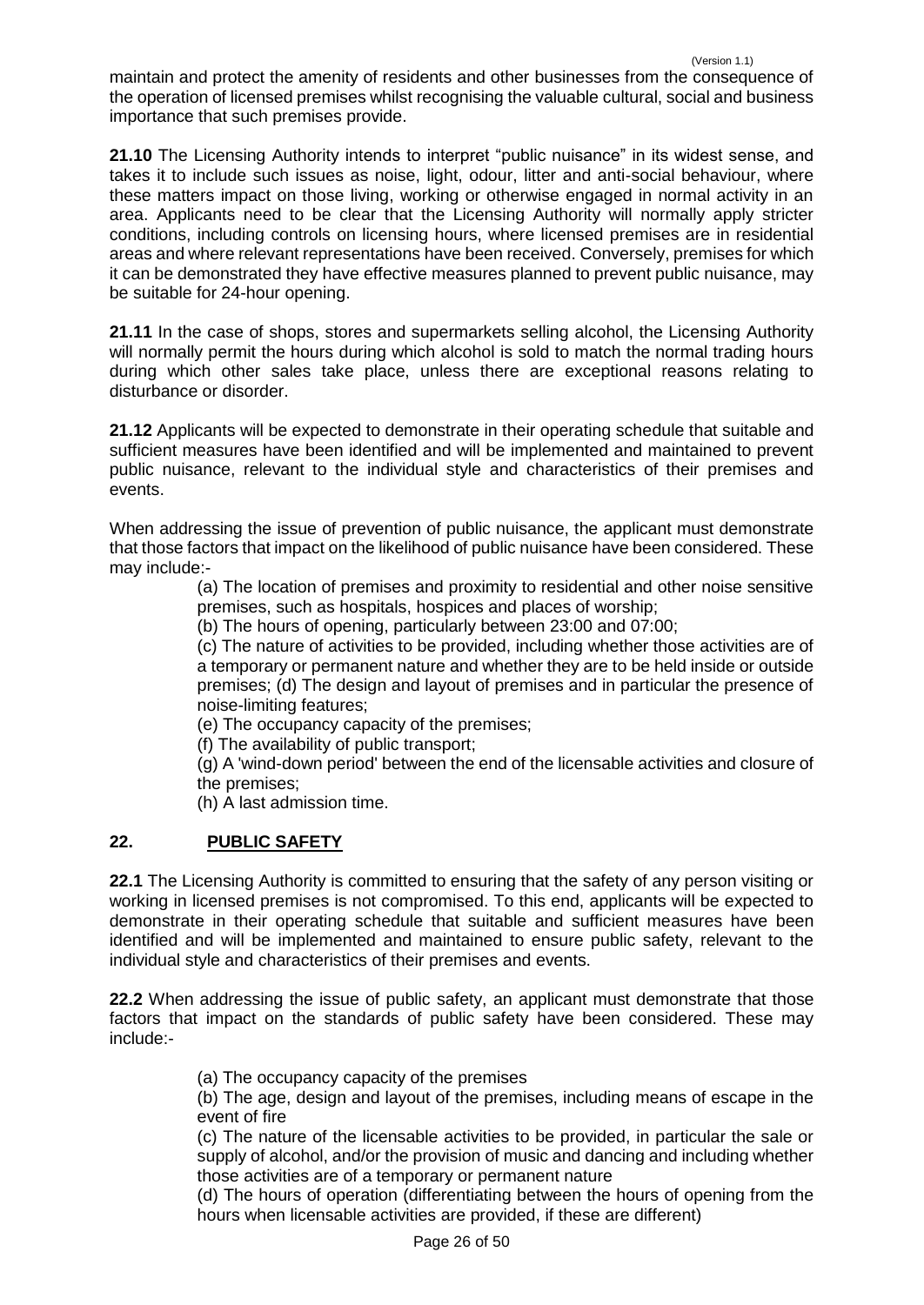(e) The Customer profile (e.g.; age, disability) (f) The use of special effects such as lasers, pyrotechnics, smoke machines, foam machines, etc.

(g) Compliance with the Equalities Act etc.

**22.3** Occupancy limits: With the introduction of the Fire Safety (Regulatory Reform) Order 2005, it is recognised that existing prescriptive controls such as Fire Certificates have been replaced with the duty to produce risk assessments. In accordance with the Secretary of State's guidance, the Council will avoid duplicating existing controls. Where a relevant representation is received in respect of capacity, the Council may impose conditions in relation to the maximum number of persons to attend premises where:

- It considers it to be appropriate for the purpose of reducing crime and disorder;
- It considers it to be appropriate for the purpose of safety of occupants.

The issue of capacity will be decided on a case by case basis and will only be applied where there is a clear and justifiable need to do so based upon the nature and style of the premises and the licensing objectives.

The purpose of imposing a maximum number of persons to be in the premises at any one time is to ensure the safety of those persons at the premises. Where relevant representations have been made, the Council will set occupancy limits in consultation with the responsible authority.

**22.4** Health and Safety**:** Every applicant granted a licence, certificate or permission would also be under a duty to comply with the Health and Safety at Work etc. Act 1974 and regulations made under it. In many cases, the Council will also be the enforcing authority responsible for ensuring compliance with the Health and Safety at Work Act in licensed premises.

# <span id="page-26-0"></span>**23. PROTECTION OF CHILDREN FROM HARM**

**23.1** The protection of children from harm is a most important issue. It is hoped that familyfriendly premises will thrive, but the risk of harm to children remains a paramount consideration when determining applications.

**23.2** The general relaxation in the 2003 Act, as amended, giving accompanied children greater access to licensed premises is a positive step, aimed at bringing about a social change in family-friendly leisure. Clearly this relaxation places additional responsibilities upon licence holders. However, it is also recognised that parents and others accompanying children also have responsibilities.

**23.3** Guidance from the Government states that licensing policies should make clear that conditions requiring the admission of children to any premises cannot be attached to licences or certificates. The Licensing Authority proposes that where no licensing restriction is necessary, this should remain a matter for the discretion of the individual licence holders or club or person who has given a temporary event notice.

**23.4** Venue operators seeking premises licences and club premises certificates may also volunteer such prohibitions and restrictions in their operating schedules because their own risk assessments have determined that the presence of children is undesirable or inappropriate. Where no relevant representations are made to the Licensing Authority concerned, these volunteered prohibitions and restrictions will become conditions attaching to the licence or certificate and will be enforceable as such. The Licensing Authority in these circumstances may impose no other conditions concerning the presence of children on premises.

**23.5** The policy cannot attempt to anticipate every issue that could arise in respect of children; therefore general rules are avoided and each application will be considered on its merits.

**23.6** The protection of children from harm includes the protection of children from moral, psychological and physical harm, when attending licensed premises.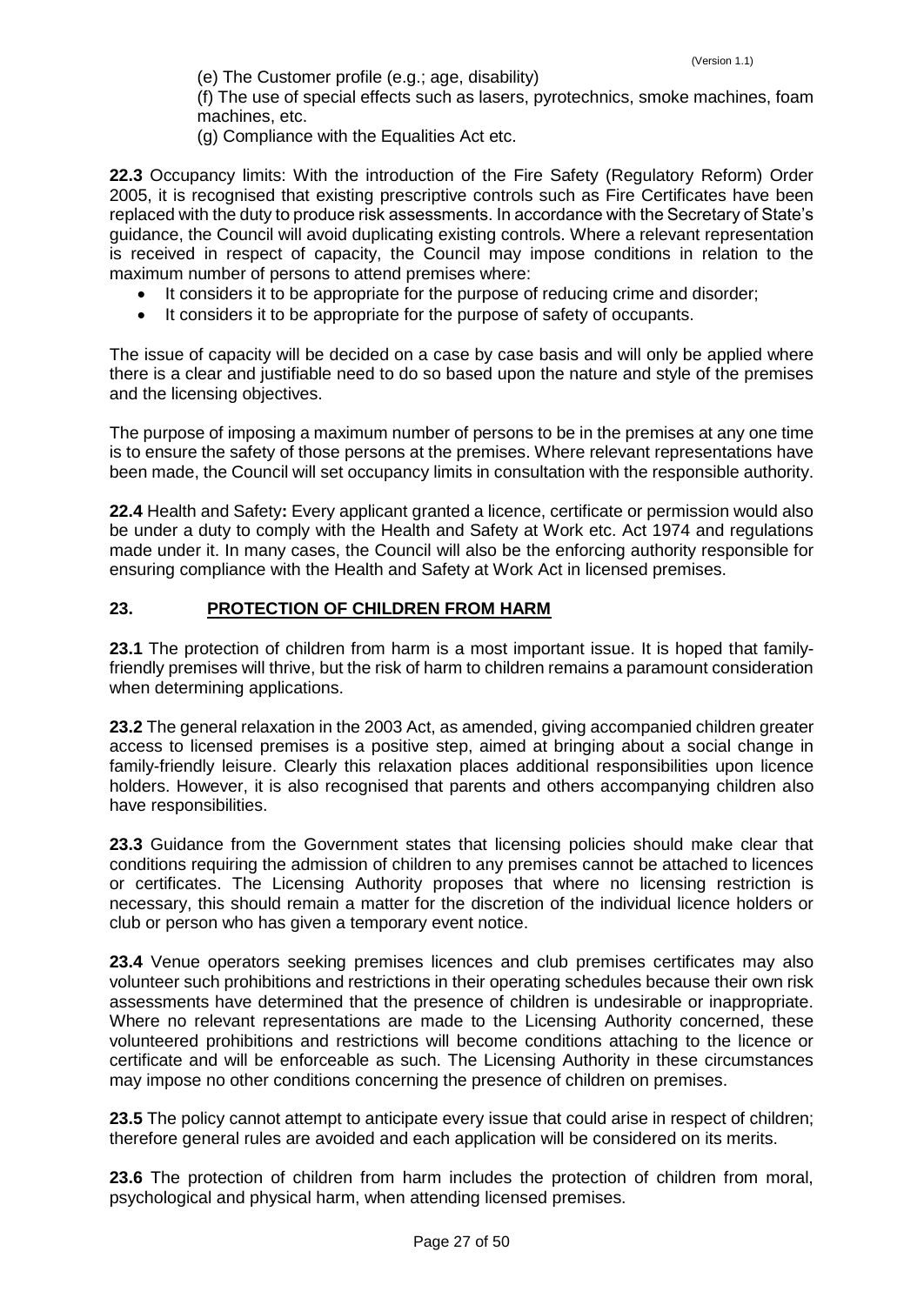23.7 There are a number of important areas that will give particular concern in respect of children these include but are not exhaustive to the following examples:-

(a) Where entertainment or services of an adult or sexual nature are provided;

(b) Where there have been convictions of members of the current staff at the premises for serving alcohol to minors or with a reputation for underage drinking; (c) Where requirements for proof of age cards or other age identification to combat the purchase of alcohol by minors is not the norm;

(d) Where there is a known association with drug-taking or dealing;

(e) Where there is a strong element of gambling on the premises (but not, for example, the simple presence of a small number of cash prize gaming machines), and

(f) Where the supply of alcohol for consumption on the premises is the exclusive or primary purpose of the services provided at the premises.

**23.8** Consequently the Licensing Authority proposes that there needs to be a range of alternatives, which will be considered for limiting the access of children where that is necessary for the prevention of harm to children. These, which can be adopted in isolation or combination, include:

- **EXECT** Limitations on the hours when children may be present;
- **EXECT** Limitations on the exclusion of the presence of children under certain ages;
- Age limitations (below 18);
- Requirements for accompanying adult (including for example, a combination of requirements which provide that children under a particular age must be accompanied by an adult).
- Full exclusion of people under 18 from the premises when any licensable activities are taking place.

**23.9** In the case of premises giving film exhibitions, the applicants should include in their operating schedule arrangements for restricting children from viewing age-restricted films. Similarly, in relation to such premises, a mandatory condition will be applied requiring that access will be restricted to only those who meet the required age limit in accordance with any certificate granted by the British Board of Film Classification, or in specific cases, the local authority.

**23.10** The Licensing Authority expects that licence holders contribute to this element by ensuring that age related checks are carried out and that the recommendation is that the forms of proof of identification accepted would include passport, photocard, driving licence and the Proof of Age Standards Scheme (PASS card).

**23.11** Where a large number of children are likely to be present on a licensed premises e.g. for a children's show or pantomime, the Licensing Authority may impose a condition requiring an adequate ratio of adults to children. This is to control the access and egress of children and to protect them from harm. Such a ratio will be calculated by a formula which has regard to the number of children, the age of the children, and the nature of the venue itself. Guidance on such a ratio is given in Parts 3 & 5 of Annex D of the Revised Guidance, issued on 28 June 2007.

**23.12** The Licensing Authority considers that, on the one hand, there should be no presumption of giving children access or, on the other hand, no presumption of preventing their access to licensed premises, unless this is necessary for the prevention of physical, moral or psychological harm to them. The Licensing Authority has no intention of imposing conditions requiring the admission of children and, where no licensing restriction is necessary, admission of children will remain entirely a matter for the discretion of the individual licensee or club, or person who has given a Temporary Event Notice.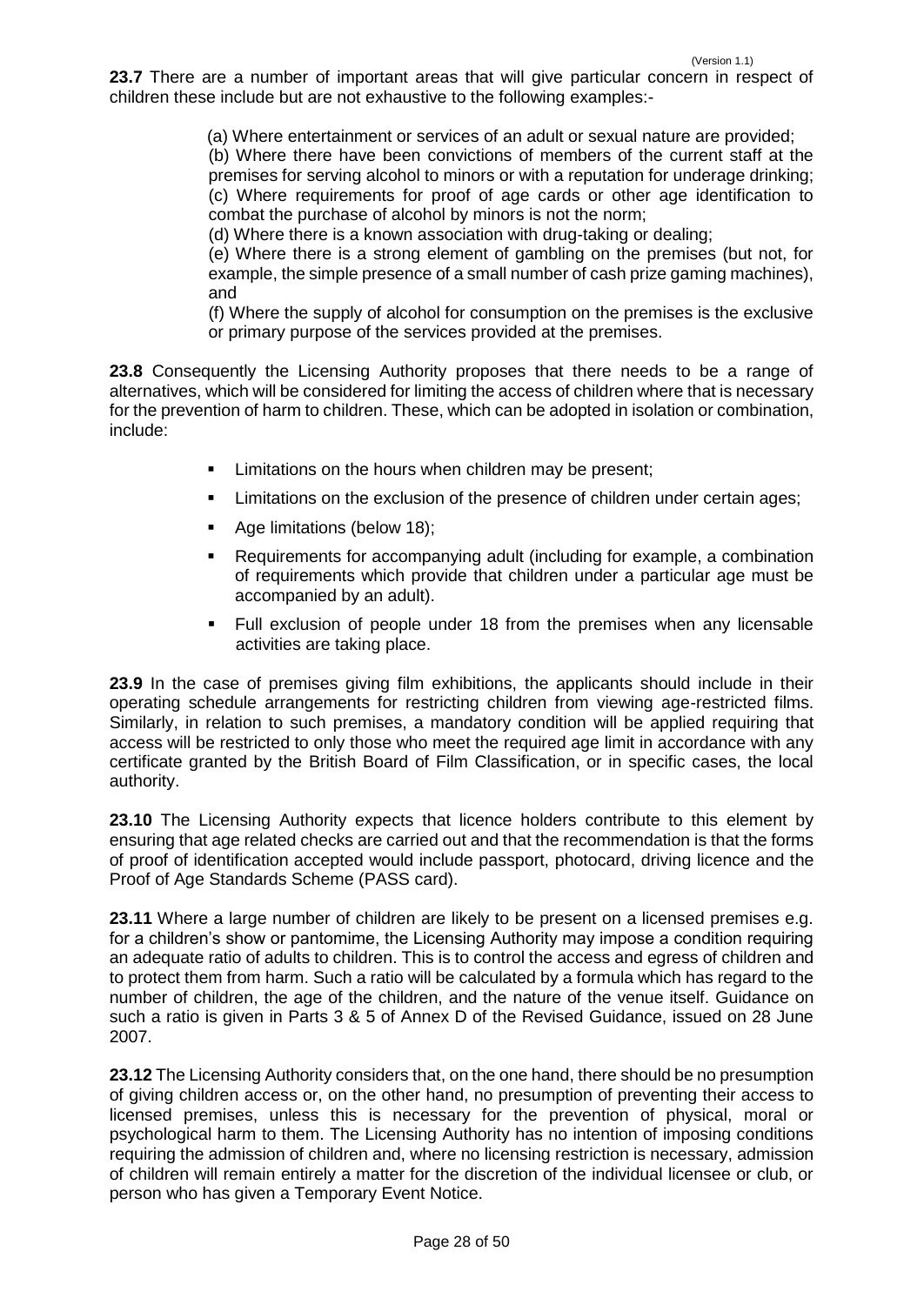**23.14** Whilst children may be adequately protected from harm by the act ion taken to protect adults, they may also need special consideration, and no policy can anticipate every situation. When addressing the issue of protecting children from harm, the applicant must demonstrate that those factors that impact on harm to children have been considered.

**23.15** Child Sexual Exploitation (CSE): Child sexual exploitation is a significant concern for licensing authorities nationwide, as demonstrated by a number of high-profile reported cases which revolved around licensed premises. Where the operation of licensed premises is causally or demonstrably linked to child sexual exploitation, the Licensing Authority will not hesitate to use the full range of powers at its disposal to promote this licensing objective. Further details regarding this issue are given later in this document.

# <span id="page-28-0"></span>**24. CONTROL MEASURES**

**24.1** The following examples of control measures are given to assist applicants who may need to take account of them in their operating schedule, having regard to their particular type of premises and/or activities:-

- (a) Suitable and sufficient risk assessments
- (b) Effective and responsible management of premises

(c) Provision of a sufficient number of people employed or engaged to secure the safety of the premises and patrons

(d) Appropriate instruction, training and supervision of those employed or engaged to secure the safety of the premises and patrons

(e) Adoption of best practice guidance (e.g.; Guide to Fire Precautions in Existing Places of Entertainment and Like Premises, The Event Safety Guide, Safety in Pubs published by the BBPA)

- (f) Provision of effective CCTV in and around premises
- (g) Provision of toughened or plastic drinking vessels
- (h) Implementation of crowd management measures

(i) Proof of regular testing (and certification where appropriate) of procedures, appliances, systems etc., pertinent to safety.

These examples can be adopted in any combination.

# <span id="page-28-1"></span>**25. LICENCE CONDITIONS**

**25.1** Licensing is about the appropriate control of licensed premises, qualifying clubs, temporary events and the people who manage them or hold personal licences within the terms of the 2003 Act. Where relevant representations are made, the Licensing Authority will seek to make objective judgments as to whether conditions may need to be attached to various authorisations in order to promote the Licensing Objectives. Any conditions arising from the operating schedule or as a result of representations will primarily focus on the direct impact of the activities taking place at licensed premises on those attending the premises and members of the public living, working or otherwise engaged in normal activity in the area concerned. These conditions will cover matters that are within the control of individual licensees and others with relevant responsibilities.

All Premises licences and club premises certificates will have the mandatory conditions attached to the licence to ensure uniformity between all licensed premises. This mandatory conditions are non-negotiable and are set by central government.

In addition to the basic mandatory conditions there are also additional conditions that will be included on the licence dependant on the requirements of the applicant i.e.

**CCTV**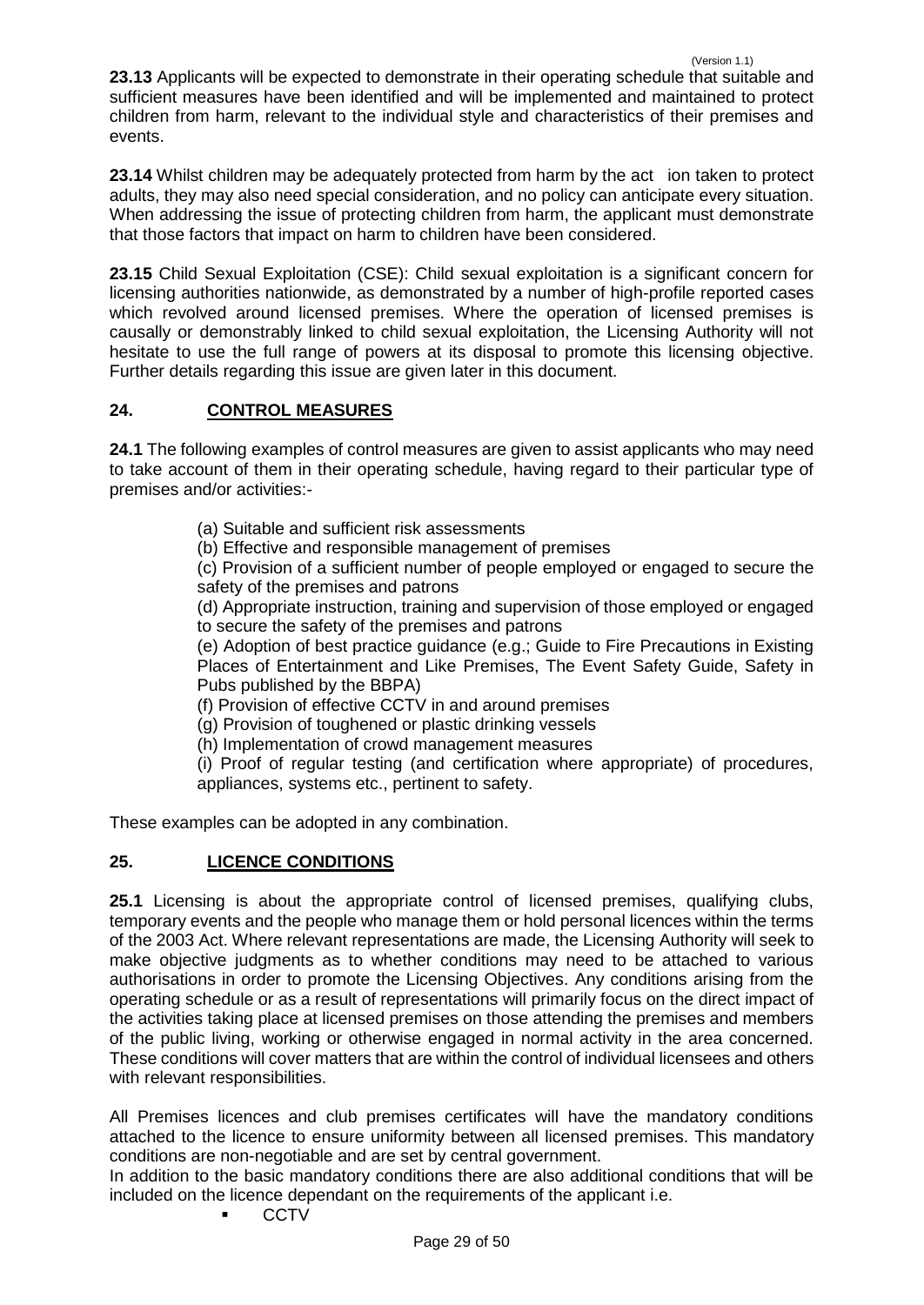- Door staff
- Showing of films

**25.2** The Licensing Authority acknowledges that the licensing function cannot be used for the general control of nuisance or the anti-social behaviour of individuals once they are beyond the direct control of the licensee of any premises concerned. However, other mechanisms may be utilised, where appropriate, to tackle unruly or unlawful behaviour of consumers when beyond the control of the individual, club or business holding the licence, certificate or authorisation concerned. These include:

(a) Planning controls

(b) Positive measures to create a safe and clean town environment in partnership with local businesses, transport operators and other services within the Local Authority;

(c) The provision of CCTV surveillance in town centres, ample taxi ranks, street cleaning and litter patrols

(d) Powers of Local Authorities to restrict consumption of intoxicating liquor in designated public places other than Premises licensed for 'on' sales

(e) Police enforcement of the general law concerning disorder and anti-social behaviour, including the issuing of fixed penalty notices

(f) The prosecution of any personal licence holder or member of staff at such premises who is selling alcohol to people who are drunk

(g) The confiscation of alcohol from children and adults in designated areas

(h) The power of the Police, other responsible authorities or a local resident or business to seek a review of the licence or certificate in question

(i) Action under the Violent Crime Reduction Act 2006.

**25.3** In order to minimise problems and the necessity for hearings, it would be reasonable for applicants and clubs to consult with Responsible Authorities when operating schedules are being prepared to allow for proper liaison before representations prove necessary.

**25.4** If an applicant volunteers a prohibition or restriction in their operating schedule because their own risk assessment has determined such prohibition or restriction to be appropriate, such volunteered prohibitions or restrictions will become conditions attached to the licence or certificate and will be enforceable as such.

**25.5** The Licensing Authority recognises that all applications should be considered on an individual basis and any condition attached to such a licence will be tailored to each individual premises, in order to avoid the imposition of disproportionate and other burdensome conditions on those premises. Although the Licensing Authority may maintain a pool of conditions which may be produced to assist applicants and others, standard conditions, other than mandatory conditions, will be avoided and no condition will be imposed that cannot be shown to be appropriate and proportionate for the promotion of the Licensing Objectives.

The Licensing Authority will consider and, if necessary, tailor conditions listed in the pools of conditions provided in the Secretary of State's Guidance and attached to licences as appropriate. However, details of these are not included within this Policy because it would be impractical to try and envisage every conceivable scenario in advance. Consequently, tailored conditions will be drafted and attached to licences specific to the respective premises to which they need to apply and commensurate with the aim of promoting all or any one of the four Licensing Objectives.

**25.6** The pools of licence conditions in the Secretary of State's Guidance are provided by way of example only and do not form part of this Policy. The Licensing Authority therefore reserves its right to make additions or alterations to them without prior notice.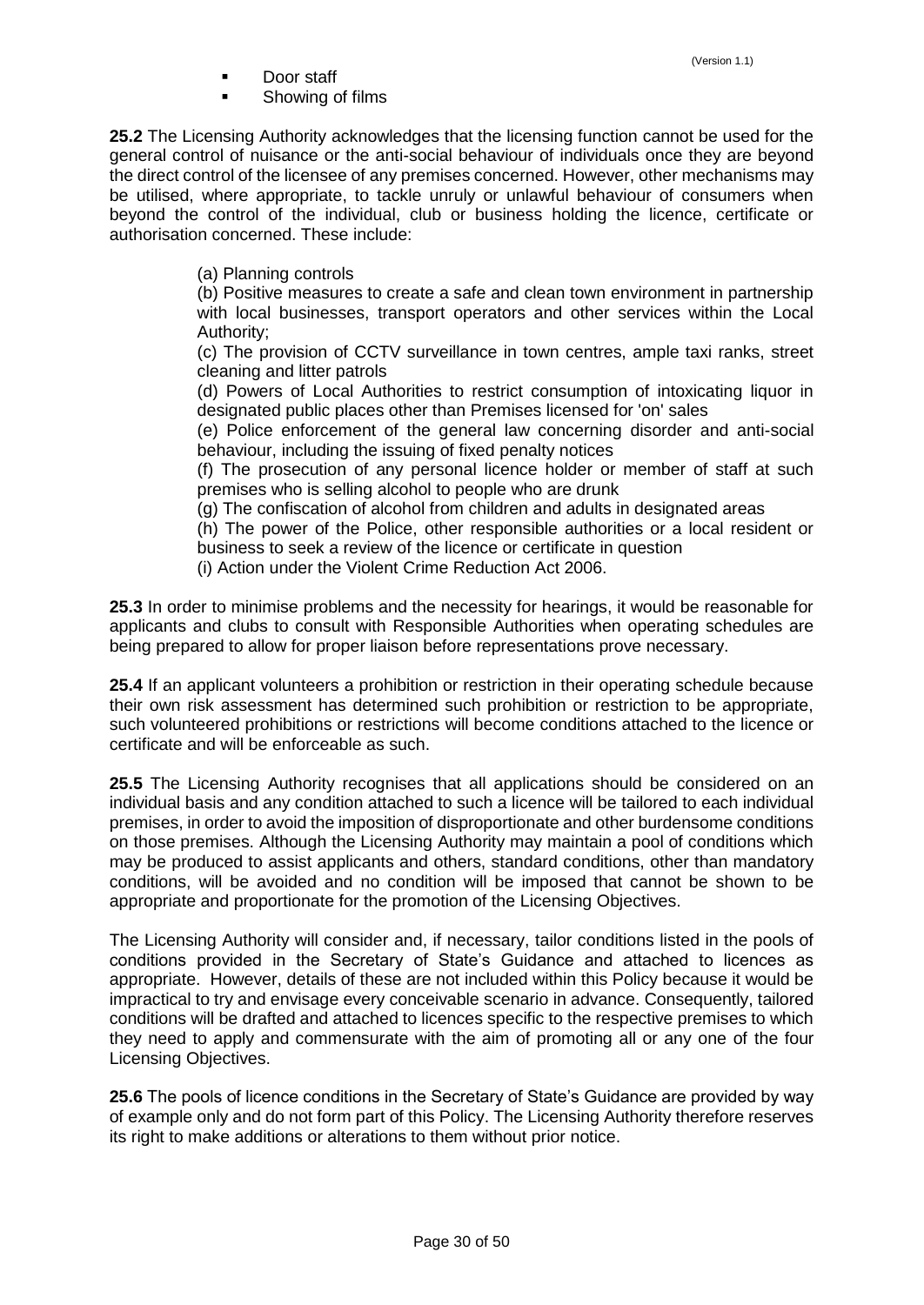# <span id="page-30-0"></span>**26. TEMPORARY EVENTS**

**26.1** Certain temporary events are not required to be licensed but must be notified to the Licensing Authority using the Temporary Event Notice procedure. However, depending on the nature and location of such events, these can have serious crime and disorder implications. Organisers of these events are encouraged to submit their notification as soon as reasonably practicable to enable the Police and the Licensing Authority to work with them to identify and reduce the risk of crime and disorder, (see **Appendix C** for details regarding the application process and timescales for the submission of Temporary Event Notices).

**26.2** With regard to permitted temporary events the Licensing Authority expects the cooperation of Personal Licence holders and other people serving Temporary Event Notices (TENs) in allowing more than the minimum required notice period of 10 working days. The Licensing Authority recommends that applicants for TENs endeavour to give at least two months' notice to hold all but the **smallest events**; this will allow the Licensing Authority and Police to help organisers plan their events safely and may mean the Police are less likely to object to the proposed event.

**26.3** Organisers of temporary events should be aware that, although a licence or authorisation may not be needed under the Licensing Act, other legislation might apply. This can include:

- **Health and Safety at Work etc. Act 1974;**
- **The Regulatory Reform (Fire Safety) Order 2005;**
- **Environmental Protection Act 1990.**

# <span id="page-30-1"></span>**27. LARGE SCALE EVENTS**

**27.1** In the instance of a Temporary Event holding more than 499 people, a temporary Premises Licence will be required. The standard process and consultation period will be required.

It is advisable in these instances that organisers of events aiming to exceed 499 people contact the Licensing Authority at least 6 months prior the event taking place, although there is no statutory requirement to do so. Whilst a premises licence could be granted after 28 days of the application being served, applicants should be aware that the processing time for an application that has received relevant representations can be up to 2 months. The Authority encourages organisers to have early discussions with responsible authorities such as the Police, Environmental Health and Fire Protection Department of Hertfordshire Fire and Rescue Service.

**27.2** The Licensing Authority encourages the organiser's participation in the Safety Advisory Group in order to discuss with the authorities concerned any issues that could potentially arise and control measures that may be appropriate to implement.

# <span id="page-30-2"></span>**28. TABLE & CHAIRS/TEMPORARY PAVEMENT LICENCES**

**28.1** The placing of tables & chairs outside premises or on the highway can enhance a venue but can also contribute to nuisance or noise issues. The placing of table & chairs on the highway requires the consent of Hertfordshire County Council and a premises licence must allow for supply of alcohol within any area comprising of table & chairs under the premises licence, so appropriate applications must be made and licences obtained by any premises accordingly.

**28.2** However, a new temporary arrangement was introduced as part of the Business and Planning Act 2020 as a result of the Covid pandemic. This allows for the Licensing Authority to process 'temporary pavement licence' applications and issue a licence to place table & chairs on the highway adjacent to the premises as a temporary measure until September 2021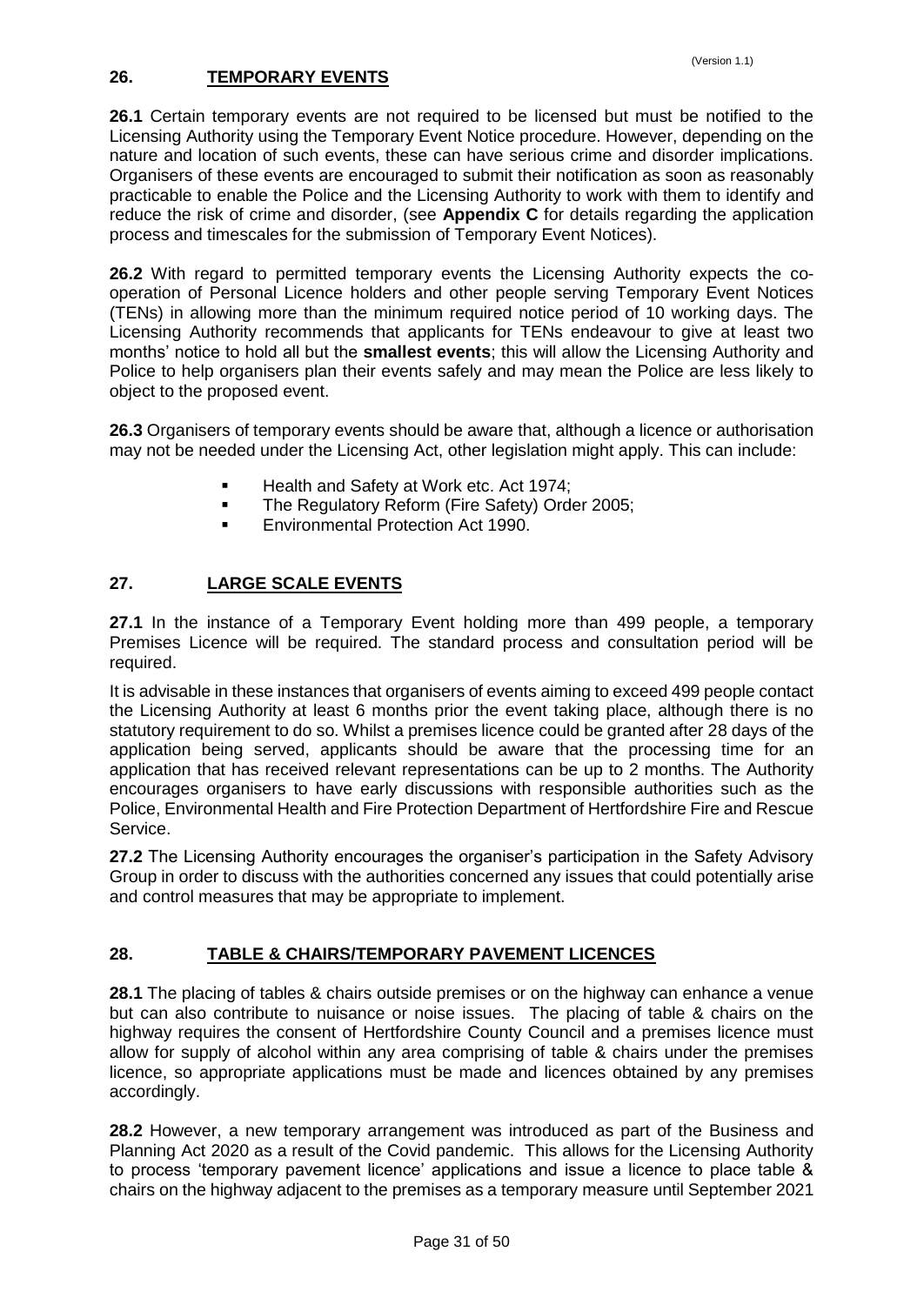unless extended. Such temporary pavement licences issued by the Licensing Authority are valid for 1 year or until 30 September 2021, whichever is sooner.

# <span id="page-31-0"></span>**29 MOBILE, REMOTE AND INTERNET SALES**

**29.1** The Licensing Authority may receive applications for the sale of alcohol where the order for alcohol, or payment for it, takes place may not be the same as the place where the alcohol is appropriated to the contract. This situation occurs when sales are made online, by telephone, or mail order. The sale of alcohol is to be treated as taking place where the alcohol is appropriated to the contract. It will be the premises at this location which need to be licensed.

**29.2** In these cases, the Licensing Authority will ensure that the subsequent premises licence will be subject to appropriate conditions including the times of day during which alcohol may be sold and also the mandatory licence conditions such as age verification measures.

**29.3** Premises providing 'alcohol delivery services' should advise the licensing authority that they are operating such a service in their operating schedule. This ensures that the licensing authority can properly consider what conditions are appropriate to attach to their premises licence.

**29.4** Premises with an existing premises licence, which choose to operate such a service in addition to their existing licensable activities, should contact their licensing authority for its view on whether this form of alcohol sale is already permitted or whether an application to vary the licence will be required.

**29.5** The Licensing Authority may also receive mobile, remote, internet sales for late night refreshment such as fast food orders. Applicants should be mindful of the impact of such applications on the licensing objectives particularly the prevention of public nuisance. For instance, there may be concerns of vehicles or noise created by waiting vehicles or drivers outside the premises for pick up. Applicants should put in place appropriate measures and address these issues in their operating schedule.

# <span id="page-31-1"></span>**30. EQUALITY**

**30.1** The Licensing Authority in carrying out its functions under the 2003 Act is obliged to have 'due regard' to the need to eliminate unlawful discrimination harassment and victimisation, to advance equality of opportunity and to foster good relations between persons with different protected characteristics. The protected characteristics are age, disability, gender reassignment, pregnancy and maternity, race, religion or belief, sex and sexual orientation. The Government Guidance advises that conditions should not be attached to authorisations which would duplicate existing statutory requirements. The Council therefore takes this opportunity to remind operators of premises of their duties towards disabled persons (including performers) on their premises under the Building Regulations and the Equality Act 2010. This includes a duty that any person who provides a service to the public must make reasonable adjustments to any physical feature that makes it impossible or unreasonably difficult for a disabled person to access a service, or to provide the services by a reasonable alternative means.

# <span id="page-31-2"></span>**31. ENFORCEMENT AND INSPECTION**

**31.1** The Licensing Authority has developed and implemented joint enforcement protocols with the Police and Fire & Rescue Services in Hertfordshire and other enforcement agencies as necessary such as Hertfordshire Trading Standards. These protocols will provide for the targeting of agreed problem areas and high-risk premises that require greater attention, while applying a lighter touch to low-risk premises.

**31.2** The targeting and inspection of premises will be based upon these protocols and, in addition, driven by complaints about specific premises. As mentioned above, this also includes the targeting of inspections towards events being operated under the terms of a TEN.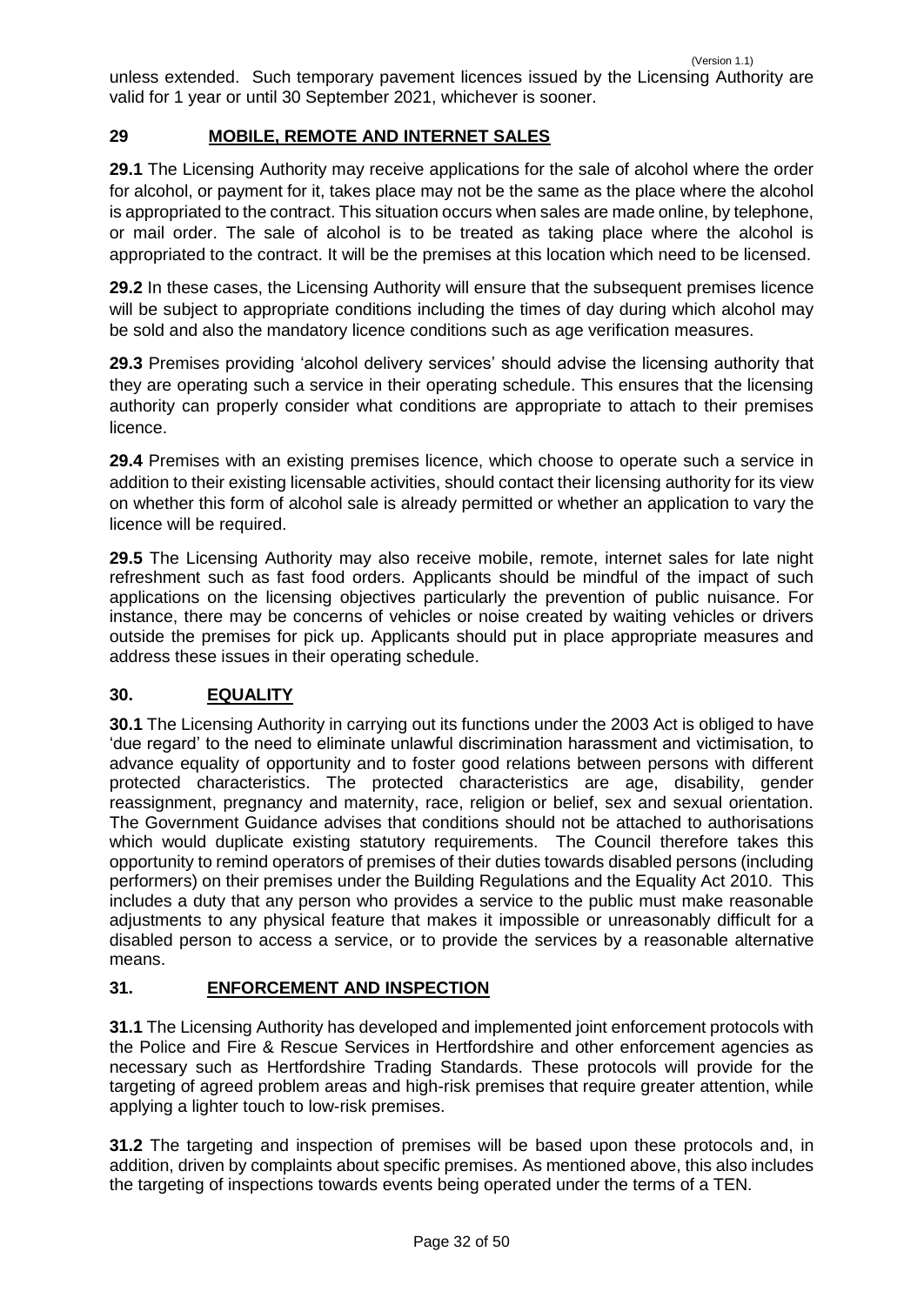(Version 1.1) **31.3** There will be an inspection programme that will seek to visit and inspect all premises over time, dependent on their perceived risk. For example, high-capacity, late-night entertainment venues are likely to be inspected more frequently than, say, premises used very infrequently.

**31.4** The use of the premises is not the only factor to be taken into consideration when judging the risk posed. The Licensing Authority proposes that equally (and sometimes more) important is the management of those premises i.e. the previous experience/qualifications of the licence holder and/or Designated Premises Supervisor, the systems and procedures in place to ensure adherence to the operating schedule and compliance with licence conditions etc.

**31.5** All these and other necessary factors will be taken into account when developing a riskbased inspection programme. In any event, the overriding consideration will be the specific merits of individual premises and how they are managed and operated, rather than trying to categorise premises for inspection at arbitrary time intervals. It is likely that a nationally recommended risk assessment method will be developed within the life of the policy. The Licensing Authority reserves the right to trial and adopt any such method where that can be shown to be a useful tool in managing the routine inspection programme of licensed premises.

# <span id="page-32-0"></span>**32. COMPLAINTS AGAINST LICENCED PREMISES**

**32.1** Council will investigate relevant complaints against licensed premises. In the first instance, it is encouraged that complainants should raise the complaint directly with the licence holder or business concerned. All complaints will be investigated and enforcement action taken in accordance with the Council's Enforcement Policy and Complaints Procedure within this policy. It is recognised that another agency may be the more appropriate body to investigate the complaint and in such circumstances, the Council will maintain liaison with that agency in accordance with the Enforcement Protocol.

**32.2** Where necessary, the Council will initially make contact with the licence holder to address, clarify and try to resolve the issues of concern.

**32.3** This process will not override the right of any other person or responsible authority to request a review of a licence by the Licensing Sub-Committee at any stage following the grant of a premises licence or if the particular concerns are not addressed in a way that fulfils the licensing objectives.

# <span id="page-32-1"></span>**33. LICENCE REVIEWS**

**33.1** At any stage following the grant of a premises licence a responsible authority (including the Council in its role as Licensing Authority) or another person may ask the Council to review the licence because of a matter arising at the premises in connection with one of the four licensing objectives. In addition, a review of the licence will follow any action to close the premises (for up to 24 hours) on the grounds of disorder or noise nuisance or as a result of a magistrates' court determination.

**33.2** Where the Council has applied to the Licensing Authority to review an authorisation, there will be a clear separation of responsibilities to ensure procedural fairness and eliminate conflicts of interest.

**33.3** Under the Violent Crime Reduction Act 2006, following an application from the chief officer of police, the Authority can attach interim steps to licences pending a full review. The 2003 Act includes an offence in relation to persistent alcohol sales to minors.

**33.4** Any application for review must relate to particular premises for which a premises licence is in existence and must be relevant to the promotion of one or more of the licensing objectives. Representations must be in writing and may be amplified at the subsequent hearing or may stand in their own right. Applications will not be accepted if they are considered to be frivolous, vexatious or repetitive. Government Guidance suggests that more than one request originating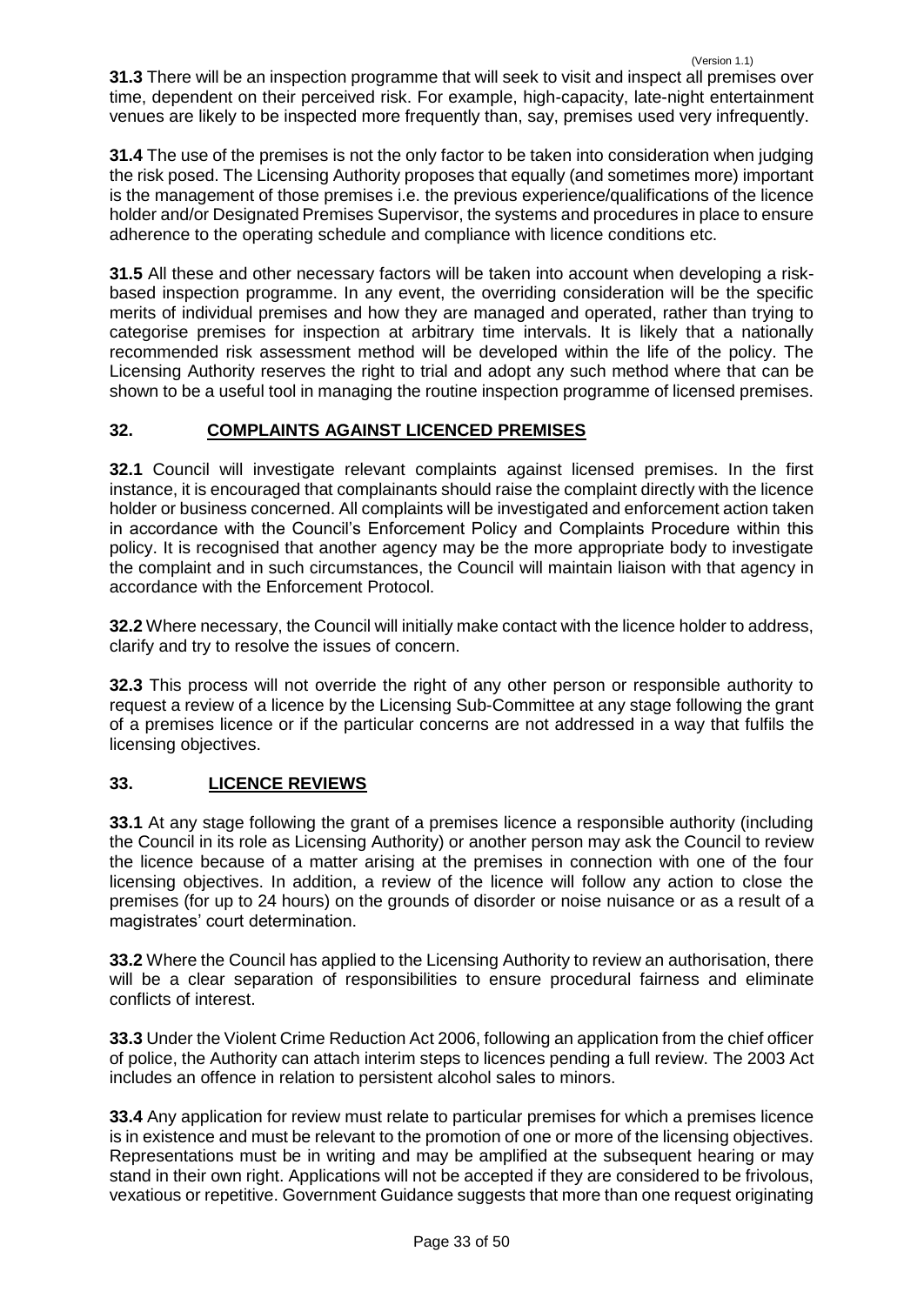from another person or responsible authority for a particular premises within a reasonable interval may be considered as repetitious.

**33.5** Prior to the hearing, the licence holder will be made fully aware of the representations, the evidence supporting the request and will be given the opportunity to prepare a response.

**33.6** The Council views particularly seriously applications for the review of any premises licence where there has been evidence of the following:

a) use of licensed premises for the sale and distribution of drugs and/or the laundering of the proceeds of drug crimes;

b) use of licensed premises for the sale and/or distribution of firearms;

c) evasion of copyright in respect of pirated films and music;

d) underage purchase and consumption of alcohol;

e) use of licensed premises for prostitution or the sale of unlawful pornography;

f) use of licensed premises for unlawful gaming;

g) use of licensed premises as a base for criminal activity;

h) use of licensed premises for the organisation of for example, racist,

homophobic or sexual abuse or attacks;

i) use of licensed premises for the sale of smuggled tobacco or goods;

j) the use of licensed premises for the sale of stolen goods;

k) where the police are frequently called to attend to incidents of disorder;

l) prolonged and/or repeated instances of public nuisance;

m) where serious risks to public safety have been identified and the management is unable or unwilling to correct those;

n) where serious risks to children have been identified.

# <span id="page-33-0"></span>**34. DELEGATION OF FUNCTIONS**

**34.1** With the exception of the approval and review of its Licensing Policy and the making of early morning alcohol restriction orders policy, decisions on licensing matters will be taken in accordance with an approved scheme of delegation aimed at underlining the principles of timely, efficient and effective decision-making. A table setting out how the Licensing Authority will approach its various functions is attached at Appendix D. The Licensing Committee will receive regular reports regarding licences determined by officers under delegated powers, in order to maintain an overview of the general situation.

**34.2** Full details of the Council's Constitution can be found on the Council web site [www.threerivers.gov.uk](http://www.threerivers.gov.uk/) and the terms and references and the delegation of functions of the Licensing Committee are described in full. In respect of responsibilities under the 2003 Act, the Council has delegated all aspects of licensing under the 2003 Act, other than the approval and publishing of a Licensing Policy Statement that will be approved by full Council. The Council will establish one or more sub-committees, each consisting of three members of the Licensing Committee and chaired by either the Chairman or Vice-Chairman of the Licensing Committee to deal with matters relating to licence for activities in accordance with any regulations made under the 2003 Act.

**34.3** Although essentially a matter for Licensing Authorities to determine themselves, the Secretary of State recommends that delegation should be approached in accordance with the Guidance. The Licensing Authority accepts the delegations specified in the Guidance. Where, under the terms of the 2003 Act, there are no representations on an application to the grant of a premises licence or club premises certificate, these matters will be dealt with by officers in order to speed matters through the system. Any such matters delegated in this way will then be listed for information at the next Committee meeting, although there is no opportunity to reverse officers' decisions.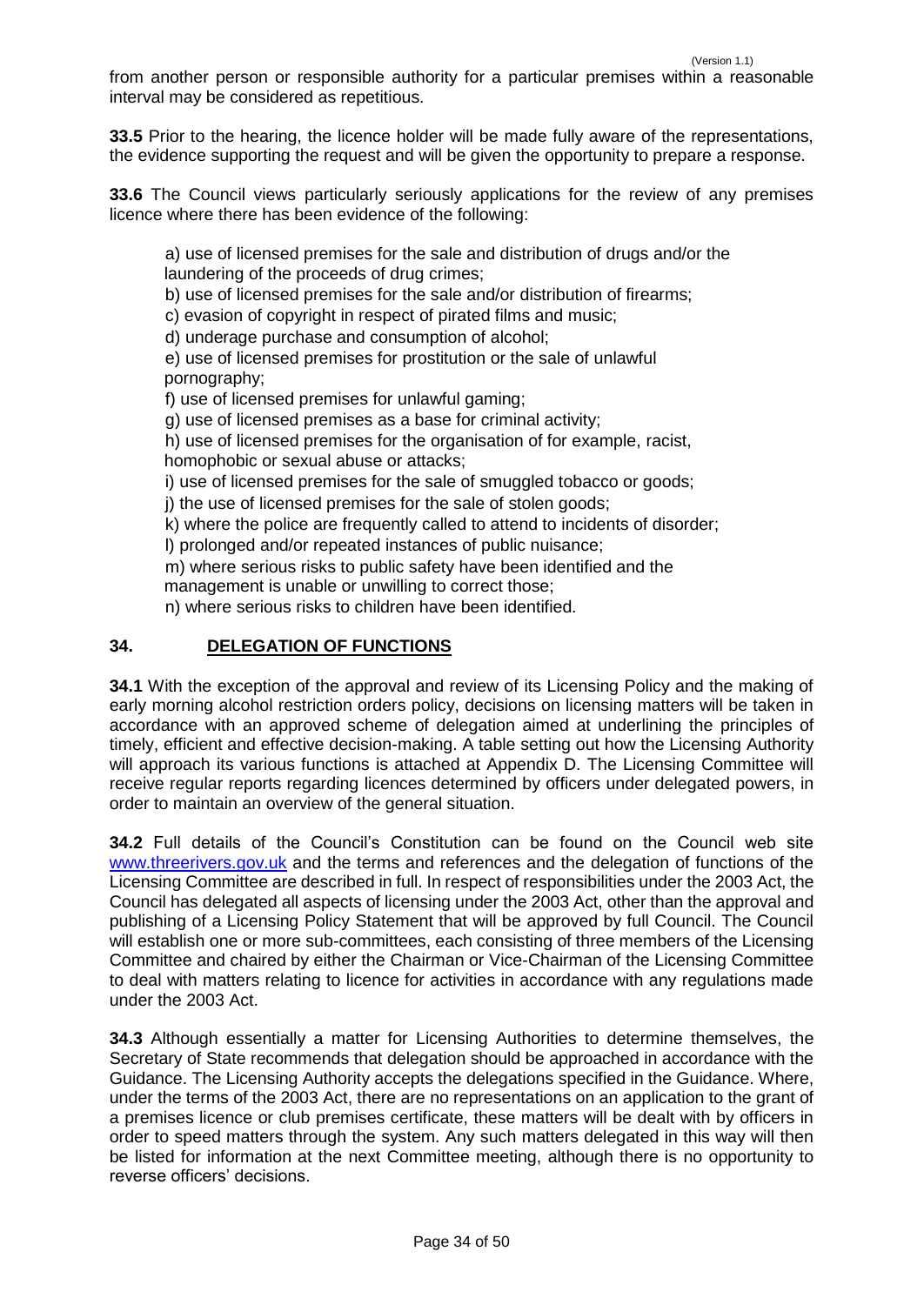**34.4** The full Licensing Committee shall comprise between 10 and 15 Elected Members, with hearings/reviews of licences taking place before sub-committees made up of three Members of the Licensing Committee.

**34.5** Members for Sub-Committees will be selected in order that no Member will hear an application/appeal/review for a premises located in their own Ward. This is to avoid any perception that any Member(s) sitting on a Sub-Committee may be biased towards or against the premises concerned.

**34.6** This Policy includes provision for the review, by the Licensing Committee, of any future circumstances where the latent Cumulative Impact Policy may be brought into effect.

**34.7** All functions proposed to be delegated to the Sub-Committee, or to officers, can be carried out by the Full Committee.

**34.8** In certain circumstances (i.e. during a pandemic and Regulations enacted at such a time) a remote Licensing Committee/Sub-Committee may be required to take place. Such hearings will comply with the Council's agreed protocols for remote hearings together with any Regulations relevant to remote hearings & the Licensing Act (Hearing) Regulations 2005

# <span id="page-34-0"></span>**35. GLOSSARY OF TERMINOLOGY (AS USED IN THE 2003 ACT)**

**35.1 CHILD** is defined as an individual aged under 16.

A child is unaccompanied if he or she is not in the company of an individual aged 18 or over.

# **35.2 HOT FOOD OR HOT DRINK**

Food or drink supplied on or from any premises is "hot" for the purposes of Schedule 2 to the 2003 Act if the food or drink, or any part of it:

i) before it is supplied, is heated on the premises or elsewhere for the purpose of enabling it to be consumed at a temperature above the ambient air temperature and, at the time of supply, is above that temperature, or

ii) after it is supplied, may be heated on the premises for the purpose of enabling it to be consumed at a temperature above the ambient air temperature.

**35.3 LICENSABLE ACTIVITIES AND QUALIFYING CLUB ACTIVITIES** are defined in the Licensing Act as:

- the sale by retail of alcohol;
- the supply of alcohol by or on behalf of a club to, or to the order of, a member of the club;
- the provision of regulated entertainment;
- the provision of late night refreshment.

For those purposes the following licensable activities are also qualifying club activities:

- the supply of alcohol by or on behalf of a club to, or to the order of, a member of the club for consumption on the premises where the supply takes place;
- the sale by retail of alcohol by or on behalf of a club to a quest of a member of the club for consumption on the premises where the sale takes place;
- the provision of regulated entertainment where that provision is by or on behalf of a club for members of the club or members of the club and their guests.

# **35.4 PROVISION OF LATE-NIGHT REFRESHMENT** is defined as:

i) The provision of hot food refreshment or hot drink to members of the public, or a section of the public, on or from any premises, whether for consumption on or off the premises between 11:00 pm and 5:00 am or;

ii) At any time between those hours when members of the public, or a section of the public, are admitted to any premises, a person supplies, or holds himself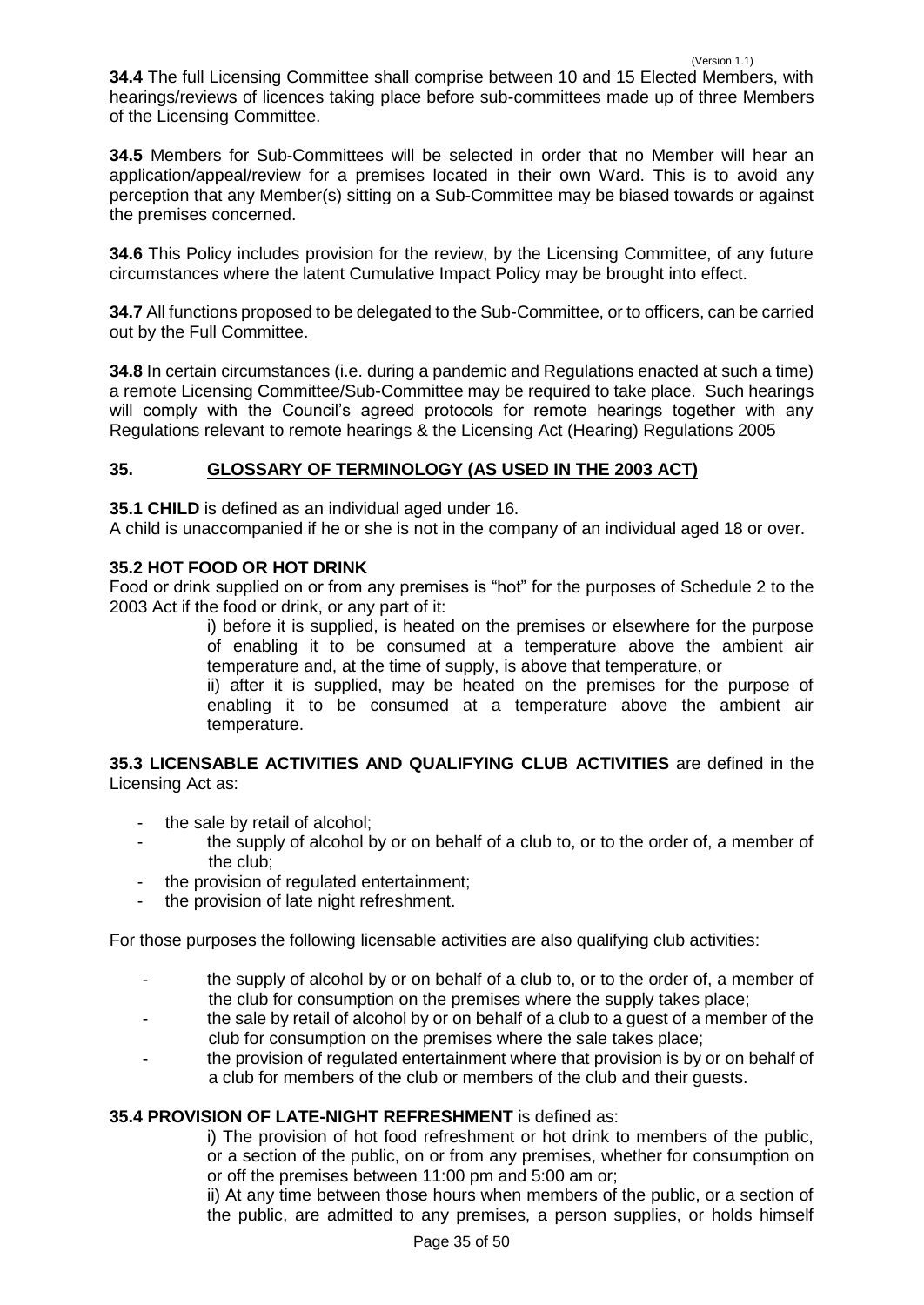willing to supply, hot food or hot drink to any persons, or to persons of a particular description, on or from those premises, whether for consumption on or off the premises.

#### **35.5 REGULATED ENTERTAINMENT** is defined as:

a) A performance of a play;

- b) An exhibition of film;
- c) An indoor sporting event;

d) A boxing or wrestling entertainment;

e) A performance of live music;

f) Any playing of recorded music;

g) A performance of dance;

h) Entertainment of a similar description to that falling within paragraph e), f) or g) where the entertainment takes place in the presence of an audience and is provided for the purpose, or for purposes which include the purpose, of entertaining that audience. Any reference to an audience includes a reference to spectators. This definition is subject to Part 3 of Schedule 1 to the 2003 Act (interpretation).

# **35.6 RESPONSIBLE AUTHORITY** is defined as:

i) the Chief Officer of Police for any Police area in which the premises are situated; ii) the Fire Authority for any area in which the premises are situated;

iii) the enforcing authority within the meaning given by section 18 of the Health and Safety at Work etc. Act 1974 for any area in which the premises are situated; iv) the local Planning Authority within the meaning given by the Town and Country Planning Act 1990 (c.8) for any area in which the premises are situated;

v) the local authority by which statutory functions are exercisable in any area in which the premises are situated in relation to minimising or preventing the risk of pollution of the environment or of harm to human health;

vi) a body which: a) represents those who, in relation to any such area, are responsible for, or interested in, matters relating to the protection of children from harm, and b) is recognised by the Licensing Authority for that area for the purposes of this section as being competent to advise it on such matters.

vii) the local Weights and Measures Authority;

viii) any Licensing Authority (other than the relevant Licensing Authority) in whose area part of the premises is situated;

ix) in relation to a vessel:

a) a navigation authority (within the meaning of section 221(1) of the Water Resources Act 1991 (c.57)) having functions in relation to the waters where the vessel is usually moored or berthed or any waters

where it is, or is proposed to be, navigated at a time when it is used for licensable activities

b) the Environment Agency

c) the British Waterways Board, or

d) the Secretary of State

- e) a person prescribed for the purpose of this subsection.
- x) the Licensing Authority;

xi) the Local Health Body

xii) Home Office – Immigration Enforcement

#### **35.7 TEMPORARY EVENT** is defined as:

The use of premises for one or more of the licensable activities during a period not exceeding 168 hours usually where a premises licence covering the licensable activity is not in place. It is limited to events involving fewer than 500 people.

NOTE Temporary Event Notices (TENs) are limited to five temporary event applications per applicant per calendar year ( $1<sup>st</sup>$  January to  $31<sup>st</sup>$  December yearly), fifty per calendar year in the case of applicants who are personal licence holders, limited to fifteen per premises per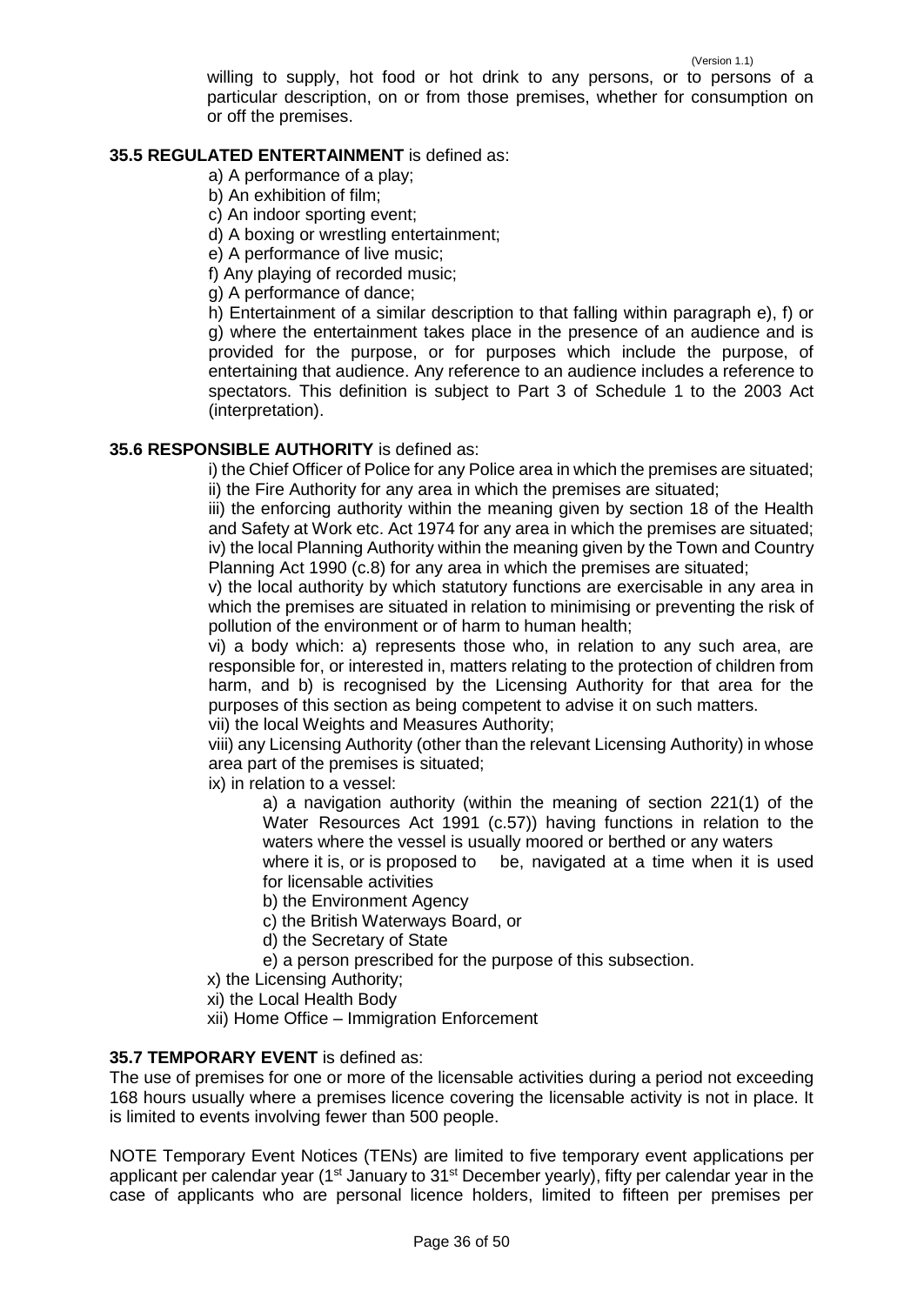<span id="page-36-0"></span>calendar year, not exceeding a total number of twenty-one days per year, a minimum of twentyfour hours must pass between Temporary Events on a particular premises.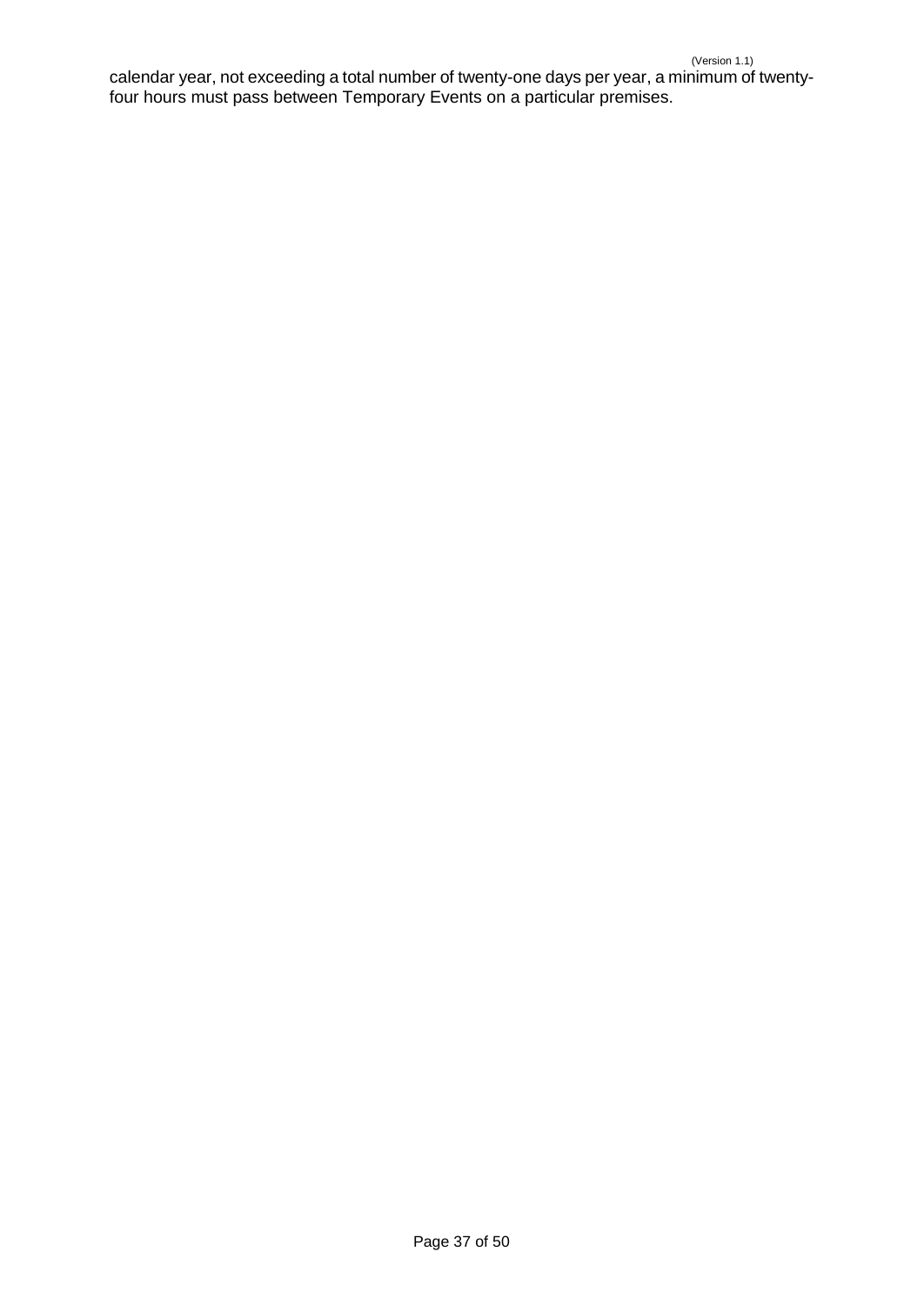# **DETAILS OF THE APPLICATION PROCESS TO APPLY FOR A PREMISES LICENCE/CLUB PREMISES CERTIFICATE UNDER THE PROVISIONS OF SECTION 17/71 OF THE LICENSING ACT 2003.**

# **(PREMISES LICENCE/CLUB CERTIFICATES)**

 All applications must be submitted in electronic format either by way of downloading from our [website](https://www.threerivers.gov.uk/egcl-page/alcohol-and-entertainment-licensing) and email to the licensing team

or

completing the online fillable form and emailing to [licensing.team@threerivers.gov.uk](mailto:licensing.team@threerivers.gov.uk)

You should note that the forms are prescribed forms issued by the Government. The application form when submitted in paper from must be completed in BLACK INK. Please read any instructions and guidance notes before completing the form. When submitting your application to Three Rivers District Council (Three Rivers House, Northway, Rickmansworth, WD3 1RL), you must also enclose:

- The appropriate application fee (based upon the rateable value of the premises). Note there is a fee for a Premises Licence/Club Certificate which is payable annually on the anniversary of the granting of the application. Non-payment of this fee will be treated by the Licensing Authority as a serious matter and will result in the suspension of the licence.
- A plan of the premises at a scale of 1:100 which complies with the Regulations.

If alcohol is to be sold, the consent form completed by the proposed Premises Supervisor. You are required to serve a copy of your complete application on the Responsible Authorities:

# **Three Rivers District - Responsible Authorities under Licensing Act 2003**

### **1. Chief Officer of Police**

Police Licensing Officer Community Safety Unit Rickmansworth Police Station Three Rivers House **Northway** Rickmansworth WD3 1RL Tel.: 01923 472284 Fax.: 01923 472259 Email: [hayley.freeman@herts.pnn.police.uk](mailto:hayley.freeman@herts.pnn.police.uk)

# **2. The Fire Authority**

Hertfordshire Fire and Rescue Service Fire Protection Postal Point MU 103 Mundells Welwyn Garden City **Hertfordshire** AL7 1FT

Tel: 01707 292496 Email: [administration.cfs@hertfordshire.gov.uk](mailto:administration.cfs@hertfordshire.gov.uk)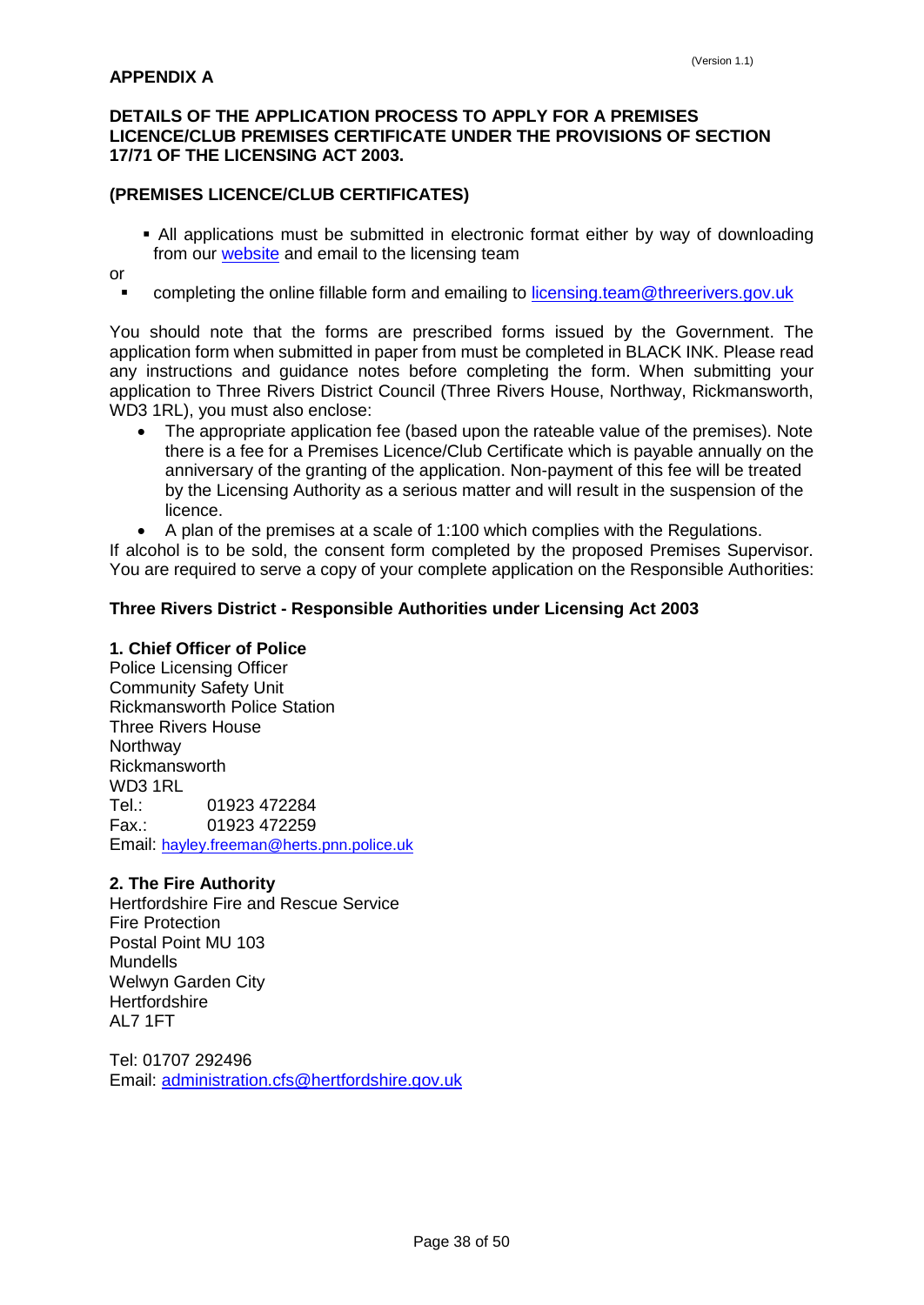# **3. Enforcing Authority: Health & Safety at Work etc Act 1974**

Environmental Health Officer Three Rivers District Council **Northway** Rickmansworth Herts. WD3 1RL

Tel: 01923 727005 Email: environmental.Health@watford.gov.uk

# **4 Local Planning Authority**

Planning Enforcement Team Three Rivers District Council **Northway** Rickmansworth Herts. WD3 1RL

Tel: 01923 727115 Email: planning.enforcement@threerivers.gov.uk

# **5. Local Authority Officer responsible for the prevention of public nuisance**

Environmental Health Residential Standards Section Three Rivers District Council **Northway** Rickmansworth Herts. WD3 1RL

Tel: 01923 727006 Email: [gregory.pilley@threerivers.gov.uk](mailto:Gloria.Gillespie@ThreeRivers.gov.uk)

# **6. Responsible body for the safeguarding of Children**

HSCB Business Manager Hertfordshire Safeguarding Children Board Room 127 County Hall Pegs Lane **Hertford** SG13 8DE

Tel: 01992 588757 Email: [admin.hscb@hertfordshire.gov.uk](mailto:admin.hscb@hertfordshire.gov.uk)

# **7. Trading Standards**

Chief Trading Standards Officer FAO Alice Nugent Hertfordshire Trading Standards Mundells Welwyn Garden City **Hertfordshire** AL7 1FT

Tel.: 01707 292429 Email: tradingstandards@hertfordshire.gov.uk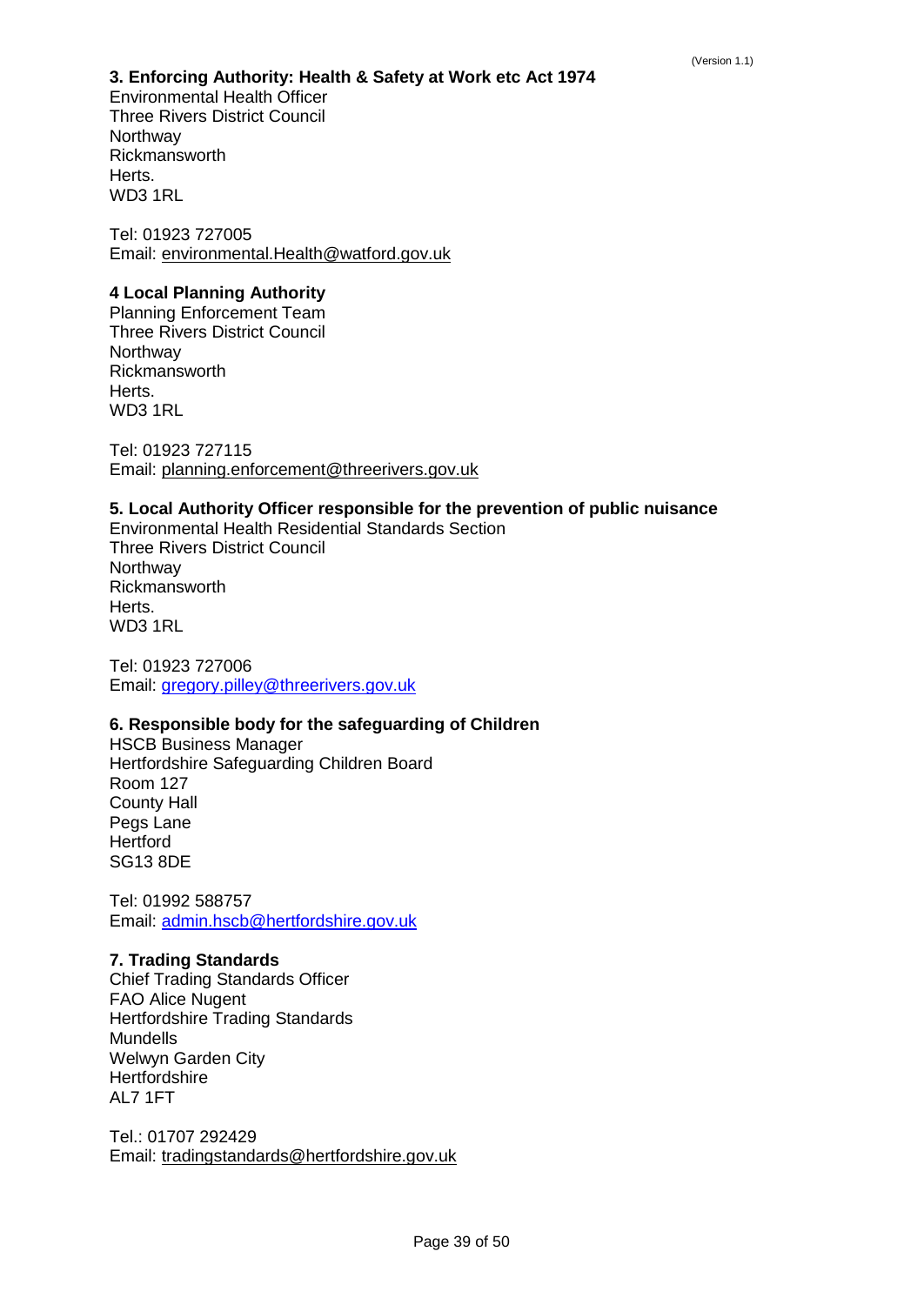#### **8. Hertfordshire County Council Public Health Team**

Public Health Postal Point SFAR232 Herts County Council Farnham House Six Hills Way **Stevenage** SG<sub>1</sub> 2FQ

Email: [publichealth@hertfordshire.gov.uk](mailto:publichealth@hertfordshire.gov.uk)

# 9. **Home Office (Immigration Enforcement)**

Alcohol Licensing Team Lunar House 40 Wellesey Road **Croydon** CR9 2BY

Email: Alcohol@homeoffice.gsi.gov.uk

These must be served on the same day that the application is given to the Licensing Authority.

You are also required to publish a notice in a local newspaper or, if there is none, in a local newsletter, circular or similar document circulating in the vicinity of the premises on at least one occasion during the period of ten working days after the day on which the application was given to the Licensing Authority. The published notice must contain the prescribed information below:

In the cases of an application for a Premises Licence - Section 17, or for a Club Premises Certificate - Section 71, the notices shall contain a statement of the relevant licensable activities or relevant qualifying club activities, as the case may require, which is proposed will be carried on or from the premises.

> (i) In the case of an application for a Provisional Statement, the necessary notices:

a) shall state that representatives are restricted after the issue of a Provisional Statement; and

b) where known, may state the relevant licensable activities which it is proposed will be carried out on or from the premises.

(ii) In the case of an application to vary a Premises Licence or a Club Premises Certificate, the required notices shall briefly describe the proposed variation.

(iii) In all cases the required notices shall state: a) the name of the applicant or club; b) the postal address of the premises or club premises, if any; or if there is not postal address for the premises, a description of those premises sufficient to enable the location and extent of the premises to be identified;

Failure to comply with any of the above requirements will mean that your application is not valid and cannot be considered.

Additionally, you are required to display a notice prominently at or on the premises to which the application relates where it can be conveniently read from the exterior of the premises. This notice must be in the prescribed format on pale blue paper and contain the required information. It must be displayed for a period of no fewer than 28 consecutive days starting on the day after the day on which the application was given to the Licensing Authority. The Notice on the premises must be:

(a) of a size equal to or larger than A4;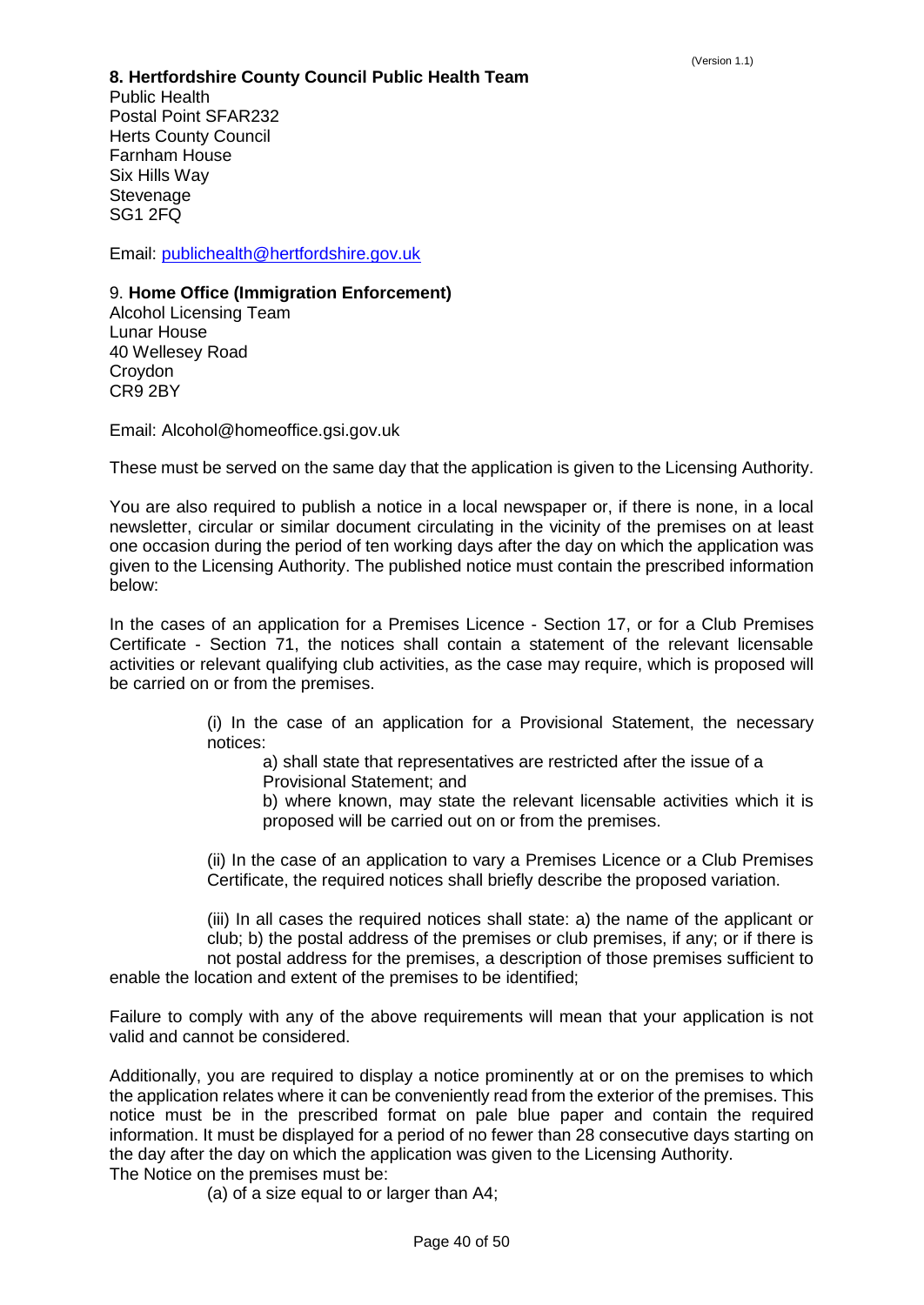(b) of a pale blue colour in the case of variations and new applications and white colour in the case of minor variations

(c) printed legibly in black, in a font of a size equal to or larger than 16.

In all cases, the notice must be displayed prominently at or on the premises to which the application relates. The notice must be able to be conveniently read from the exterior of the premises, covering a distance exceeding 50m square, a further notice must be displayed in the same form and subjected to the same requirements, every 50m along the external perimeter of the premises abutting any highway.

The Local Authority must also advertise by way of a notice on its website, all applications for the following:

- (a) Premises licences under section 12;
- (b) Provisional statements under section 29;

(c) Variations of a premises licence under section 34 (except where the only variation sought is the inclusion of an alternative licence condition);

- (d) Club premises certificate under section 71;
- (e) Vary a club premises certificate under section 84.

This notice must remain on the website for a period no less than 28 consecutive days starting on the day after the day on which the application was given to the relevant licensing authority.

### **MINOR VARIATIONS**

Minor variations will generally fall into the following categories:

- i) Minor changes to the structure or layout of a premises;
- ii) Small adjustments to licensing hours:
- iii) The removal of out of date, irrelevant or unenforceable conditions or addition
- of volunteered conditions; and
- iv) The addition of certain licensable activities.

Applications to reduce licensing hours for the sale of alcohol or to move (without increasing) the licensed hours between 07.00 and 23.00 will be normally classed as minor variations. However variations to:

i) extend licensing hours for the sale or supply of alcohol for consumption on or off the premises between the hours of 23.00 and 07.00; or

ii) increase the amount of time on any day during which alcohol may be sold or supplied for consumption on or off the premises are excluded from the minor variations process and must be treated as full variations in all cases.

It is strongly recommended that applicants for variations discuss their proposals with the Licensing Authority to ensure the correct application is made.

#### **VARIATION OF PREMISES LICENCE (DESIGNATED PREMISES SUPERVISOR)**

An application to vary a premises licence where there has been a change of the designated premises supervisor must: be in the prescribed form and accompanied by the premises licence; include a form of consent in the prescribed form given by the individual whom the applicant wishes to have specified in the premises licence as the premises supervisor; include the fee. A copy of the application and all accompanying documents must also be sent to the Police.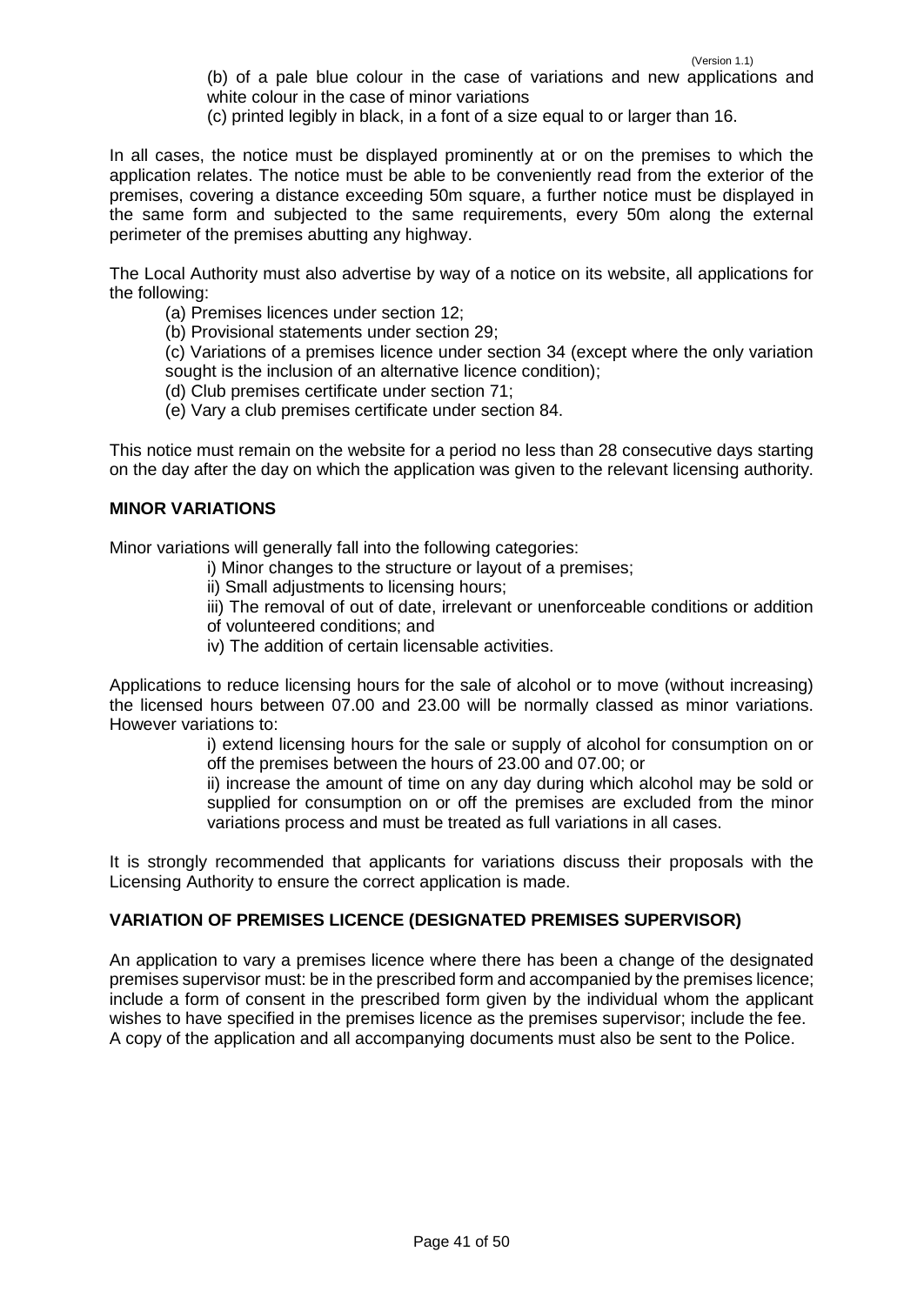# **CLUB PREMISES CERTIFICATE**

The process of applying to convert a Club Registration to a Club Premises Certificate and / or for variation to that Certificate is similar to that for a Premises Licence except that neither a Designated Premises Supervisor nor a Personal Licence Holder is required, because there is no 'sale of alcohol' involved, only a 'supply' that is managed by or on behalf of the club.

## **ELECTRONIC APPLICATIONS**

<span id="page-41-0"></span>In accordance with the EU Services Directive and the Provision of Services Regulations 2009 as currently in force, the Licensing Authority will accept online and electronic applications, however all relevant documents must be supplied together with the appropriate fee. All hard copy applications will be treated in line with the relevant regulations and all applications and relevant documentation must continue to be submitted in their entirety and not in stages to avoid the potential for any errors. This Authority will continue to assist the applicant in correcting any minor factual errors in their applications. However, the Licensing Authority shall not consider errors to fall within this category which, if permitted, could potentially breach relevant regulations nor errors which could result in changes to consultation dates. The interpretation of obvious factual errors shall rest with the Licensing Authority.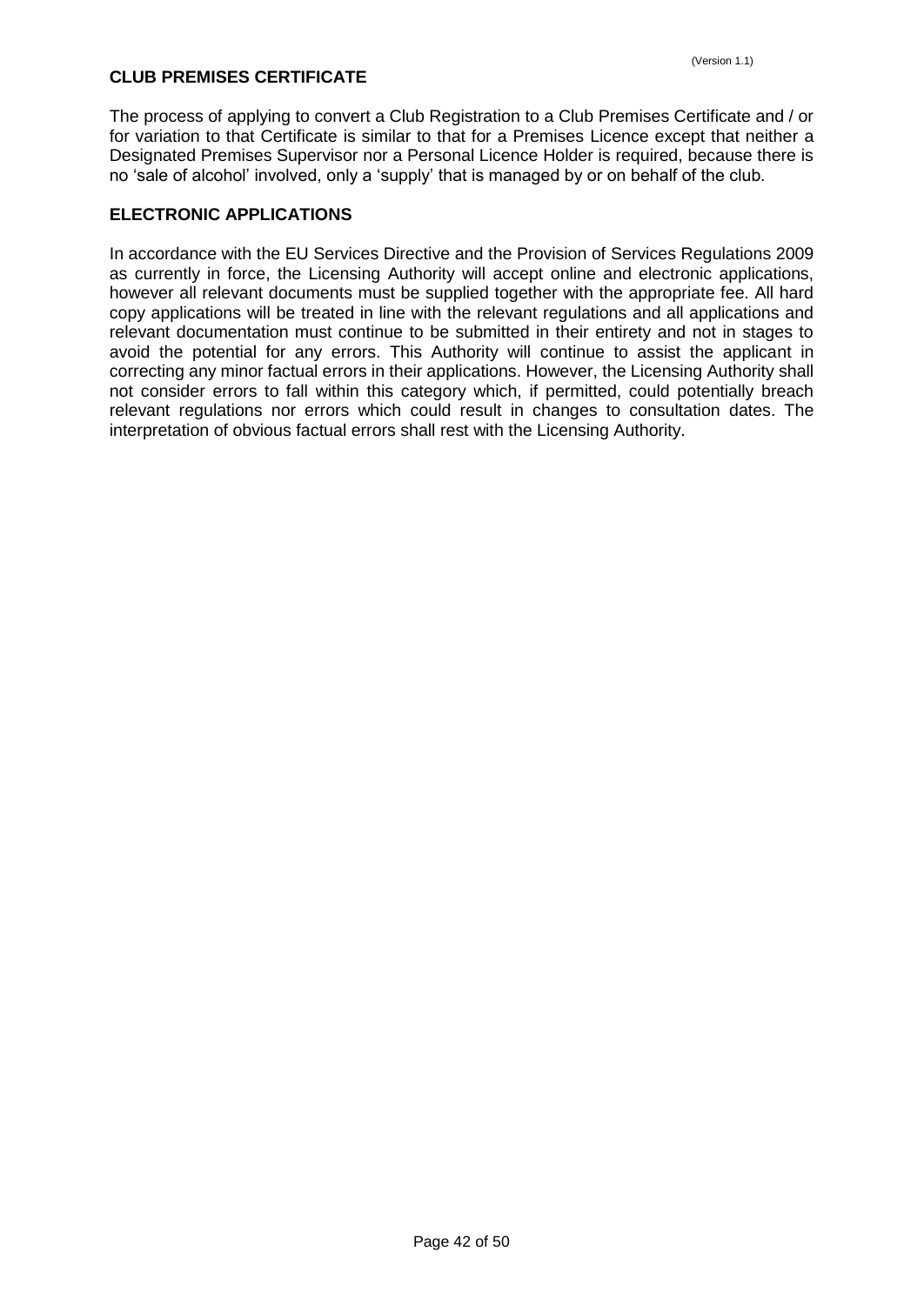# **DETAILS OF VARIOUS ORGANISATIONS, TRADE ASSOCIATIONS AND REFERENCE LITERATURE (Note this is not an exhaustive list)**

**1.** Arts Council England 21 Bloomsbury Street Bloomsbury London WC1B 3HF Tel: 0161 934 4317 Email: [enquiries@artscouncil.org.uk](mailto:enquiries@artscouncil.org.uk) Web: [www.artscouncil.org.uk](http://www.artscouncil.org.uk/)

**2.** Big Hospitality Broadfield Park **Crawley** RH11 9RT Web: www.bighospitality.co.uk/

**3.** BBPA - British Beer & Pub Association Market Towers Ground floor 61 Queen Street London Tel: 020 7627 9191 Email: contact@beerandpub.com Web: www.beerandpub.com

**4.** British Board of Film Classification 3 Soho Square London W1D 3HD Tel: 020 7440 0299 Email: [helpline@bbfc.co.uk](mailto:helpline@bbfc.co.uk) Web: [www.bbfc.co.uk](http://www.bbfc.co.uk/)

**5.** British Institute of Inn keeping Infor House 1 Lakeside Road **Farnborough** GU14 6XP Tel: 01276 684449 Email: enquiries@bii.org Web: [www.bii.org](http://www.bii.org/)

**6.** Community Safety Partnership Three Rivers District Council Three Rivers House Northway Rickmansworth WD3 1RL Shivani Davé Email: shivani.dave@threerivers.gov.uk Tel: 01923 776611

**7.** Trading Standards Chief Trading Standards Officer Hertfordshire Trading Standards Mundells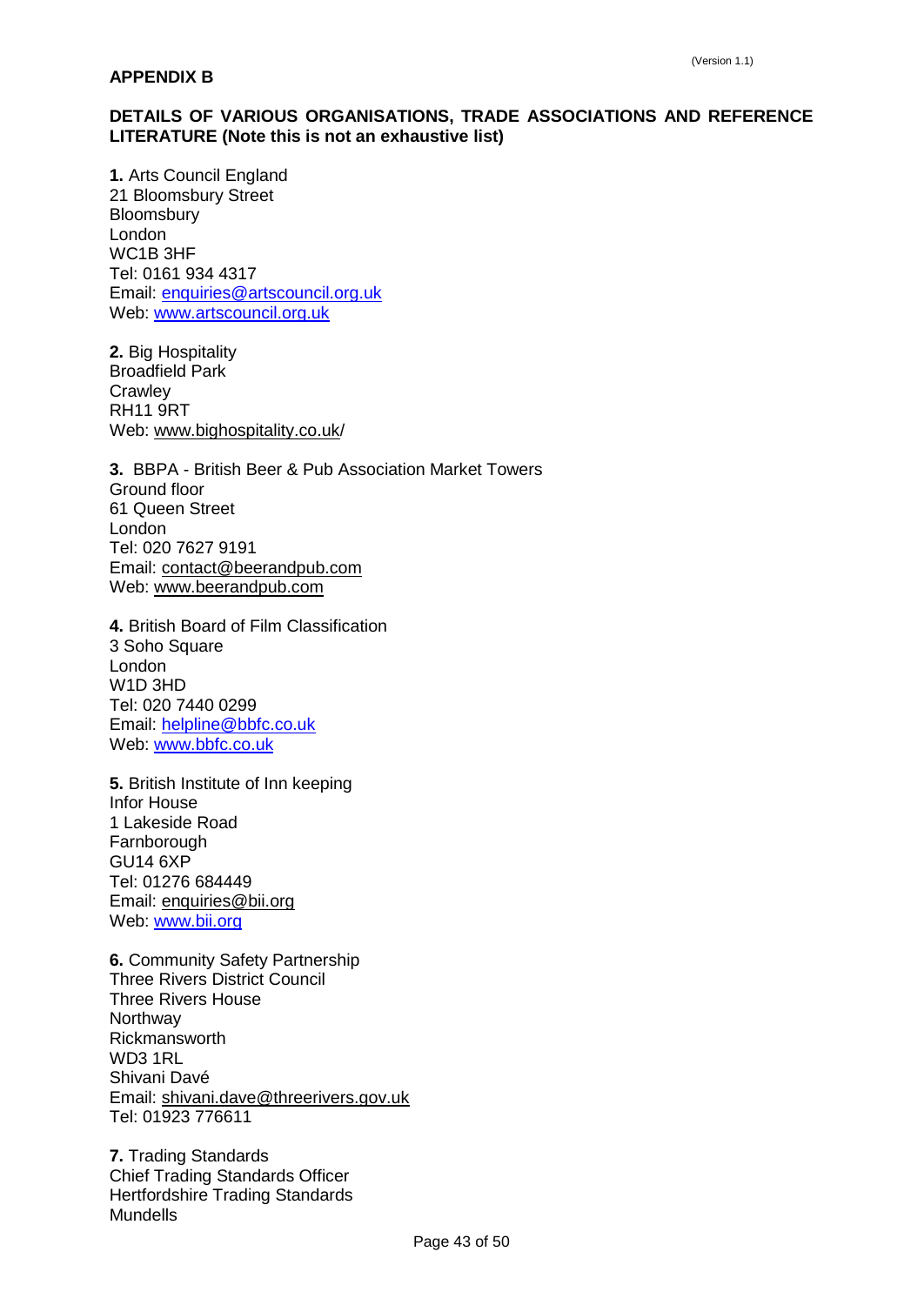Welwyn Garden City **Hertfordshire** AL7 1FT Tel: 01707 292429 Email: [hcc.tradstad@hertscc.gov.uk](mailto:hcc.tradstad@hertscc.gov.uk)

**8.** Institute of Acoustics 1974-2020 Silbury Court 406 Silbury Boulevard Milton Keynes MK9 2AF Tel: 0300 999 9675 Email: ioa@ioa.org.uk Web: [www.ioa.org.uk](http://www.ioa.org.uk/)

**9.** Security Industry Authority (SIA) PO Box 74957 London E14 1UG Web: [www.sia.homeoffice.gov.uk](https://www.sia.homeoffice.gov.uk/Pages/home.aspx)

10. The Portman Group Millbank Tower 21-24 Millbank London SW1P 4QP Tel: 07730525701 Email: [infor@portman.org.uk](mailto:infor@portman.org.uk)

11. The Governments Alcohol Strategy [www.gov.uk/government/publications/alcohol-strategy](https://www.gov.uk/government/publications/alcohol-strategy)

12. Home Office - Supporting Guidance Pool of Conditions www.gov.uk/government/publications/pools-of-conditions-supporting-guidance

13. Guidance issued under Section 182 of the 2003 Act [https://assets.publishing.service.gov.uk/government/uploads/system/uploads/attachment\\_dat](https://assets.publishing.service.gov.uk/government/uploads/system/uploads/attachment_data/file/705588/Revised_guidance_issued_under_section_182_of_the_Licensing_Act_2003__April_2018_.pdf) a/file/705588/Revised\_guidance\_issued\_under\_section\_182\_of\_the\_Licensing\_Act\_2003 [April\\_2018\\_.pdf](https://assets.publishing.service.gov.uk/government/uploads/system/uploads/attachment_data/file/705588/Revised_guidance_issued_under_section_182_of_the_Licensing_Act_2003__April_2018_.pdf)

<span id="page-43-0"></span>14. Information Commissioner (ICO) [www.ico.org.uk](https://ico.org.uk/)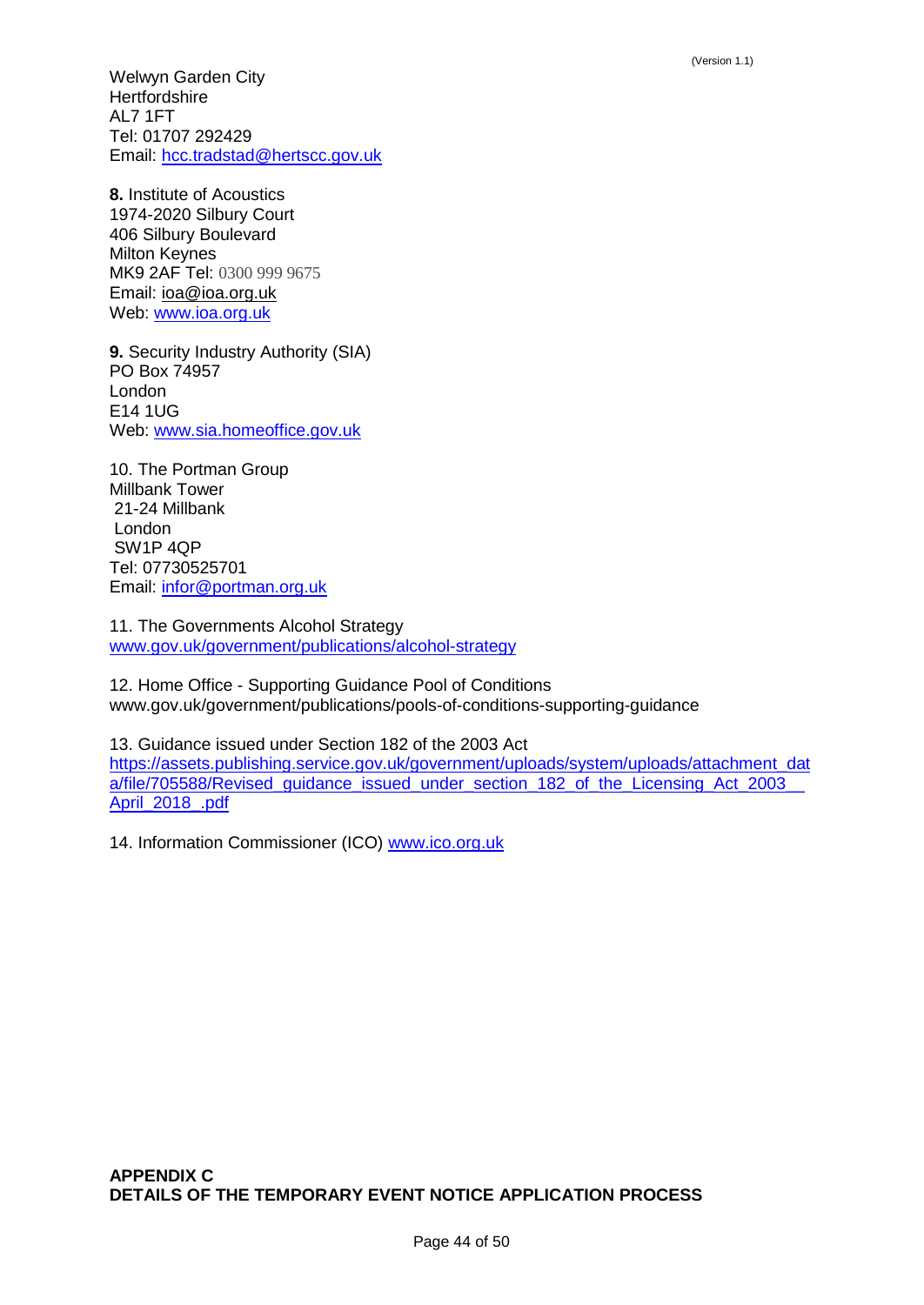The Licensing Act 2003 provides for certain occasions when small, occasional events (no more than 499 people at a time and lasting no more than 168 hours) do not need a licence as such but need to provide a Temporary Event Notice (TEN). This is providing that a minimum of 10 working days' notice is given to the Police, Environmental Health Service and Licensing Authority. This does not include the day of the event or the day of submission. Applications are not complete for processing unless the satisfactory form and fee are submitted. Applications must be submitted using the electronic application form on our website or via Gov.uk website.

The aim of the system of TENs is to minimise the regulatory burden on such events, many of which will be run by community groups. The process involves sending notification of an event, in the form of a TEN, to the Police, Environmental Health Service and Council in whose area the event is being held at least 10 working days before the day on which the event begins. The Council will issue an acknowledgement if the TEN is valid. Hertfordshire Police and Environmental Health Service can object to a TEN if the event is likely to undermine the Licensing Objectives. Where the Police or Environmental Health Service submits an objection to the notice, the Licensing Authority will hold a hearing to consider the objection. Licensing authorities will be given discretion to apply existing licence conditions to a TEN if there are objections from Police or the Council's Environmental Health Service.

Activities that can be covered by a Temporary Event Notice are:

- Provision of regulated entertainment
- Sale by retail of alcohol
- The supply of alcohol by or on behalf of a club
- Provision of late night refreshment

To ensure TENs benefit small events only, they are subject to certain limitations. These are:

- No more than 499 people (including staff/organisers) attending at any one time.
- An individual is limited to giving 5 TENs in a calendar year, unless they are a personal licence holder, in which case they can give 50.
- A limit of 15 temporary event notices may be given in respect of any particular premises in a calendar year. An event may last no longer than 168 hours.
- The maximum aggregate duration of the periods covered by temporary event notices at any individual premises is 21 days.

Organisers of TENs are strongly advised to contact the Licensing Authority, the Environmental Health Service and Hertfordshire Police for advice at the earliest opportunity when planning events, to avoid any unnecessary objections being made that may arise from misunderstandings or confusion as to what is being proposed.

The Licensing Act 2003 allows event organisers to submit up to 10 "late notices" per year if they hold a personal licence and 2 "late notices" if they do not hold a personal licence. These "late notices" can be submitted to the Licensing Authority, Police and the Environmental Health department between 5 and 9 days before the event (not including the day of the event or the day of submission). However, the Secretary of State's Guidance states that "They should not be used save in exceptional circumstances". It should be noted that, if either the Police or the Council's Environmental Protection team submits an objections to a late notice, the Council will issue a counter-notice prohibiting licensable activities for the duration of the TEN. Due to the time scale of a late notice, there will not be a hearing should a representation be made. Late TENs are included within the maximum allowance for a premises.

It should be noted that giving a Temporary Event Notice does not relieve the premises' user from any requirement, under planning law, for appropriate planning permission where it is required. (Please contact the Planning Department to seek further guidance.)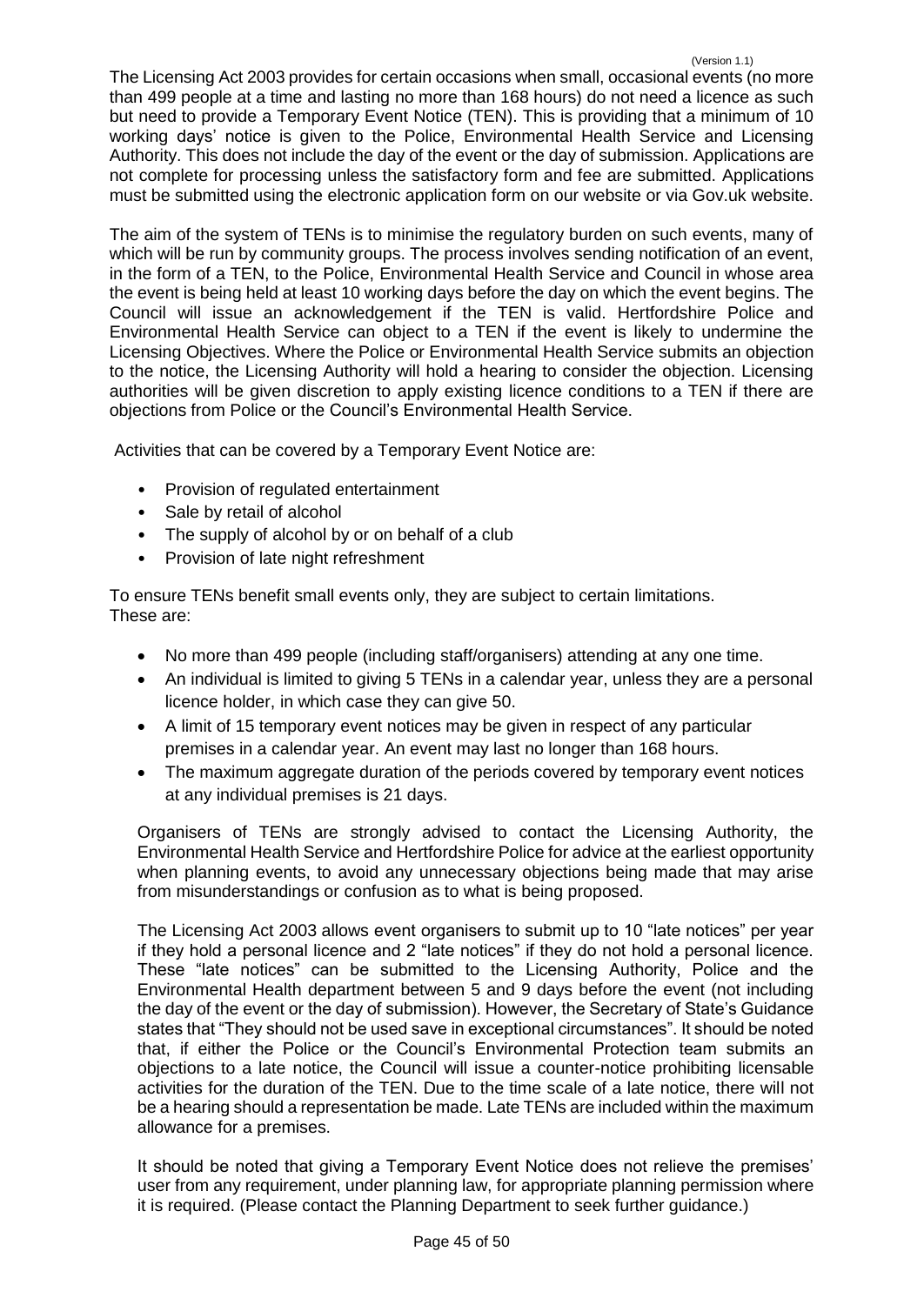# **TEMPORARY EVENT NOTICE CONDITIONS**

If the Licensing Authority receives an objection notice from the Police or Environmental Health that is not withdrawn, it must (in the case of a standard TEN only) hold a hearing to consider the objection. The Licensing Committee may decide to allow the licensable activities to go ahead as stated in the notice. If the notice is in connection with licensable activities at a licensed premises, the Licensing Authority may also impose one or more of the existing licence conditions on the TEN (in so far as such conditions are not inconsistent with the event) if it considers it that this is appropriate for the promotion of the Licensing Objectives.

### <span id="page-45-0"></span>**APPENDIX D DELEGATION OF FUNCTIONS**

| <b>Sub Committee</b>                                       | <b>Officers</b>      |
|------------------------------------------------------------|----------------------|
| Application for a Personal Licence   If a police objection | If no objection made |
| Application for a Personal Licence   All cases             |                      |
|                                                            |                      |
| If a relevant                                              | In no relevant       |
| representation made                                        | representation made  |
|                                                            |                      |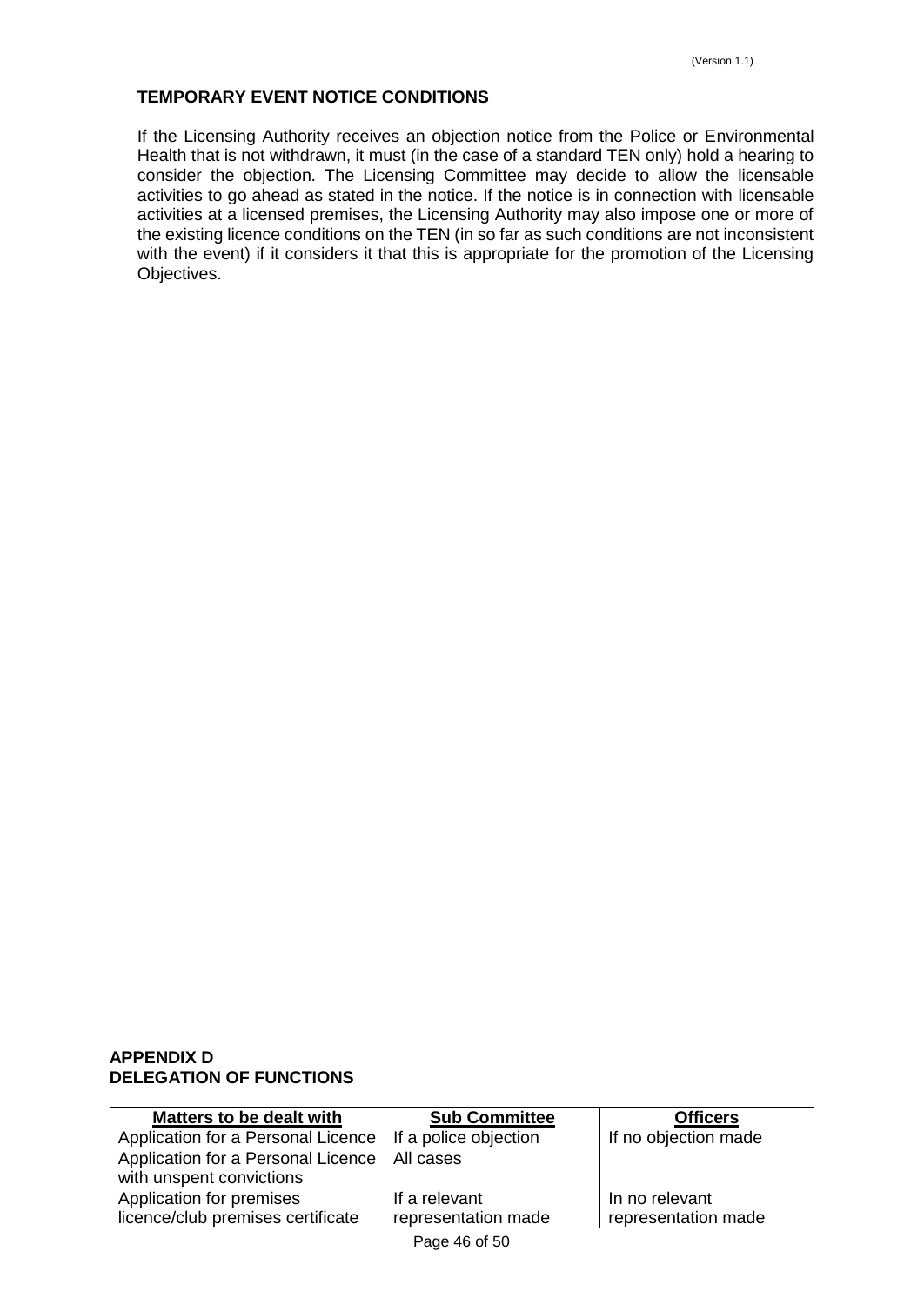|                                      |                       | (Version 1.1)       |
|--------------------------------------|-----------------------|---------------------|
| Application for provisional          | If a relevant         | In no relevant      |
| statement                            | representation made   | representation made |
| Application to vary a premises       | If a relevant         | In no relevant      |
| licence/ club premises certificate   | representation made   | representation made |
| Application to vary designated       | If a police objection | All other cases     |
| premises supervisor                  |                       |                     |
| Request to be removed as             |                       | All cases           |
| designated premises supervisor       |                       |                     |
| Application for transfer of a        | If a police objection | All other cases     |
| premises licence                     |                       |                     |
| Applications for interim authorities | If a police objection | All other cases     |
| Application to review a premises     | All cases             |                     |
| licence/club premises certificate    |                       |                     |
| Decision on whether a                |                       | All cases           |
| representation is irrelevant,        |                       |                     |
| frivolous, vexatious etc.            |                       |                     |
| Decision to object when a local      | All cases             |                     |
| authority is a consultee and not     |                       |                     |
| the relevant authority considering   |                       |                     |
| the applicant                        |                       |                     |
| Determination of an objection to a   | All cases             |                     |
| temporary event notice               |                       |                     |
| Determination of application to      | If a police objection | All other cases     |
| vary premises licence at             |                       |                     |
| community premises to include        |                       |                     |
| alternative licence condition        |                       |                     |
| Decision whether to consult other    |                       | All cases           |
| responsible authorities on minor     |                       |                     |
| variation application                |                       |                     |
| Determination of minor variation     |                       | All cases           |
| application                          |                       |                     |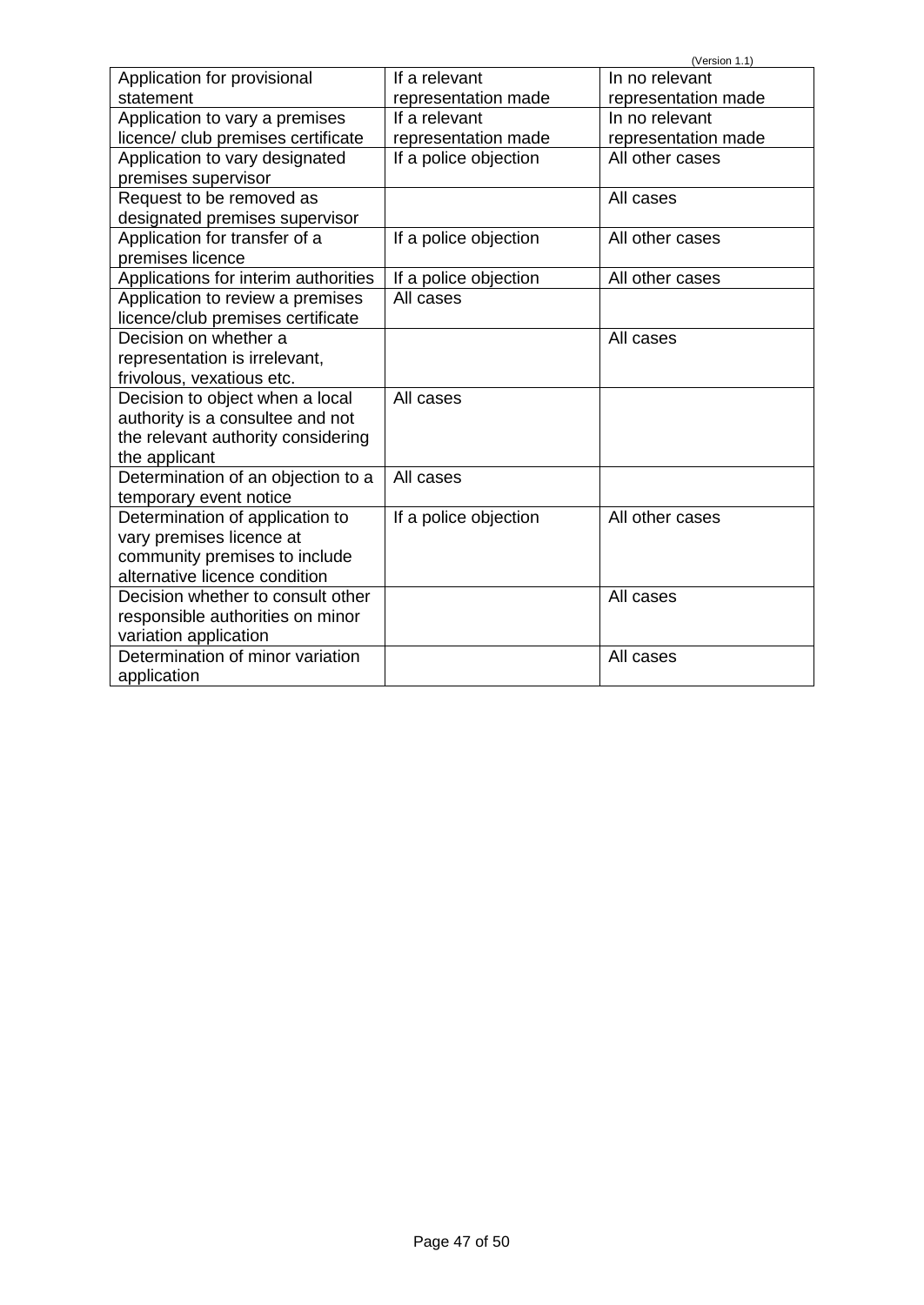# <span id="page-47-0"></span>**APPENDIX E HERTFORDSHIRE FIRE SERVICE GUIDE TO ORGANISED EVENTS**

Relevant Conditions for a Premises Licence and details to be accounted for within an Event Management Plan Conditions suggested by Fire Authority, in their role as a responsible authority, deemed appropriate for the promotion of the public safety licensing objective relating to the Licensing Act 2003

**1.** The premises licence holder will notify the Fire Authority of the dates of each year's event no later than (insert number) calendar months prior to the commencement of the event

**2.** The premises licence holder will provide draft copies of the Event Management Plan and Risk Assessments to the Fire Authority no later than (insert number) calendar months prior to the commencement of each year's event

**3.** The premises licence holder will provide a final copy of the Event Management Plan to the Fire Authority no later than six (6) weeks prior to the commencement of the event build-up on site of each year's event. The final Event Management Plan will form part of the premises licence operating schedule conditions for each year's event

**4.** The premises licence holder will ensure that the Event Management Plan covers the following areas to the complete satisfaction of Fire Authority

**4.1** A scaled electronic site plan showing how each part of the area will be used, identification of all structures, access routes and ingress/egress points

**4.2** Capacities and evacuation plans for all areas of the event;

**4.3** Roles and responsibilities of all key personnel responsible for managing the event, including names, contact telephone numbers and back-up contact details in the event of nonavailability

**4.4** Risk assessments for all activities relating to public safety, including fire

**4.5** Full details of security and stewarding arrangements

**4.6** Details of any proposed special effects and the proposed safety arrangements associated with their use;

**4.7** Details for managing all traffic and vehicle movements on site, including within parking areas, during the event build-up phase, during the event and during the site breakdown phase;

**4.8** Management arrangements for site access and egress, including specific arrangements for emergency services

**4.9** Details of any camping and provided sleeping accommodation, in respect of event attendees, staff and volunteers;

**4.10** Details of power supplies, including all generators; Provision of artificial lighting, including emergency escape lighting

**4.11** Provision of adequate fire-fighting cover including facilities, personnel and water supplies

**4.12** Technical details for all proposed temporary demountable structures;

**4.13** Details of all proposed safety barriers and fencing to be erected on site, including the positioning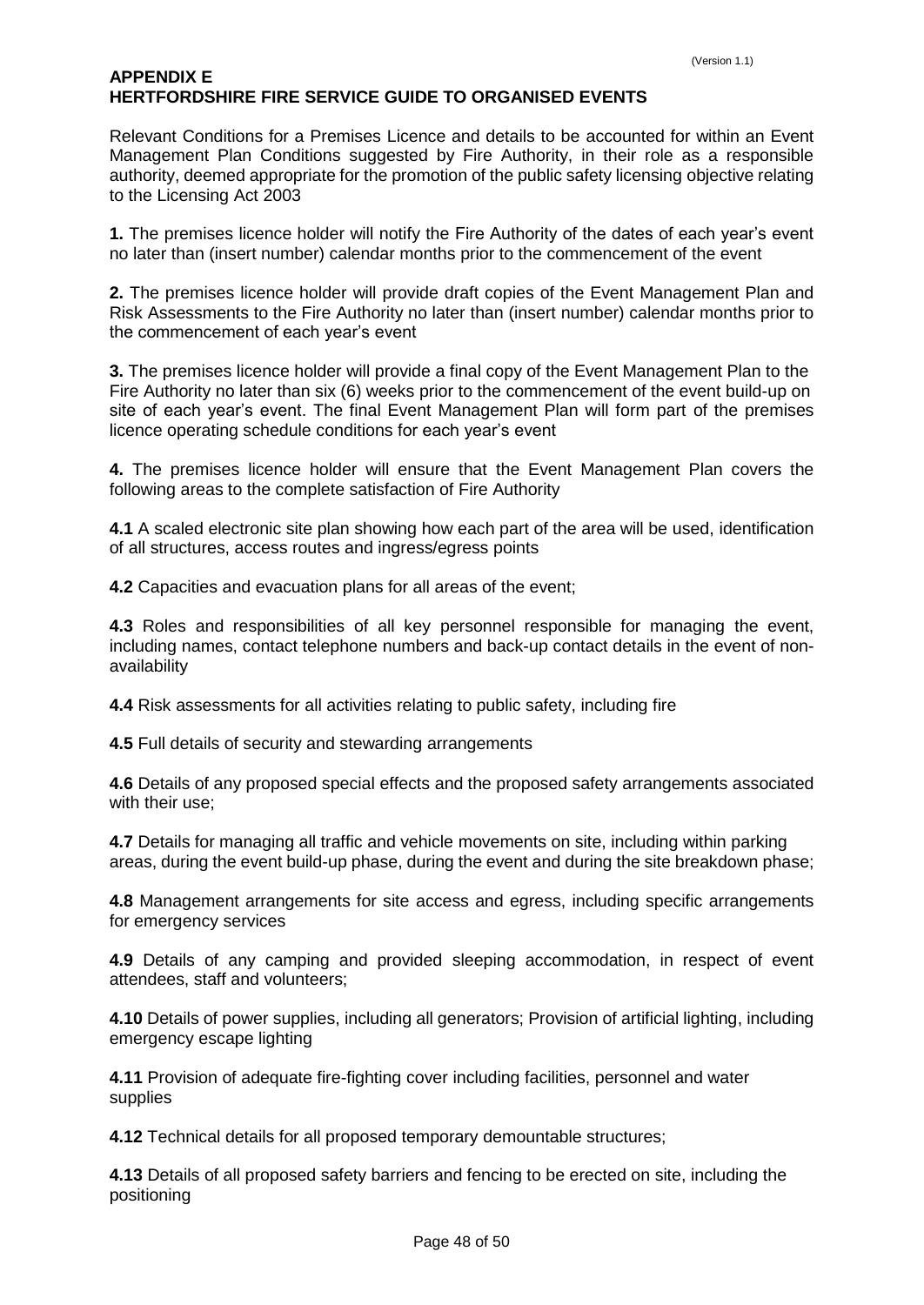(Version 1.1) **4.14** Relevant independent certification or manufacturers' details to demonstrate that any fabric, or other material, used in the construction of, or in conjunction with, tents, marquees and similar structures, roof coverings, weather protection covers, curtains, drapes, backdrops, scrims and other materials used in, or upon, structures shall be rendered flame resistant to the current applicable British Standard;

**4.15** Identification of competent persons, including proof of competence, in relation to the construction of structures and the continual monitoring of them during the event;

**4.16** Details of the proposed maximum occupancy of each area, the method of controlling numbers therein;

**4.17** An event running order should be made available including times for when artists appear on stage and expected time of completion of set;

**4.18** Details of a suitable communication network;

**4.19** Means for giving warning of an emergency, including the initiating and effecting of any evacuation, including from structures;

**4.20** Provision of adequate emergency exit routes and emergency exits, both within structures and externally, and suitable provision of emergency signage;

**4.21** The profiles of the performers and the anticipated attendees;

**4.22** Contingencies for degraded systems.

**4.23** Contingencies in respect of points 4.1 to 4.22 inclusive above regarding the effects of adverse weather conditions including, but not limited to, wind, rain and heat.

**5.** In the event that the premises licence holder requires the attendance of a representative from the Fire Authority within the Emergency Liaison Team, other than in the event of an emergency response, the cost of the attendee will be paid by the premises licence holder.

**6.** If the premises licence holder, due to exceptional or unforeseen circumstances, wishes to make any amendment to the final Event Management Plan (that being the version that forms part of the premises licence operating schedule conditions) that would impact upon any public safety issue covered by conditions 1 to 5 inclusive above, he may only do so with written consent from the Fire Authority.

#### **Joint Protective Services** –

<span id="page-48-0"></span>Fire Protection, Mundells – MU 103, Welwyn Garden City, Hertfordshire, AL7 1FT **Email** – administration.cfs@hertfordshire.gov.uk **Telephone** – 01707 292310